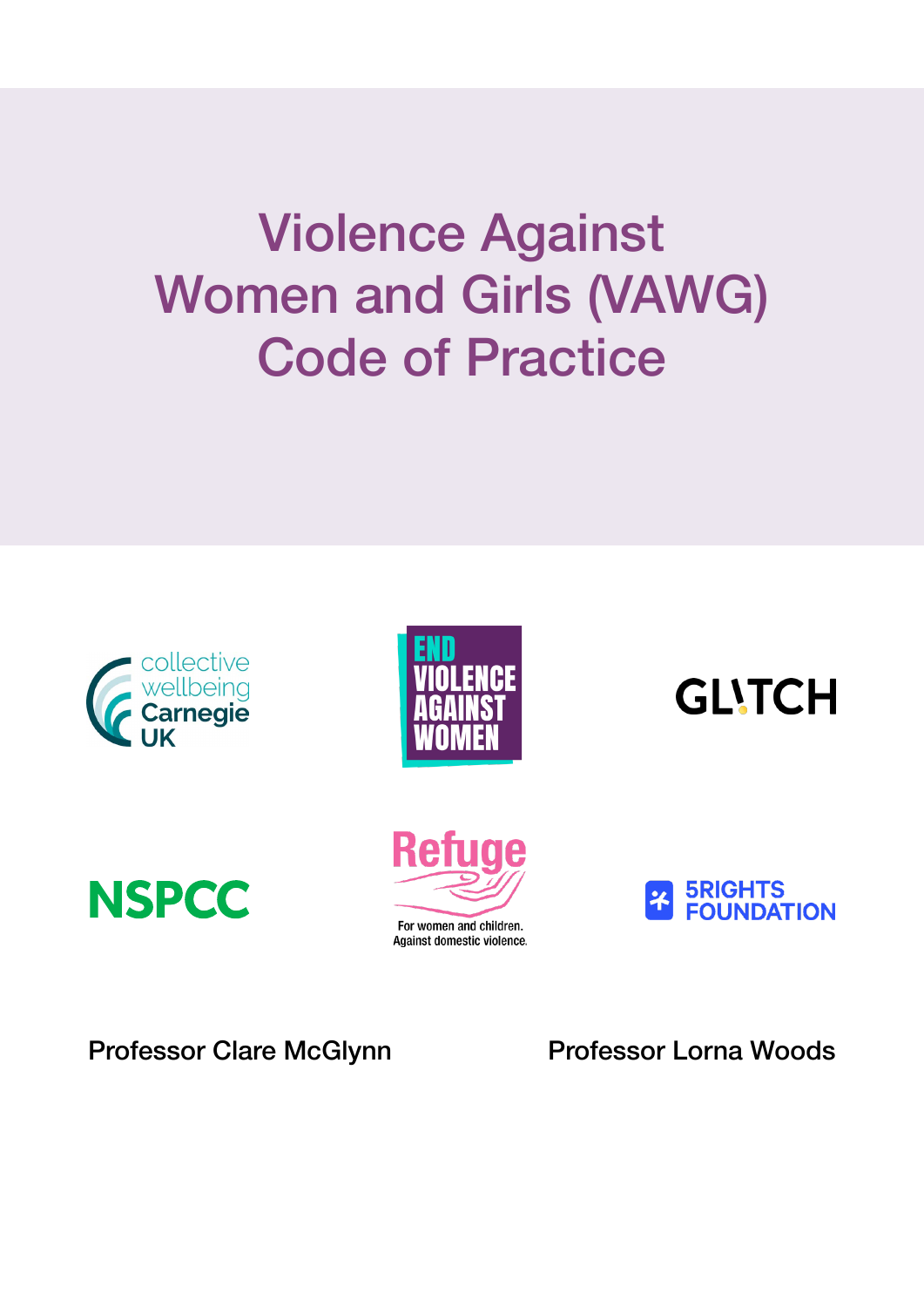# **Contents**

| <b>Introduction</b>                                                            | 3              |
|--------------------------------------------------------------------------------|----------------|
| Section 1) Responsibility, risk assessment, mitigation and remediation         | $\overline{7}$ |
| Commentary                                                                     | 8              |
| <b>Section 2) Safety by Design</b>                                             | 11             |
| Commentary                                                                     | 12             |
| Section 3) Access to the online service, terms of service and content creation | 14             |
| Commentary                                                                     | 15             |
| <b>Section 4) Discovery and navigation</b>                                     | 19             |
| Commentary                                                                     | 19             |
| <b>Section 5) User Response, User Tools</b>                                    | 22             |
| Commentary                                                                     | 23             |
| <b>Section 6) Moderation</b>                                                   | 26             |
| Commentary                                                                     | 28             |
| <b>Section 7) Transparency</b>                                                 | 30             |
| Commentary                                                                     | 31             |
| <b>Section 8) Victim support and remediation</b>                               | 32             |
| Commentary                                                                     | 32             |
| <b>Section 9) Safety Testing</b>                                               | 33             |
| Commentary                                                                     | 33             |
| <b>Section 10) Supply Chain Issues</b>                                         | 35             |
| Commentary                                                                     | 35             |
| <b>Section 11) Enforcement of criminal law</b>                                 | 36             |
| Commentary                                                                     | 36             |
| <b>Section 12) Education and Training</b>                                      | 37             |
| Commentary                                                                     | 37             |
| <b>Section 13) Vigilance over Time</b>                                         | 38             |
| Commentary                                                                     | 38             |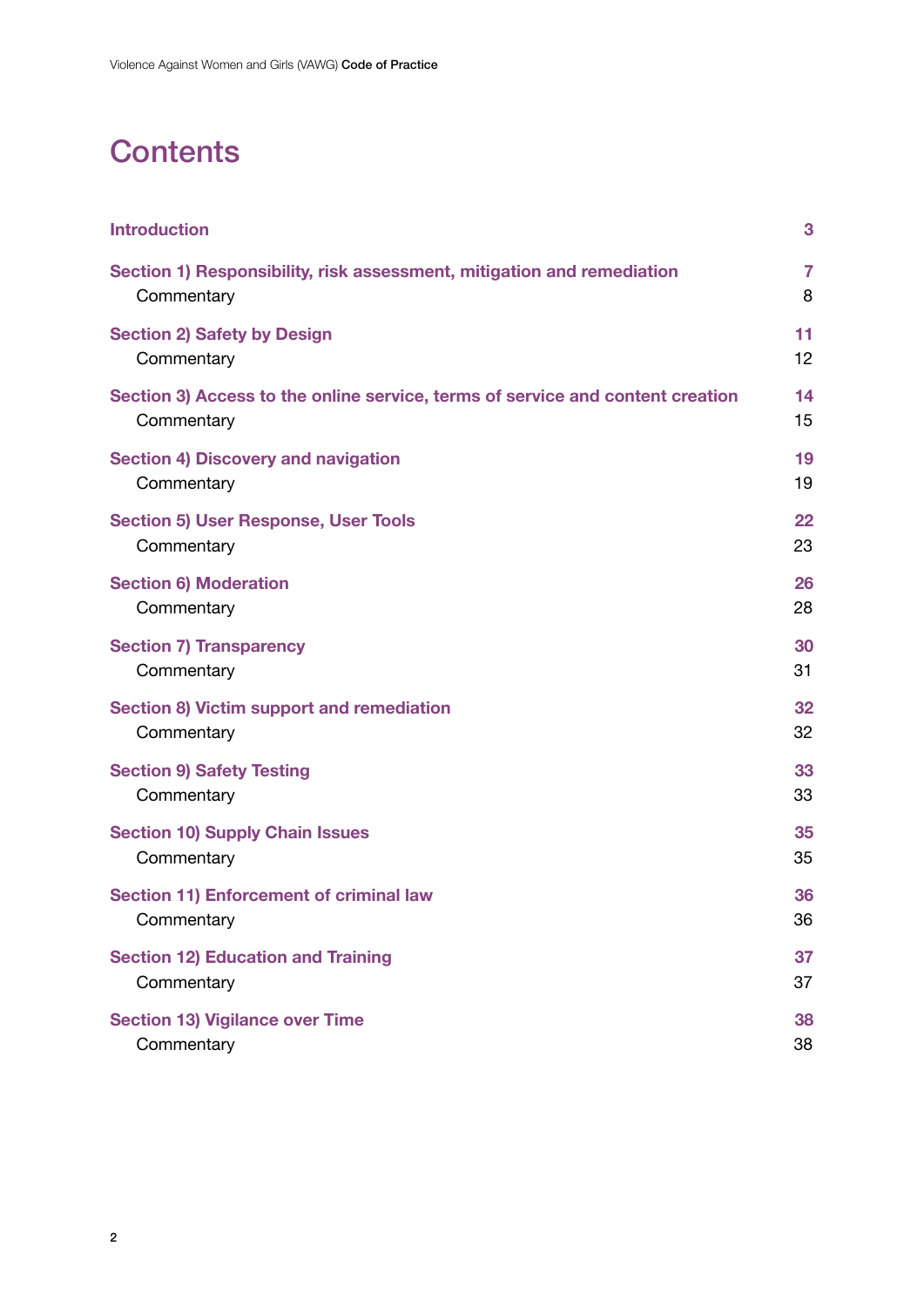# <span id="page-2-0"></span>Introduction

#### Why has this guidance been created?

This guidance has been created due to the high prevalence of Violence Against Women and Girls (VAWG) perpetrated in the digital sphere. This includes technology-facilitated abuse (activities carried out with the use of technology and communication equipment, including hardware and software) enabling abusers to stalk, harass, surveil, and control victims. It is prepared with regard to the Online Safety Bill and the obligations placed on regulated providers, as set out in the Bill, to prevent harm against adult and child users. This is a 'living' document that will continue to evolve as the Online Safety BIll progresses through Parliament. It has been prepared by Carnegie UK, The End Violence Against Women Coaltion, Glitch, NSPCC, Refuge, 5Rights and academics Lorna Woods and Clare McGlynn.

### Who is this guidance for?

This Code of Practice provides detailed guidance for all tech companies to help them understand and respond to the breadth of online violence against women and girls. This guidance is targeted at specific adverse human rights impacts arising from specific technology product-types. The basic principle is simple. The UNHRC B-Tech project<sup>1</sup> makes clear that this includes:

*"A company identifying whether and how the design, development, promotion, deployment and use of its products and services could lead to adverse human rights impacts"*

*"Beyond product design, business processes – and in the context of social media community standards and moderation standards – should also be included."*<sup>2</sup>

All online services, and in fact the whole of society, have an obligation to tackle gender-based violence and can achieve more in collaboration.

### What is Violence Against Women and Girls?

The term Violence Against Women and Girls (VAWG) is used to mean acts of violence or abuse that are targetted at, and disproportionately affect, women and girls.

The Council of Europe Convention on preventing and combating violence against women and domestic violence (also known as the "Istanbul Convention"), to which the UK is a signatory (but still has yet to ratify a decade later), defines VAWG as:

*"a violation of human rights and a form of discrimination against women and shall mean all acts of gender-based violence that result in, or are likely to result in, physical, sexual, psychological or economic harm or suffering to women, including threats of such acts, coercion or arbitrary deprivation of liberty, whether occurring in public or in private life" (Article 3)*

<sup>1</sup> OHCHR, B-Tech: "Identifying Human Rights Risks Related to End-Use"; (2020) [https://www.ohchr.org/Documents/](https://www.ohchr.org/Documents/Issues/Business/B-Tech/identifying-human-rights-risks.pdf) [Issues/Business/B-Tech/identifying-human-rights-risks.pdf](https://www.ohchr.org/Documents/Issues/Business/B-Tech/identifying-human-rights-risks.pdf)

<sup>2</sup> Report of the Special Rapporteur on the promotion and protection of the right to freedom of opinion and expression, (A/74/486), 19 October 2019, para 92, available[: https://www.undocs.org/A/74/486](https://www.undocs.org/A/74/486) [Accessed 22 July 2021] .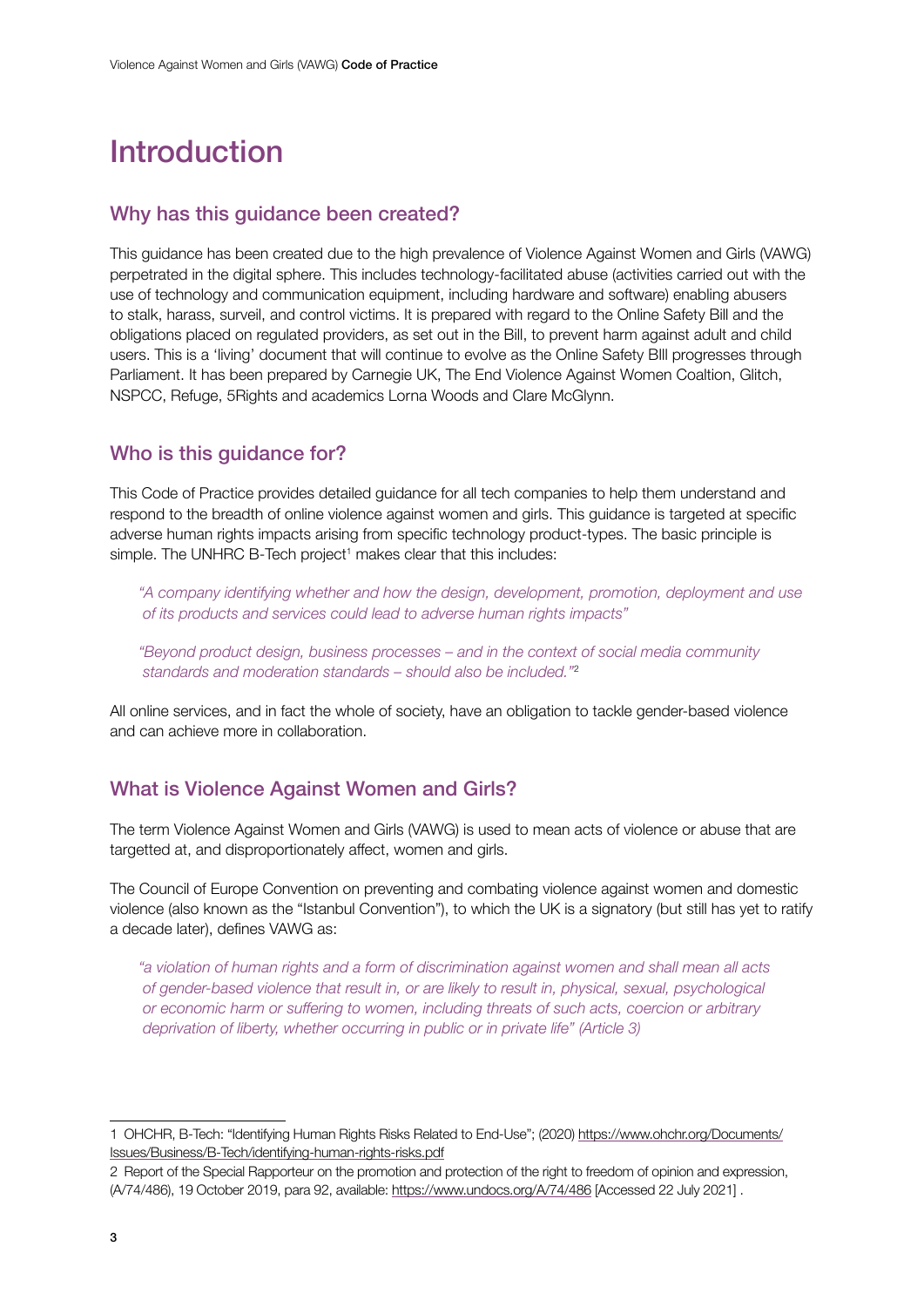VAWG is rooted in gender inequality and men's sense of entitlement. This is the same as abuse experienced in the offline world. This gender inequality intersects with multiple, overlapping structural inequalities. These inequalities include race, ethnicity, religion, sexual orientation, gender identity, disability and age and other characteristics that shape women and girls' experiences of VAWG online.<sup>3</sup> For example, Black and minoritised women face disproportionate threats and experiences of online VAWG due to misogynistic racism.<sup>4</sup> Any consideration of online VAWG must have an intersectional analysis of how this abuse is being perpetrated and experienced at its core.

Non-binary people, as well as transgender people, gender non-conforming people, and people with diverse sexualities are targeted for forms of gender-based violence based on their sexuality, gender identity and/or gender expression. This targeting is also based in gender inequality and men's sense of entitlement. While holding the focus on VAWG, the principles outlined here apply across all forms of gender-based violence and include all groups who may be affected.

For the purposes of this Code, online VAWG should be understood as part of a continuum of violence against women and girls which is not a solely "virtual" phenomenon separated from violence "in real life".<sup>5</sup> It does not exist in a vacuum, but both stems from, and sustains, multiple forms of offline violence. It is often difficult to distinguish the consequences of actions that are initiated in digital environments from offline realities, and vice versa.<sup>6</sup> For example, research by Women's Aid found that 85% of women who experienced online abuse from a partner or ex-partner said that it was part of the pattern of abuse they also experienced offline.<sup>7</sup> Almost 1 in 5 women (17%) who experienced domestic abuse on social media felt afraid of being attacked or subject to physical violence because of this.<sup>8</sup>

### What are the wider impacts of VAWG?

Online VAWG is part and parcel of the structural and systemic inequality of women and girls, as reported by the UN Special Rapporteur on VAWG:

*"Women and girls across the world have increasingly voiced their concern at harmful, sexist, misogynistic and violent content and behaviour online. It is therefore important to acknowledge that the Internet is being used in a broader environment of widespread and systemic structural discrimination and gender-based violence against women and girls."*

This reinforces the fact that the impact of VAWG is wider than the individual instances; it also creates societal and cultural harm, with significant consequences for everyone. Preventing and combating VAWG is key to tackling the online exclusion of women and girls, and to supporting access to safe and inclusive digital spaces. The right of women and girls to safely access, navigate and enjoy online spaces, and to engage and express themselves free from fear of abuse, must be a guiding principle of regulated providers' attempts to prevent and respond to online VAWG.

This Code of Practice is also rooted in international standards and obligations for the prevention of VAWG. Article 5, paragraph 2, of the Istanbul Convention requires States Parties to take the necessary legislative and other measures to exercise due diligence to prevent, investigate, punish and provide reparation for acts of violence covered by the scope of this convention that are perpetrated by non-state actors.

<sup>3</sup> [Glitch-and-EVAW-The-Ripple-Effect-Online-abuse-during-COVID.pdf \(endviolenceagainstwomen.org.uk\)](https://www.endviolenceagainstwomen.org.uk/wp-content/uploads/Glitch-and-EVAW-The-Ripple-Effect-Online-abuse-during-COVID-19-Sept-2020.pdf)

<sup>4</sup> <https://www.amnesty.org.uk/online-violence-women-mps>

<sup>5</sup> See further, EU Advisory Committee on Equal Opportunities for Women and Men (2020)[,](https://ec.europa.eu/info/sites/default/files/aid_development_cooperation_fundamental_rights/opinion_online_violence_against_women_2020_en.pdf) *[Opinion on Combatting Online](https://ec.europa.eu/info/sites/default/files/aid_development_cooperation_fundamental_rights/opinion_online_violence_against_women_2020_en.pdf)  [Violence Against Women](https://ec.europa.eu/info/sites/default/files/aid_development_cooperation_fundamental_rights/opinion_online_violence_against_women_2020_en.pdf)*, 1 April 2020.

<sup>6</sup> [https://www.unwomen.org/sites/default/files/Headquarters/Attachments/Sections/Library/Publications/2020/Brief-](https://www.unwomen.org/sites/default/files/Headquarters/Attachments/Sections/Library/Publications/2020/Brief-Online-and-ICT-facilitated-violence-against-women-and-girls-during-COVID-19-en.pdf)[Online-and-ICT-facilitated-violence-against-women-and-girls-during-COVID-19-en.pdf](https://www.unwomen.org/sites/default/files/Headquarters/Attachments/Sections/Library/Publications/2020/Brief-Online-and-ICT-facilitated-violence-against-women-and-girls-during-COVID-19-en.pdf)

<sup>7</sup> <https://www.womensaid.org.uk/information-support/what-is-domestic-abuse/onlinesafety/>

<sup>8</sup> Unsocial Spaces, Refuge Report, October 2021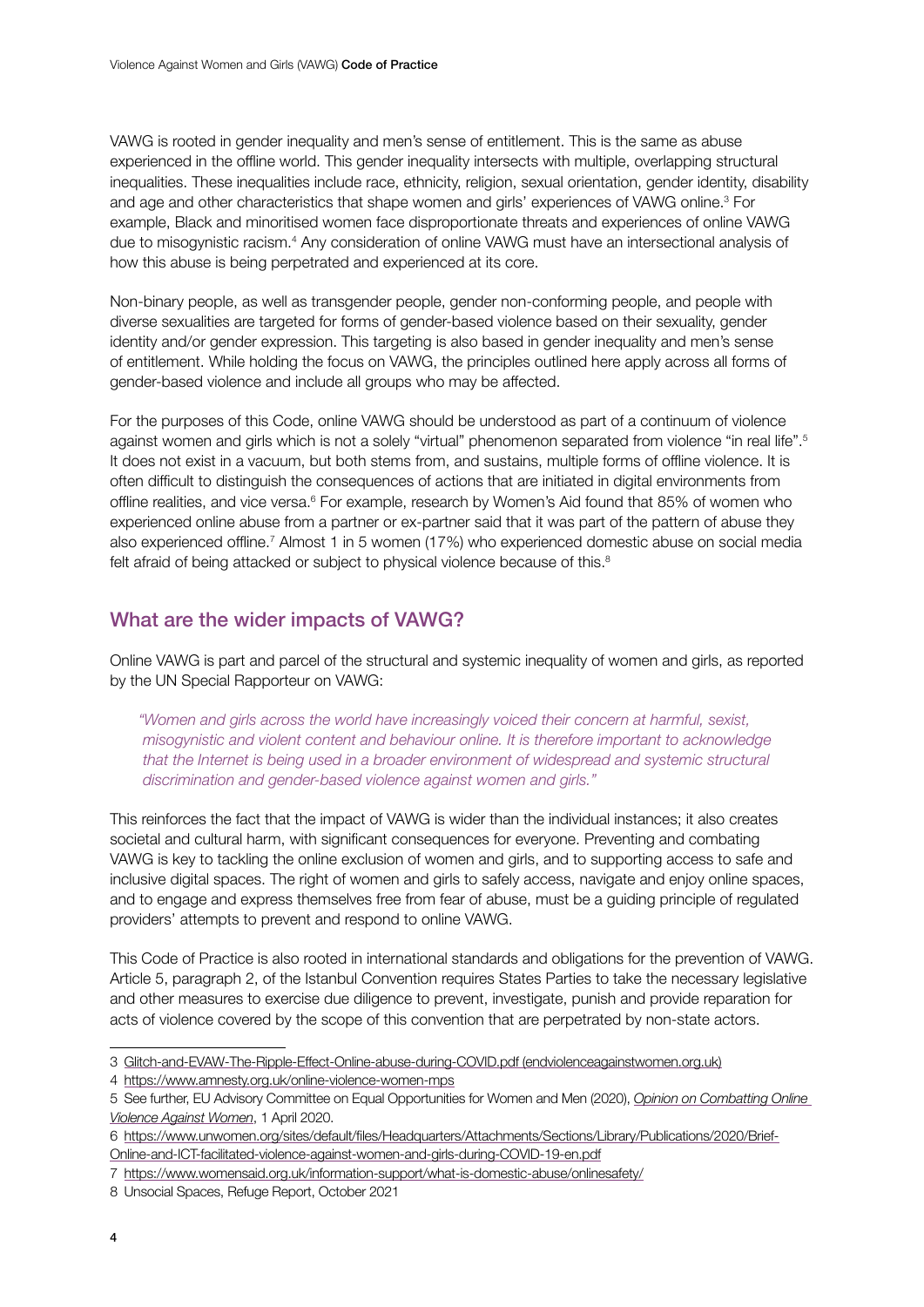The Council of Europe group GREVIO (Group of Experts on Action Against Violence Against Women and Domestic Violence) has stated<sup>9</sup> that they consider "this obligation to cover all expressions of violence against women, including digital expressions and violence perpetrated with the help of or through technology." Similarly, the United Nations has emphasised that the Convention on the Rights of the Child calls on States parties to take legislative and administrative measures to protect children from violence in the digital environment... Such risks include... gender-based violence'. Further, States parties are called on to 'take proactive measures to prevent discrimination on the basis of sex'.10

### What forms of online abuse does Violence Against Women and Girls Include?

VAWG encompasses a wide range of acts. In a systems-based approach listing specific types of content and/or practices is not always helpful, and there cannot be an exhaustive list as new forms of harm, and new terms for it arise regularly. It is stressed that the below list is illustrative only.<sup>11</sup>

- cyberharassment, including cyberbullying, online sexual harassment, unsolicited receipt of sexually explicit material, mobbing and dead naming;
- cyberstalking;
- ICT-related violations of privacy, including the accessing, recording, sharing, creation and manipulation of private data or images, specifically, including image-based sexual abuse non-consensual creation or distribution of private sexual images, doxxing and identity theft;
- recording and sharing images of rapes or other forms of sexual assault;
- remote control or surveillance, including by means of spy applications on mobile devices;
- threats, including direct threats and threats of and calls to violence, such as rape threats, extortion, sextortion, blackmail directed at the victim, their children or at relatives or other persons who support the victim and who are indirectly affected;
- sexist hate speech, including posting and sharing content, inciting to violence or hatred against women or LGBTIQ people on the grounds of their gender identity, gender expression or sex characteristics;
- inducements to inflict violence on oneself, such as suicide or anorexia and psychic injury;
- computer damage to files, programmes, devices, attacks on websites and other digital communication channels;
- unlawful access to mobile phones, email, instant messaging messages or social media accounts;
- breach of the restrictions on communication imposed by means of judicial orders;
- the use of technological means for trafficking in human beings, including for sexually exploiting women and girls

10 UN Convention on the Rights of the Child, General Comment 25: [https://www.ohchr.org/en/documents/general](https://www.ohchr.org/en/documents/general-comments-and-recommendations/general-comment-no-25-2021-childrens-rights-relation)[comments-and-recommendations/general-comment-no-25-2021-childrens-rights-relation](https://www.ohchr.org/en/documents/general-comments-and-recommendations/general-comment-no-25-2021-childrens-rights-relation)

<sup>9</sup> GREVIO, General Recommendation No. 1 on the digital dimension of violence against women, 20 October 2021 <https://rm.coe.int/grevio-rec-no-on-digital-violence-against-women/1680a49147>

<sup>11</sup> [https://www.europarl.europa.eu/doceo/document/TA-9-2021-0489\\_EN.pdf](https://www.europarl.europa.eu/doceo/document/TA-9-2021-0489_EN.pdf)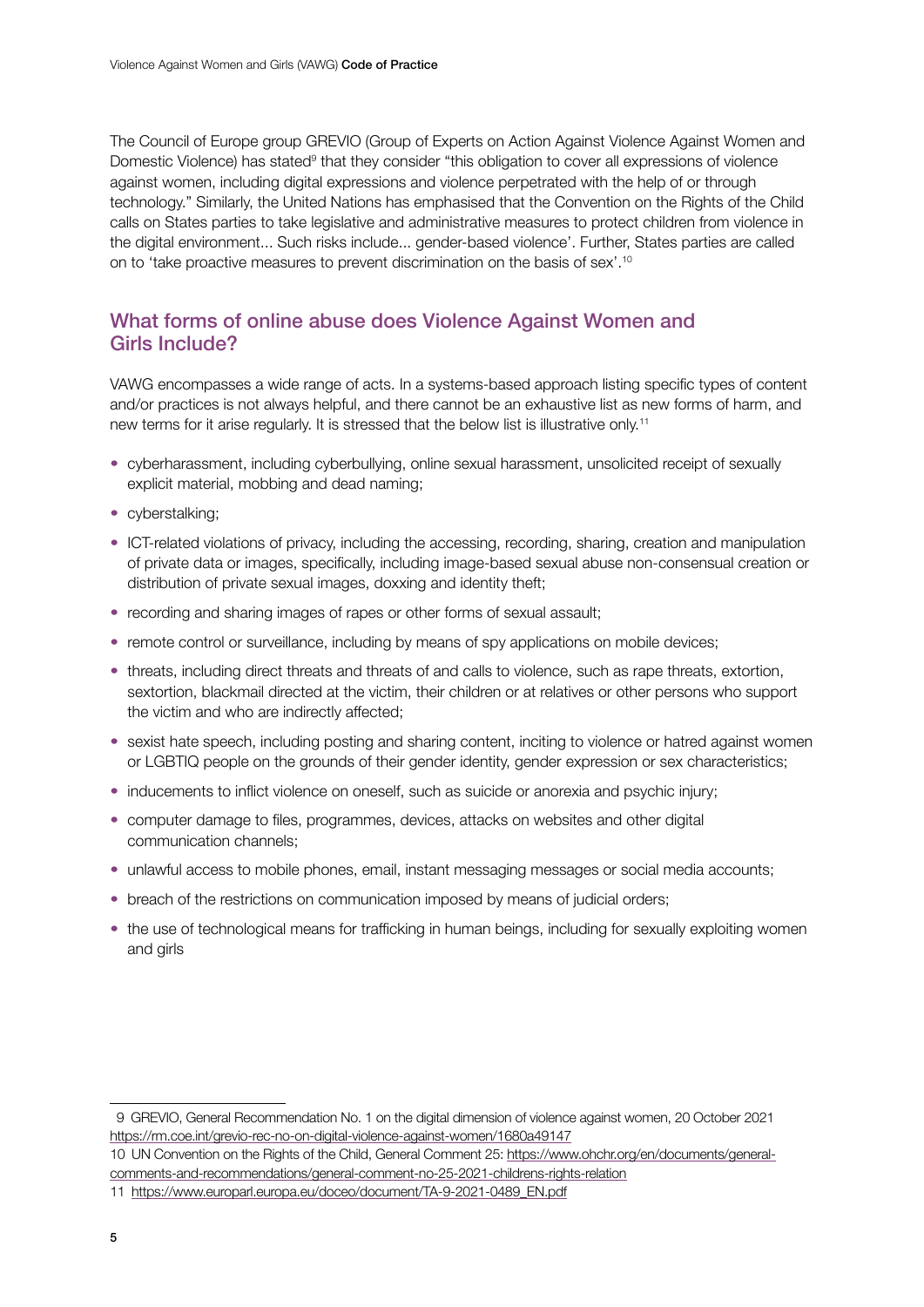Online VAWG should also be understood as including:

- material that can be consumed as child sexual abuse material, or may further a sexual interest in children;
- material that can be used by perpetrators to signpost others to child sexual abuse content, through 'breadcrumbs', images, or hyperlinks;
- material designed or shared to trigger past victims and/or traumatise new ones;
- intentional actions which cause harm to individual women and girls, or women and girls as a collective; and
- extreme pornography which includes explicit and realistic depictions of rape, non-consensual penetration, bestiality, necrophilia and life-threatening injuries.

The prevalence of pornographic content online which depicts violence against women, coercive or nonconsensual sexual practices, and/or the humiliation, degradation and exploitation of women and girls serves to normalise and minimise violence against women and girls. It is also a significant contributor to a broader societal culture which serves to reinforce the inequality of women and girls and provides a conducive context for online and offline abuse to thrive.

### What is needed to prevent and tackle VAWG?

Preventing and tackling VAWG requires investment and prioritisation. VAWG cannot be tackled by online services in isolation. Online services must engage with VAWG specialists to further their understanding of the risks and harms that exist, and to work together to tackle these types of harms. Wherever possible, online services must support civil society efforts to tackle online VAWG and cooperate with endeavours to create online environments which uphold the rights of women and girls to participate without fear of violence.

Measures to prevent online VAWG must take account that the right to privacy and anonymity will be a central concern for many survivors of VAWG. This guidance cautions against safety measures which predominantly rely on the surveillance of users and content takedown, as these actions can disproportionately affect marginalised groups, including Black and minoritised survivors and LGBT+ survivors. Decision-makers should ensure action is proportionate and justified, by way of reference to human rights and equalities legislation.

Organisations and groups with expertise around VAWG must therefore be provided with opportunities to collaborate in developing safety by design approaches, identifying, defining, and responding to harm. This should incorporate organisations which represent minoritised survivors, migrant, Deaf and Disabled and LGBT+ survivors.

The training of moderators and employees, including executives, must be driven by expertise from the VAWG sector, rooted in experience and evidence, and this expertise must be remunerated adequately. The diversity – or the lack of it – of teams within tech companies must also be considered as potential contributing factors to violence against women and girls on platforms.12

<sup>12</sup> [https://www.safetytechnetwork.org.uk/diversity-inclusion-and-fairness-in-safety-tech-expert-panel-provides-key](https://www.safetytechnetwork.org.uk/diversity-inclusion-and-fairness-in-safety-tech-expert-panel-provides-key-insights/)[insights/](https://www.safetytechnetwork.org.uk/diversity-inclusion-and-fairness-in-safety-tech-expert-panel-provides-key-insights/)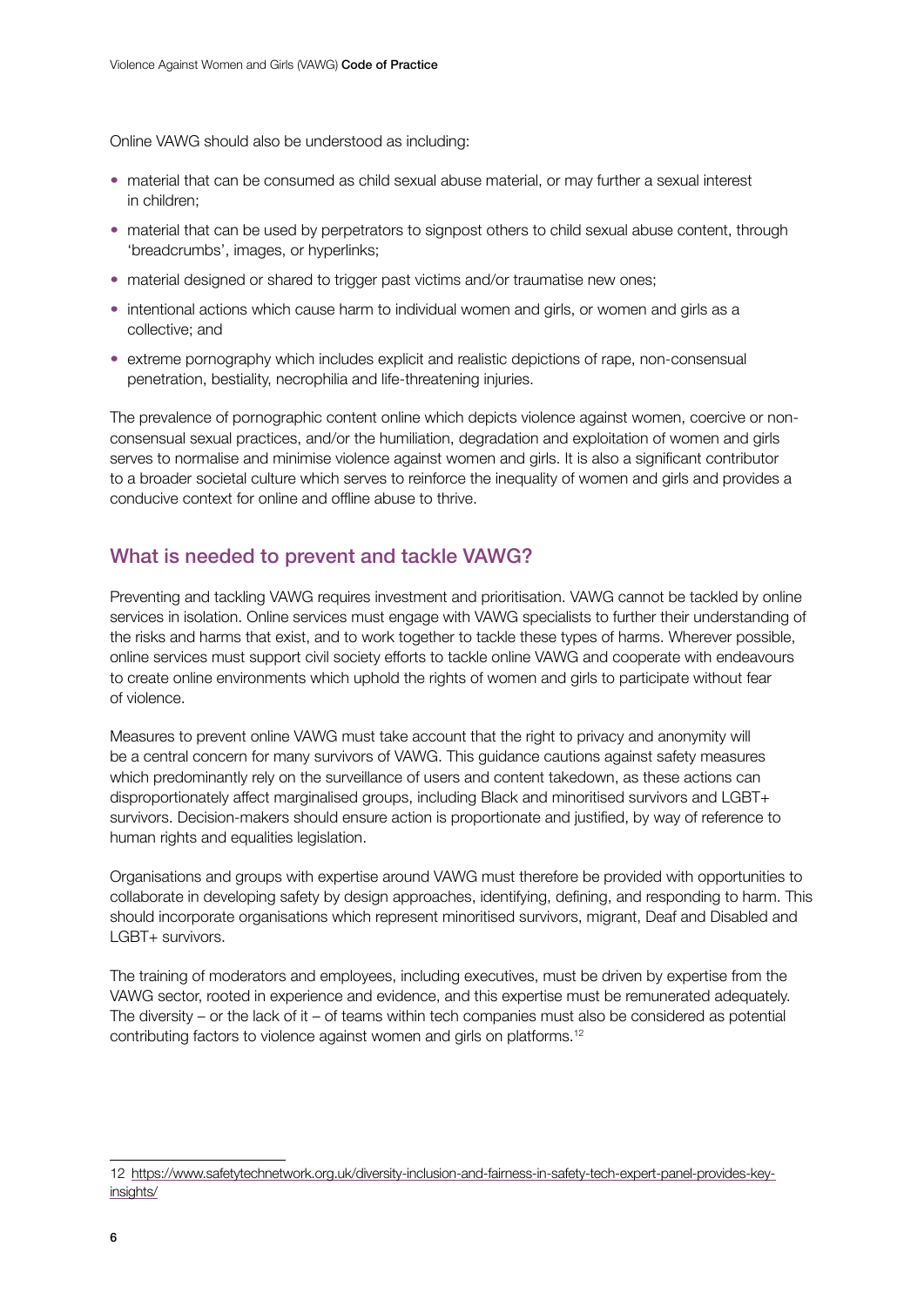# <span id="page-6-0"></span>Section 1) Responsibility, risk assessment, mitigation and remediation

- (1) Regulated services should have a specific policy commitment to prevent and take action to combat VAWG arising on their service. This commitment should be endorsed by the UK leadership of the organisation and a board member, or person reporting into the board, appointed to be accountable for delivering it. The policy should be informed by specialist VAWG expertise. It should clearly set out the values of the regulated service.
- (2) (a) Regulated services should carry out a suitable and sufficient assessment as to the risk of VAWG-related harm, taking into account international human rights standards, obligations and best practice. Risk assessments must take into account and mitigate potential harms arising from intersecting inequalities. This means the particular risks of harm to people with more than one or overlapping characteristics that typically experience discrimination and oppression, arising from the operation of the service or any elements of it. The risk assessment should be accompanied by a mitigation plan that addresses the issues raised in this Code.
	- (b) The risk assessment should not solely consider individual risks to individual users but also consider broader social and cultural harm, such as the ways in which all women are affected by the threat of violence and harm even if they have not directly experienced it themselves.
	- (c) The risk assessment should be carried out before any new service or any new feature is made available. It should include consideration of how different types of content are shared and practices carried out on the platform, and by whom.
- (4) Service providers should identify suitable metrics to assess the appropriateness and success of the mitigation plan overall, and in relation to each set of risks and use them to assess effectiveness of the mitigation plan regularly (at least annually) and revise the mitigation plan accordingly.
- (5) The risk assessment should be reviewed by the service provider on an ongoing basis or, if there is reason to suspect that it is no longer adequate or complete; or there has been a significant change in the matters to which it relates. Where as a result of any such review changes to a mitigation plan are required the service provider should make them.
- (6) Risk assessments and mitigation plans should be recorded, retained for a period of no less than three years and published on the service provider's website in an accessible manner.
- (7) All measures taken in the following guidelines, including the metrics at (4), should feed back into the risk assessment as it evolves.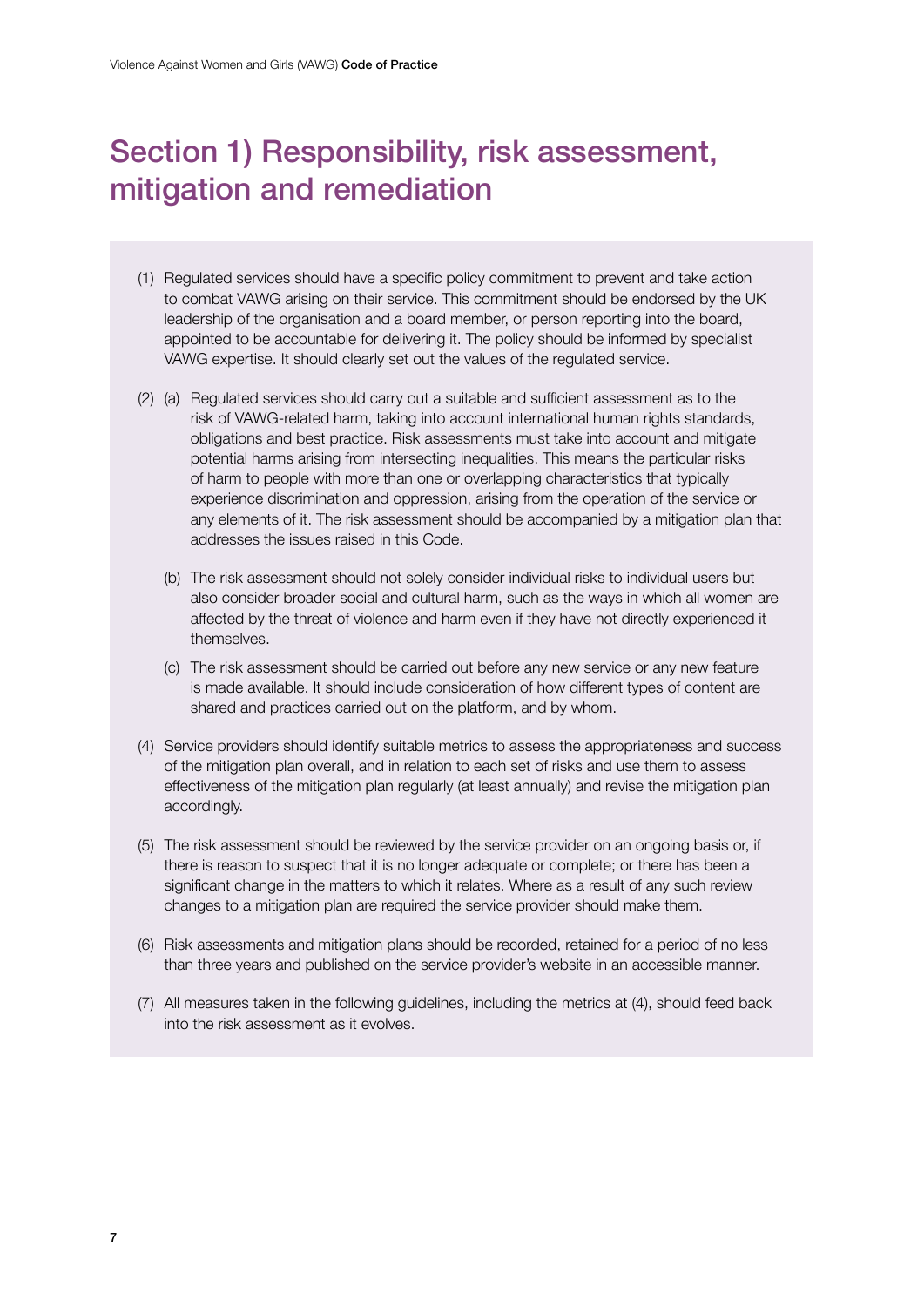### <span id="page-7-0"></span>**Commentary**

### Corporate responsibility

Active leadership in companies is necessary to effectively combat VAWG that exists on or is facilitated by their service.

The United Nations Guiding Principles on Business and Human Rights (UNGP) specifies that companies should have

*"a human rights due diligence process to identify, prevent, mitigate and account for how they address their impacts on human rights."*<sup>13</sup>

As the Organisation for Economic Co-operation and Development (OECD) guidance notes:

*"Due diligence is risk-based. The measures that an enterprise takes to conduct due diligence should be commensurate to the severity and likelihood of the adverse impact. When the likelihood and severity of an adverse impact is high, then due diligence should be more extensive."*<sup>14</sup>

An effective strategic approach to tackle VAWG is likely to include –

- A clear policy statement
- Strategies for corporate oversight
- Clear and effective systems and processes responsible for addressing harms against women and girls
- A company governance structure with allocated roles and responsibilities for discharge of functions of the code that includes Board accountability
- A mapping exercise to identify roles and departments relevant to discharge of functions of the code
- Clear responsibility for delivery of the risk mitigation plan as well as risk assessment process with reports required to individual(s) accountable for VAWG within the company.
- Meaningful engagement with specialist VAWG expertise

### Undertaking risk assessments for VAWG

Online services should take a systemic approach to the identification and mitigation of reasonably foreseeable impacts on women and girls resulting from the design and operation of their services. Risk assessments should be founded in an intersectional understanding of how harms are directed at, and felt by women and girls with multiple and overlapping characteristics. The overall aim of a risk assessment should not be to guard against liability, but to try and prevent VAWG taking place on regulated providers' platforms in the first place, and thus reduce the amount of harm experienced by women and girls online.

VAWG risk assessments should be broader than individualised harm in recognition of the fact VAWG is not only harmful when it poses risks to individuals but that there is a wider social harm that exists from women and girls' awareness of the threats and harm they may face online. Risk assessments should take a 'rights based approach' and consider how women and girls' right to use the internet free form harm could be curtailed by the service.

<sup>13</sup> UNGP 15 OHCHR [https://www.ohchr.org/sites/default/files/Documents/Publications/GuidingPrinciplesBusinessHR\\_](https://www.ohchr.org/sites/default/files/Documents/Publications/GuidingPrinciplesBusinessHR_EN.pdf) [EN.pdf](https://www.ohchr.org/sites/default/files/Documents/Publications/GuidingPrinciplesBusinessHR_EN.pdf)

<sup>14</sup> OECD, Responsible Business Conduct: Guidelines for Multinational Enterprises p17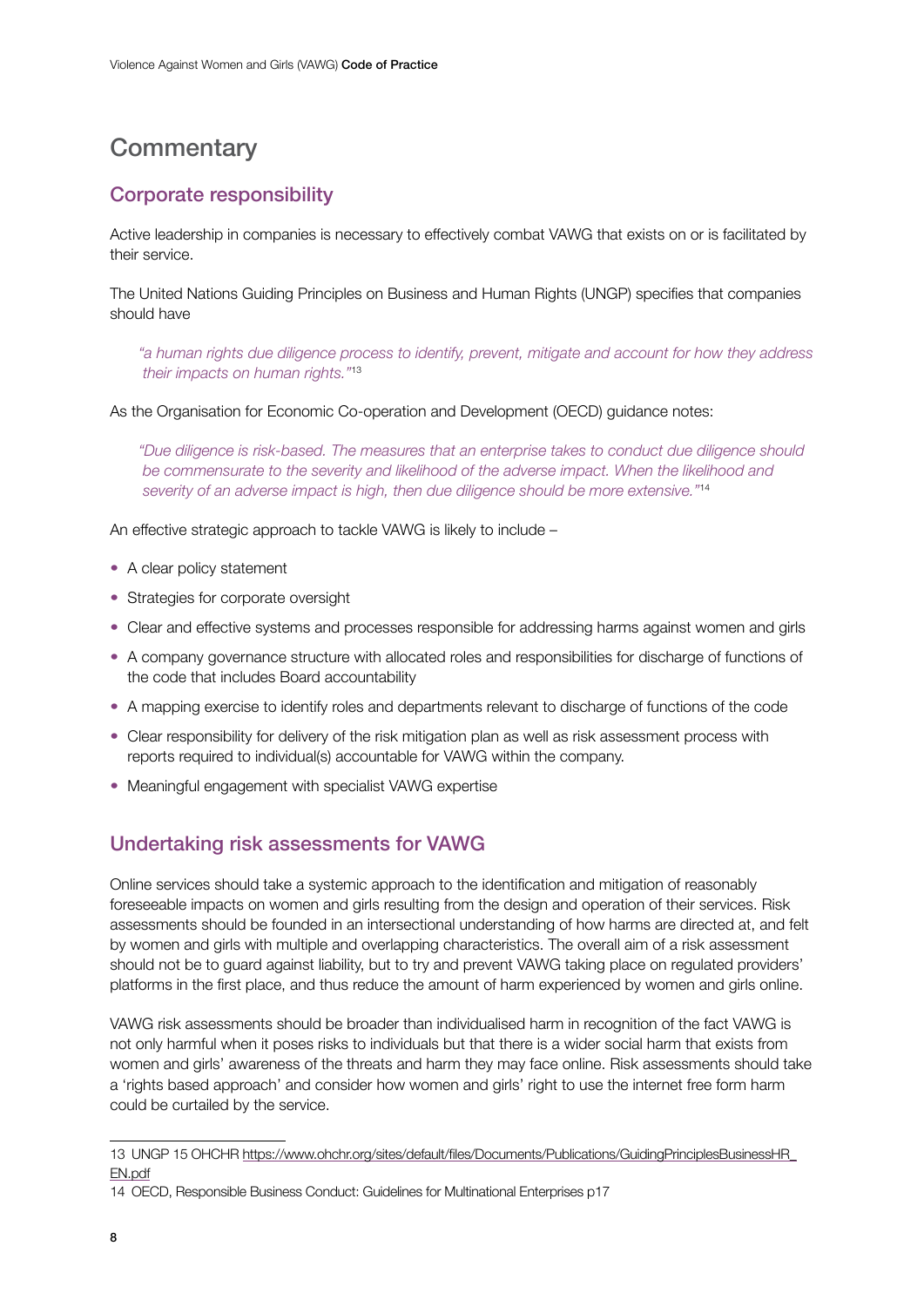Companies conducting a risk assessment for VAWG for the first time should also evaluate their existing risk management practices and processes, practices in relation to human rights impact assessments, and data protection/privacy impact assessments, to consider any gaps or tensions in those approaches and ensure that there is appropriate governance<sup>15</sup>. Particular attention should be paid to reliance on techniques driven by machine learning and artificial intelligence, and the well-known questions around the design and deployment of Machine Learning and AI.16

The complexity of the risk assessment will vary according to the size of the business, its business model, its values (including those found in its Community Standards or Terms of Service<sup>17</sup>) and the profile of its users (e.g. a service with a significant number of children as users).

Companies should centre the need for equalities and rights in a risk assessment process so that intersectional inequalities are not overlooked or minimised.

The OECD Guidance on due diligence for responsible business conduct<sup>18</sup> provides a good framework for risk assessment for VAWG, as for many other issues, as does ISO 310000.19

### VAWG risk assessment process

The VAWG risk assessment process should be based on data and research, and an assumption that VAWG may be perpetrated on its service and is a responsibility of the provider. This will involve gathering data in a systematic manner<sup>20</sup> about what is happening on the service. For example, data on the nature of user complaints and how they are dealt with (recognising that complaints are not the only, or even an accurate, measure of what is happening on the service). Data may also include the results of any testing on the product to understand the nature of the problem, as well as its scale, context and triggers. The VAWG risk assessment should understand not just the fact that women and girls face particular harm (in general and in relation to particular technologies such as nudification apps), but that they face a greater likelihood of encountering harmful content and that the perpetrators of harm may not be evenly spread across the platform.

- 1) Regulated services should consider sharing best practice on risk assessments with other technology companies.
- 2) Considerations must be made for girls' age and gender as well as other possible protected characteristics that may be identifiable through 'know your user' processes that are likely to affect the way they are targeted for and impacted by VAWG

<sup>15</sup> For guidance on human rights-friendly governance procedures, generic to any company type see the UNGPs Interpretative Guide and for technology companies the OHCHR B-Tech project.

<sup>16</sup> Council of Europe 'Recommendation CM/Rec(2020)1 of the Committee of Ministers to member States on the human rights impacts of algorithmic systems (Adopted by the Committee of Ministers on 8 April 2020) [https://search.coe.int/cm/](https://search.coe.int/cm/pages/result_details.aspx?objectid=09000016809e1154) [pages/result\\_details.aspx?objectid=09000016809e1154](https://search.coe.int/cm/pages/result_details.aspx?objectid=09000016809e1154)

<sup>17</sup> The set of rules about expected behaviour on a platform or service, usually against which the platform enforces sanctions

<sup>18</sup> 'OECD (2018), OECD Due Diligence Guidance for Responsible Business Conduct'

<sup>19</sup> ISO 31000: 2018 *Risk Management – Guidelines*; see also ISO Guide 73, *Risk Management – Vocabulary*; see also The International Finance Corporation, "Guide to Human Rights Impact Assessment and Management" (2010), available here: <https://www.unglobalcompact.org/library/25>

<sup>20</sup> See Danish Institute for Human Rights in collaboration with the Human Rights Centre at University of Essex 'Guidance on Human Rights Impact Assessment of Digital Activities' (2020), available[: https://www.humanrights.dk/publications/](https://www.humanrights.dk/publications/human-rights-impact-assessment-digital-activities) [human-rights-impact-assessment-digital-activities](https://www.humanrights.dk/publications/human-rights-impact-assessment-digital-activities)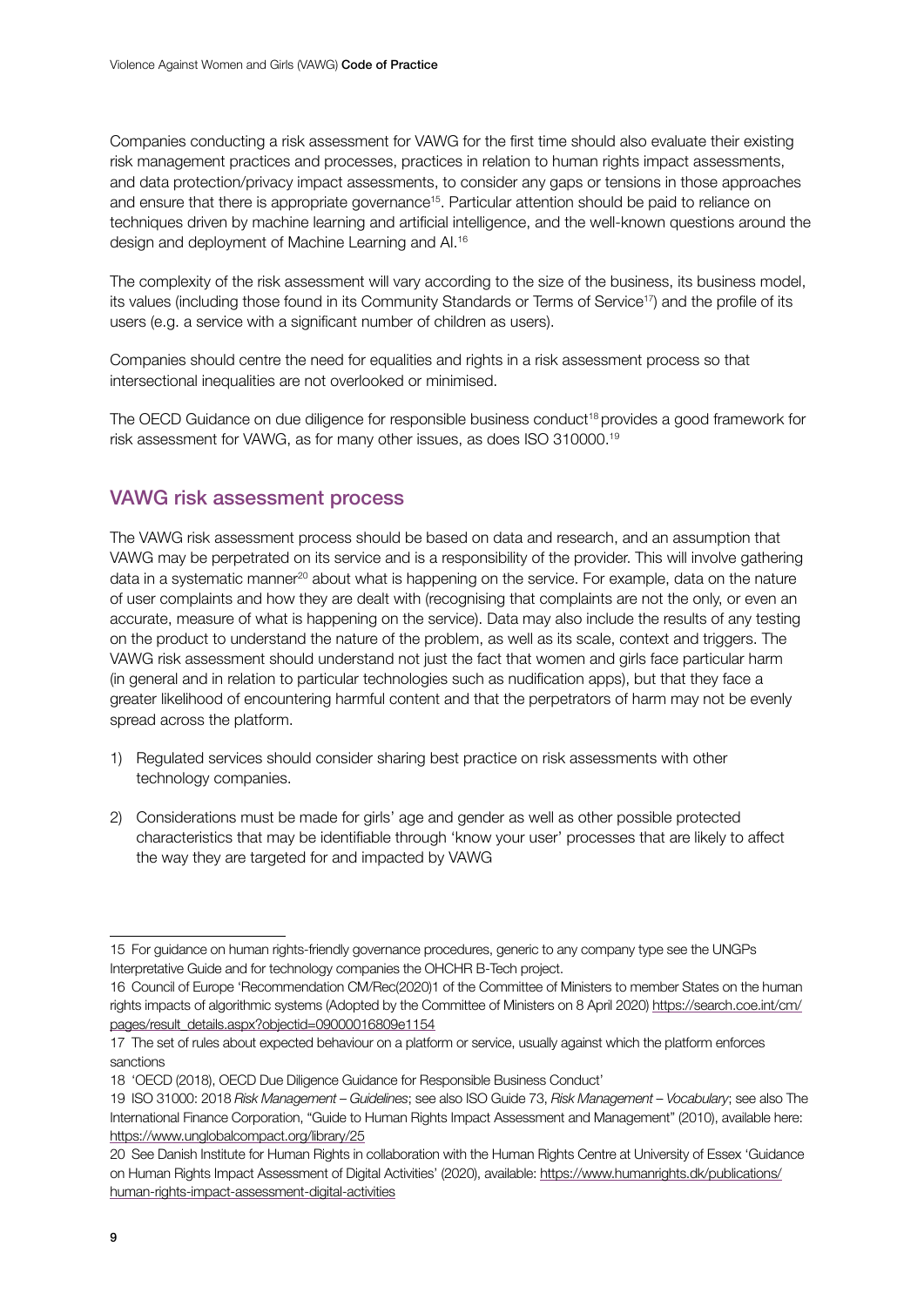- 3) The risk assessment must have a specific framework for an equalities analysis of risk against women and girls with overlapping protected characteristics and who experience intersectional inequalities. This must be a core part of VAWG risk assessment, not an add-on.
- 4) Where a risk assessment identifies a new or non-designated risk to women and girls, the online service would be expected to notify Ofcom of the kind of content identified and the prevalence of the content.
- 5) Regulated services must risk assess how content is shared on the platform, including but not limited to public news feeds private news feeds, private messages and private groups.

A separate risk assessment is required for services which are accessed by children, which should take a gendered approach, in line with this guidance.

#### Bringing victims' experience into the risk assessment process

Understanding the lived experience of those at risk of harm from VAWG is important if an effective risk assessment is to be delivered and appropriate mitigating actions implemented. Service providers should engage with VAWG specialists and civil society in tackling VAWG harms on platforms. Too often companies have claimed to rely on internal VAWG expertise but this does not translate into wider practices across the services and is often not transparent. External VAWG organisations, including services led "by and for" minoritised and marginalised women, can provide the greatest source of insight and evidence on high level emerging issues. Internal VAWG expertise may be best placed to translate high level VAWG principles and issues into technical solutions. VAWG panels and governance forums may be appropriate to give VAWG issues legitimacy and ensure that internal VAWG champions are involved in decisions.

#### Risk mitigation – general

Risk mitigation is essential to stop the harms outlined in the risk assessments. A risk mitigation plan should be drawn up to address identified risks, including built in risk-mitigation strategies that support safety by design practices (see section 2).

The plan should take into account different forms of VAWG and respond appropriately and proportionately. Appropriate and sufficiently granular metrics should be identified to assess the effectiveness and success of the mitigation plan. Regulated services should work with VAWG experts to create mitigation plans and to identify these metrics. The plans and metrics should be agreed with Ofcom who will then assess the risk mitigation effectiveness using those metrics. Where the risk assessment shows user detriment and/or a broader detriment to women and girls, regulated services should halt the rollout of the product/technology or implement appropriate and effective risk mitigation, for example through better safety by design. Success measures for risk mitigation, in addition to harm prevention and reduction, should include ensuring that marginalised groups are not disproportionately adversely affected by plans. Companies should engage VAWG experts for detailed discussions on thresholds for risk assessments, with input appropriately remunerated.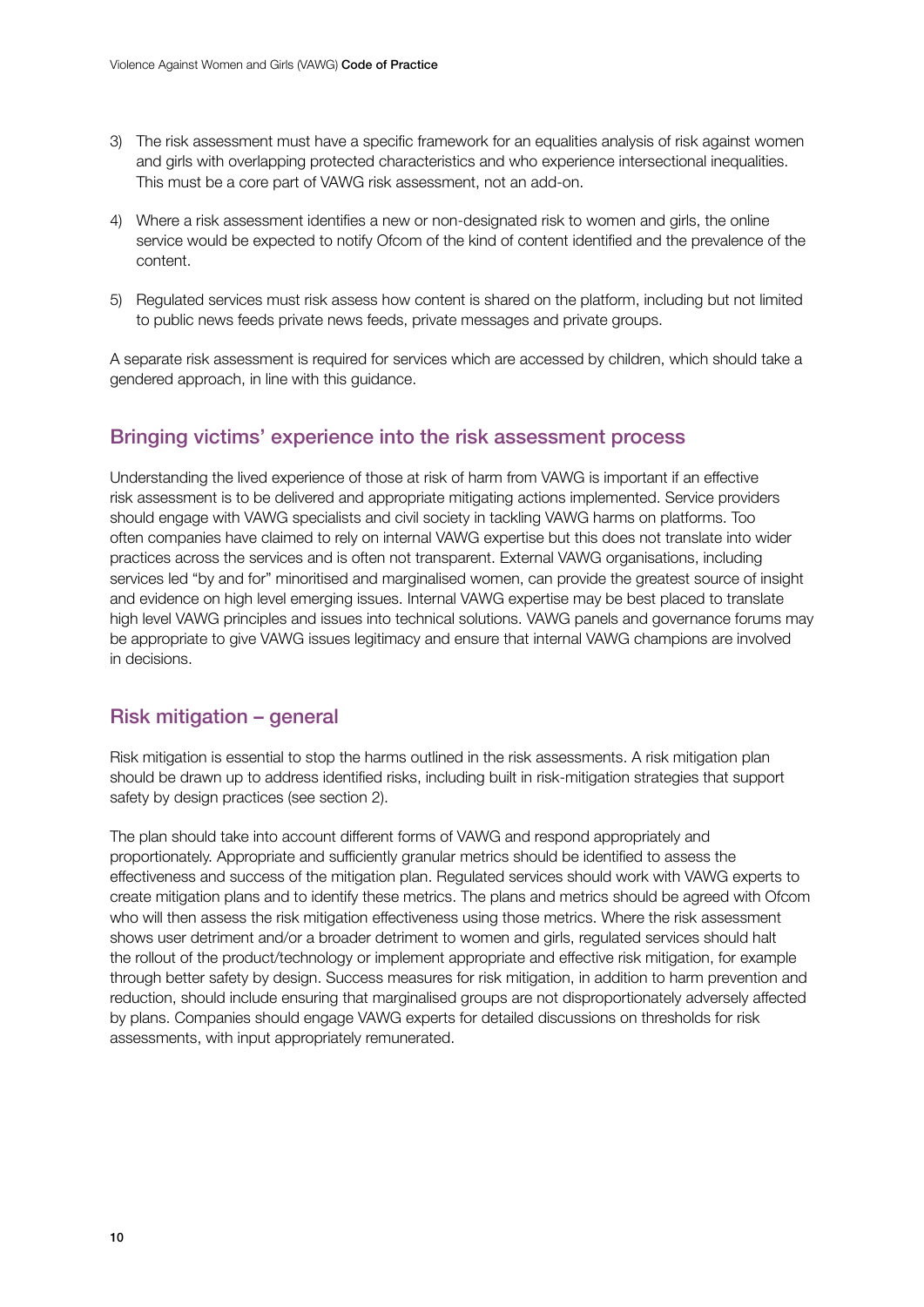#### <span id="page-10-0"></span>VAWG, and a rights-based systems approach to mitigation

#### A systems approach

*"recognises that the platforms, as well as being in a gatekeeper role, are not neutral as to how people discover and create content. Choices made by the platforms about how they design their services affect the content seen (e.g. default to autoplay, curated playlists, data voids and algorithmic promotion) and even produced (e.g. through financial incentives for content creators, or the feedback loop created through metrification; emojis create a new shorthand for communication)."*<sup>21</sup>

A systems and processes approach to protecting women and girls from gender-based harm must consider the different ways in which harm is caused by regulated services, and address these through design features and product changes. Measures to address such harm can be broadly grouped as:

- action to prevent users from discovering or being exposed to material that may cause them harm;
- action to reduce the escalation and amplification of content online that can contribute to, and compound, harm experienced online;
- Actions to reconcile the connections between online and offline experience of VAWG (both direct and indirect)

Measures, where possible, must focus on acting preventatively rather than remedially. Ultimately, these systems-based interventions can help to balance responses to removal with a proactive and riskresponsive user design, allowing for protection from gender-based harm that does not rely solely on content removal alone.

# Section 2) Safety by Design

- (1) Regulated providers must implement appropriate "safety by design" technical and organisational measures, including but not limited to those detailed in these Guidelines. The intended outcome is to
	- (a) minimise the risk of those harms arising from VAWG content and practices
	- (b) mitigate the impact of those that have arisen,
	- (c) enhance women and girls' freedom online

taking into account the nature, scope, context and purposes of the online platform services and the risks of harm arising from the use of the service.

<sup>21</sup> [https://d1ssu070pg2v9i.cloudfront.net/pex/pex\\_carnegie2021/2021/11/25105121/UN-Hate-Speech-draft-v.05a-1.pdf](https://d1ssu070pg2v9i.cloudfront.net/pex/pex_carnegie2021/2021/11/25105121/UN-Hate-Speech-draft-v.05a-1.pdf)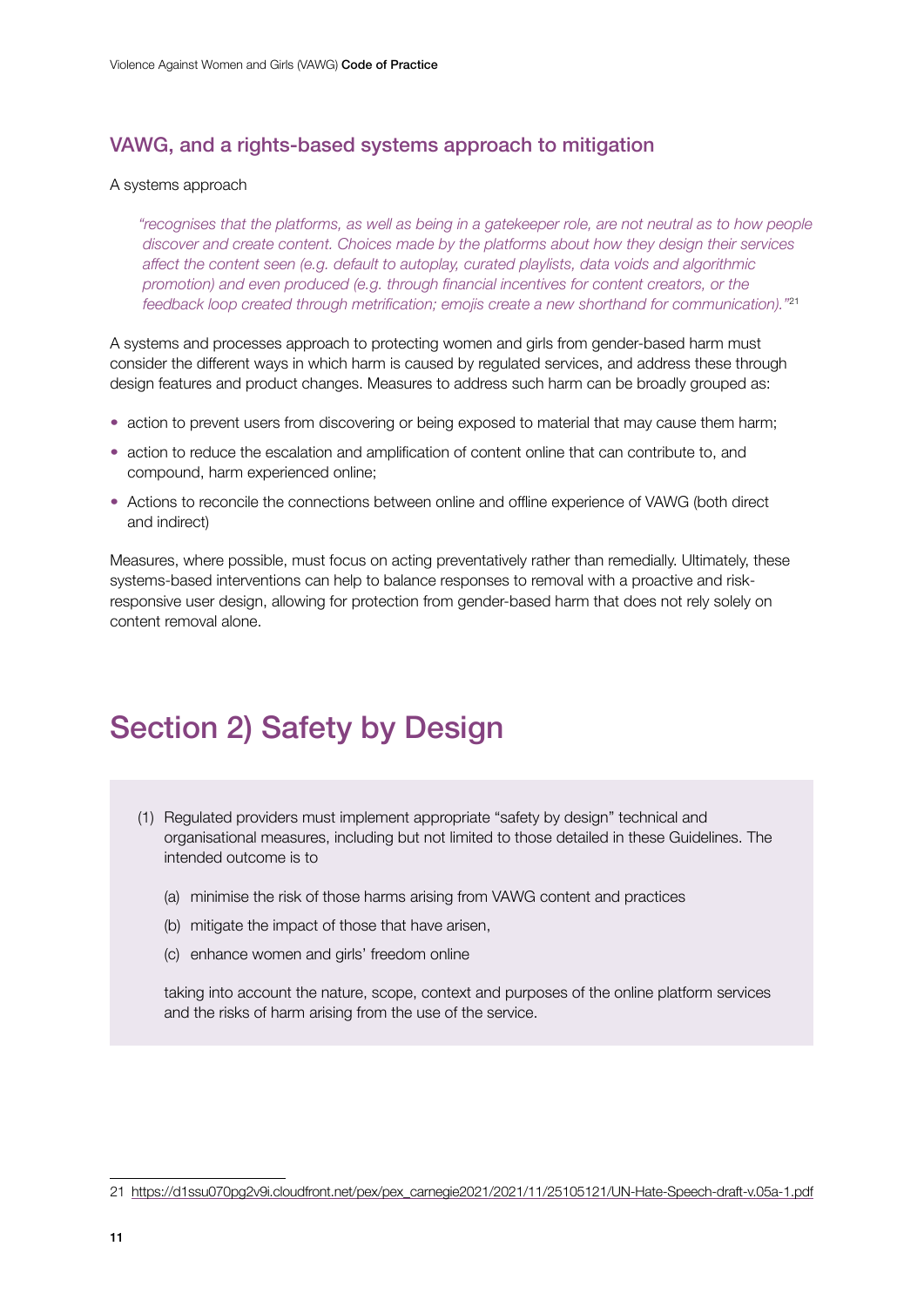- <span id="page-11-0"></span>(2) Companies must ensure and be able to demonstrate their systems are safe by design, including addressing the following concerns:
	- (a) Taking an appropriate and proportionate approach to the principle of knowing your client [KYC] to address VAWG harms spread by those using multiple, false, or anonymous identities.
	- (b) Ensuring that young users' settings are set to safety by default.
	- (c) Ensuring algorithms used on the service do not cause foreseeable harm through promoting hateful content, for example by rewarding misogynistic influencers with greater reach, causing harm both by increasing reach and engagement with a content item.
	- (d) That speed of transmission has been considered, for example methods to reduce the velocity at which intimate images can be non-consensually shared and therefore the risk of cross-platform contamination.
	- (e) Actors cannot take advantage of new or emerging tools to cause harms to women and girls. For instance –
		- deep fake or audio-visual manipulation materials.
		- nudification technology.
		- bots and bot networks.
		- content embedded from other platforms and synthetic features such as gifs, emojis, hashtag.
		- other new technology
	- (f) Consideration of the circumstances in which targeted advertising may be used and oversight over the characteristics by which audiences are segmented.
	- (g) Account security systems which enable survivors of abuse, who are hacked and locked out, to recover their accounts.
	- (h) Systems for cross-platform co-operation to ensure knowledge about forms of offending that may present a foreseeable risk of harm in relation to attacks of those with protected characteristics.
	- (i) Use of tools including, but not limited to, prompts which clarify or suggest an individual's intended search.
	- (j) Policies concerning advertising sales in respect of promoting harmful content or for malicious intent in respect of those with protected characteristics.

### **Commentary**

### General principles relating to safety by design

Safety in the context of this Code is the reduction of VAWG-related harms and violations of human rights.

Tech companies should acknowledge and respond to the fact that their products can facilitate, and even encourage, harm. 'Safety' must be understood as a context that enables all women and girls to exercise their freedom of expression online and freedom of access to platforms without fear of VAWG. It is an approach that recognises that women and girls already remove themselves from online spaces and refrain from expressing their views. It should also acknowledge that women and girls also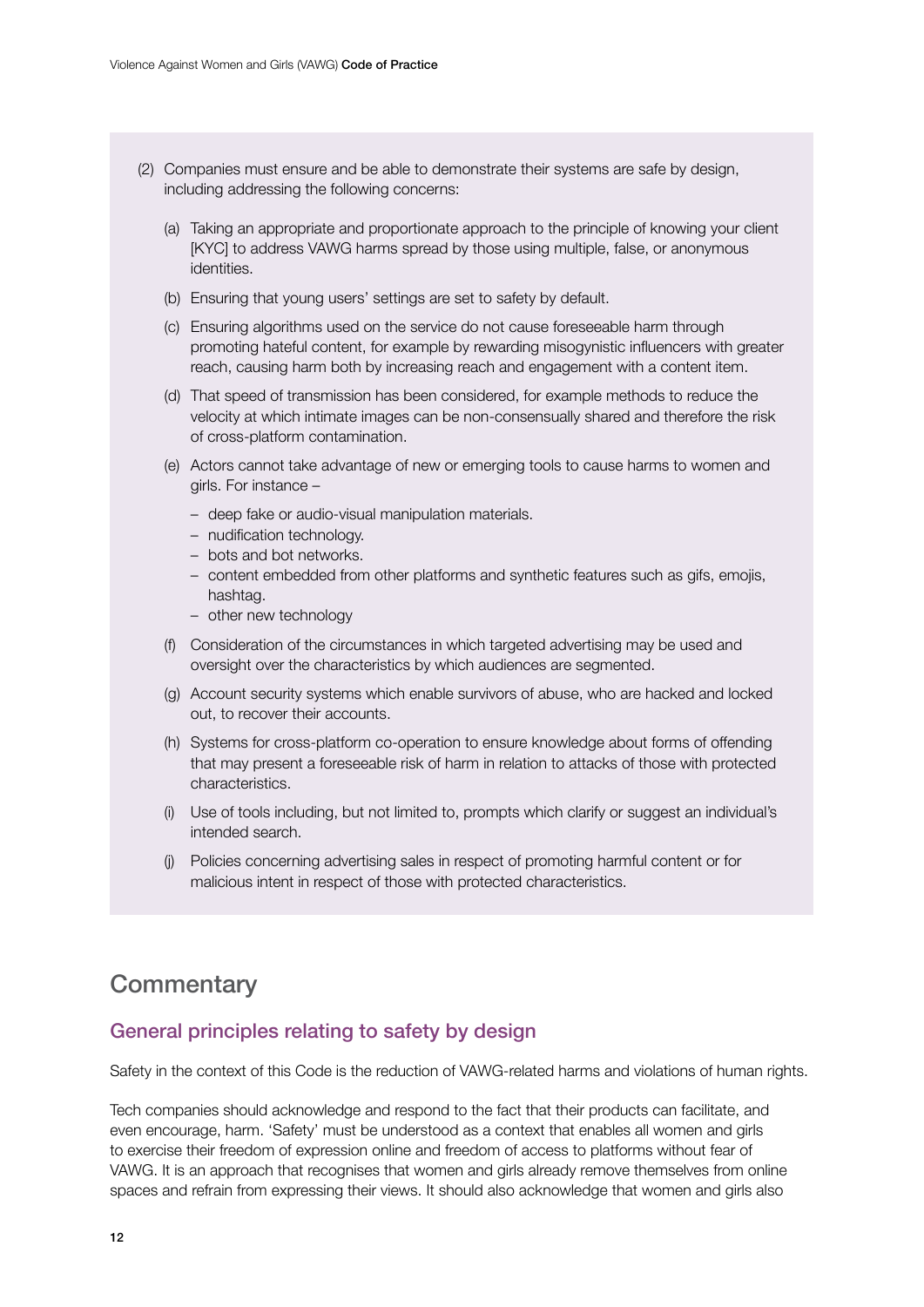currently have to exercise a degree of "safety work"<sup>22</sup> that inhibits and curtails their experiences and free expression, and so should not place the burden of doing further "safety work" on women and girls. Similar to the relationship between privacy by design and privacy enhancing technologies (PETs), there is a link between safety by design and the emerging field of 'safety tech'.23 Safety by design requires that harm considerations be built in, not bolted on and should itself be rights respecting (including the right to privacy). Where safety tech is supplied by third parties supply chain considerations (see Guideline 8) apply.

DCMS in their [safety by design guidance](https://www.gov.uk/guidance/principles-of-safer-online-platform-design%23safety-by-design-principles) outline four principles:

- Users are not left to manage their own safety;
- Online services must consider all types of users:
- Users are empowered to make safer decisions; and
- Online services are designed to keep children safe.

In addition, the following principles should be followed:

- maximum safety within the platform should be the default (even if users can choose to change these settings);
- safety is to be embedded into the design of the product:
- allowing as much functionality as possible (avoiding unnecessary trade-offs);
- for the full life-cycle of the service;
- to include transparency and to expect user-centric and rights-respecting choices.

### Safety by design and VAWG

Currently, online services' broad lack of understanding of the specific issues that impact women and girls online has resulted in the creation of online environments and platforms where gender-specific harm has become ingrained in the user experience. Regulated services must engage appropriate systems and processes that not only work to prevent women and girls experiencing VAWG on their platforms, with particular recognition of intersecting inequalities and their impacts, but also work to increase women and girls' sense of safety and freedom. Regulated services must use an understanding of the behaviours of perpetrators of harm, and the ways in which they target women and girls when building and tailoring preventative measures.

Measures must include both design features that can work to prevent harm as well as product and service decisions that mitigate risk, such as account security systems which enable survivors of abuse who are hacked and locked out to recover their accounts, or systems which make evidence gathering difficult in an investigation (for example, self-destructing content).

<sup>22</sup> Vera-Gray, F. and Kelly, L. (2020) Contested gendered space: public sexual harassment and women's safety work. International Journal of Comparative and Applied Criminal Justice [https://www.tandfonline.com/doi/full/10.1080/01924036](https://www.tandfonline.com/doi/full/10.1080/01924036.2020.1732435) [.2020.1732435](https://www.tandfonline.com/doi/full/10.1080/01924036.2020.1732435)

<sup>23</sup> United Kingdom Government, "Safety tech providers deliver products and services that enable safer online experiences for citizens[" https://www.gov.uk/government/publications/safer-technology-safer-users-the-uk-as-a-world-leader-in-safety](https://www.gov.uk/government/publications/safer-technology-safer-users-the-uk-as-a-world-leader-in-safety-tech)[tech.](https://www.gov.uk/government/publications/safer-technology-safer-users-the-uk-as-a-world-leader-in-safety-tech) See also an attempt to align global trends in safety tech:

Connie Moon Sehat, "Advancing Digital Safety: A Framework to Align Global Action", World Economic Forum, 29 June 2021. Available here:<https://www.weforum.org/whitepapers/advancing-digital-safety-a-framework-to-align-global-action>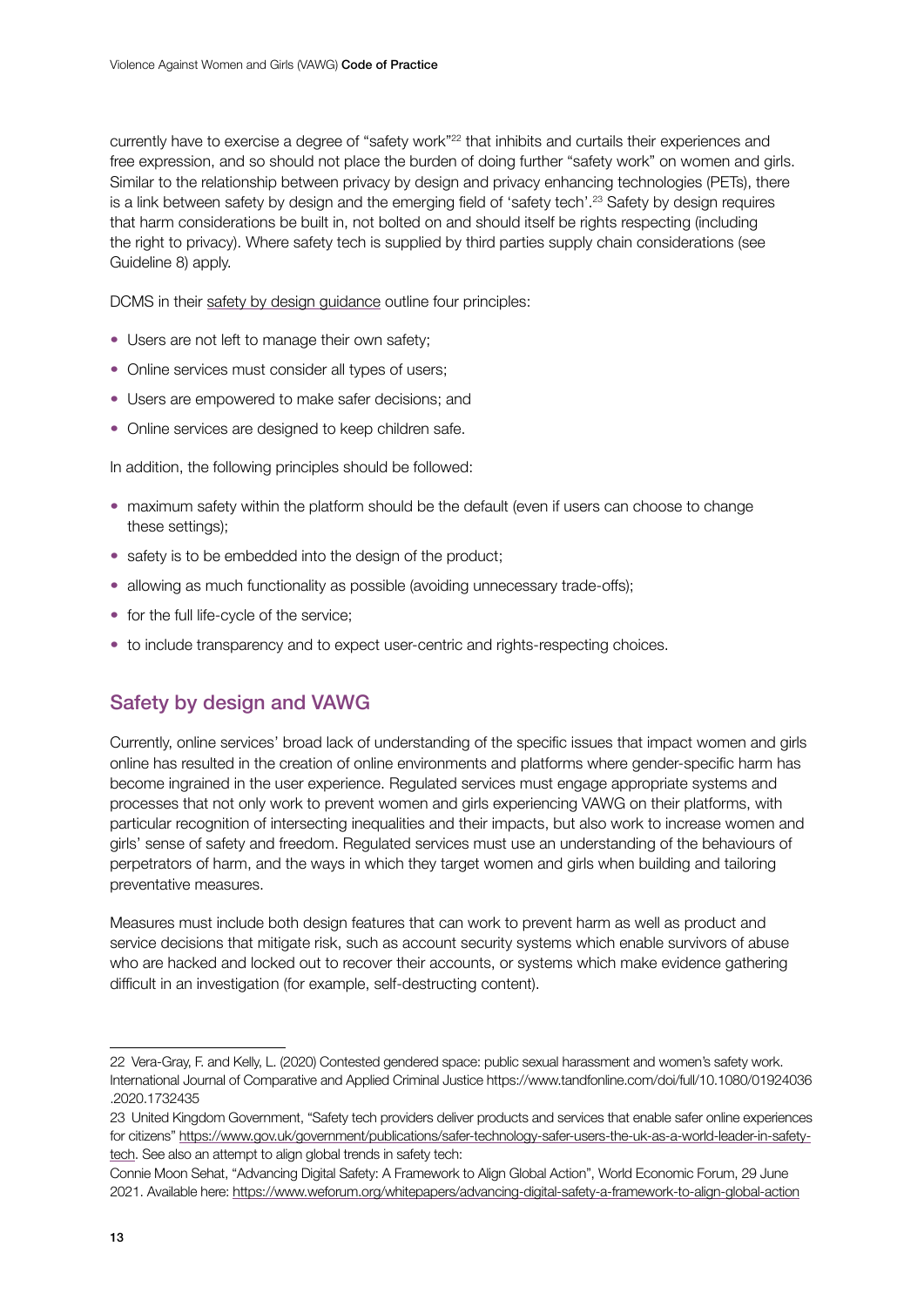<span id="page-13-0"></span>Preventative measures must consider the role of algorithmic product decisions, the use of technology to monitor and remove harm from services, and the role of friction built into the user experience to both protect from and prevent VAWG and content and/or practices that facilitate harm.

Understanding user groups on the platform, and any overlapping characteristics, should be used for the primary purpose of protecting users. It must not be used as a way of increasing screen time or revenue to the detriment of user wellbeing.

# Section 3) Access to the online service, terms of service and content creation

#### Terms of Service

- (1) Regulated services should have in place Terms of Service which are clear and accessible by all likely users; this includes being age-appropriate and accessible for those with disabilities and different access needs. The terms of service should include how the service responds to VAWG, including actions taken to prevent VAWG, and be visible to would-be users before they sign up to the service. Community standards should also be visible and should, where relevant, cover the content of advertising.
- (2) Regulated services should undertake regular, systemic reviews of their Terms of Service and Community Guidelines to ensure that they remain up to date, effective, and proportionate.
- (3) To ensure Terms of Service and Community Guidelines are effective, regulated services need to review how they are operating and how they are enforcing them.

### Account Creation

(4) Regulated services should ensure, and be able to demonstrate, that their sign-up processes have taken an appropriate and proportionate approach to the principle of "knowing your client" (KYC), both in relation to users and advertisers.

#### Content creation

(5) Regulated services should risk assess the tools for the creation of content – this includes but is not limited to bots (including chatbots), bot networks, deepfake or audiovisual manipulation materials, content embedded from other platforms and synthetic features such as gifs, emojis, hashtags.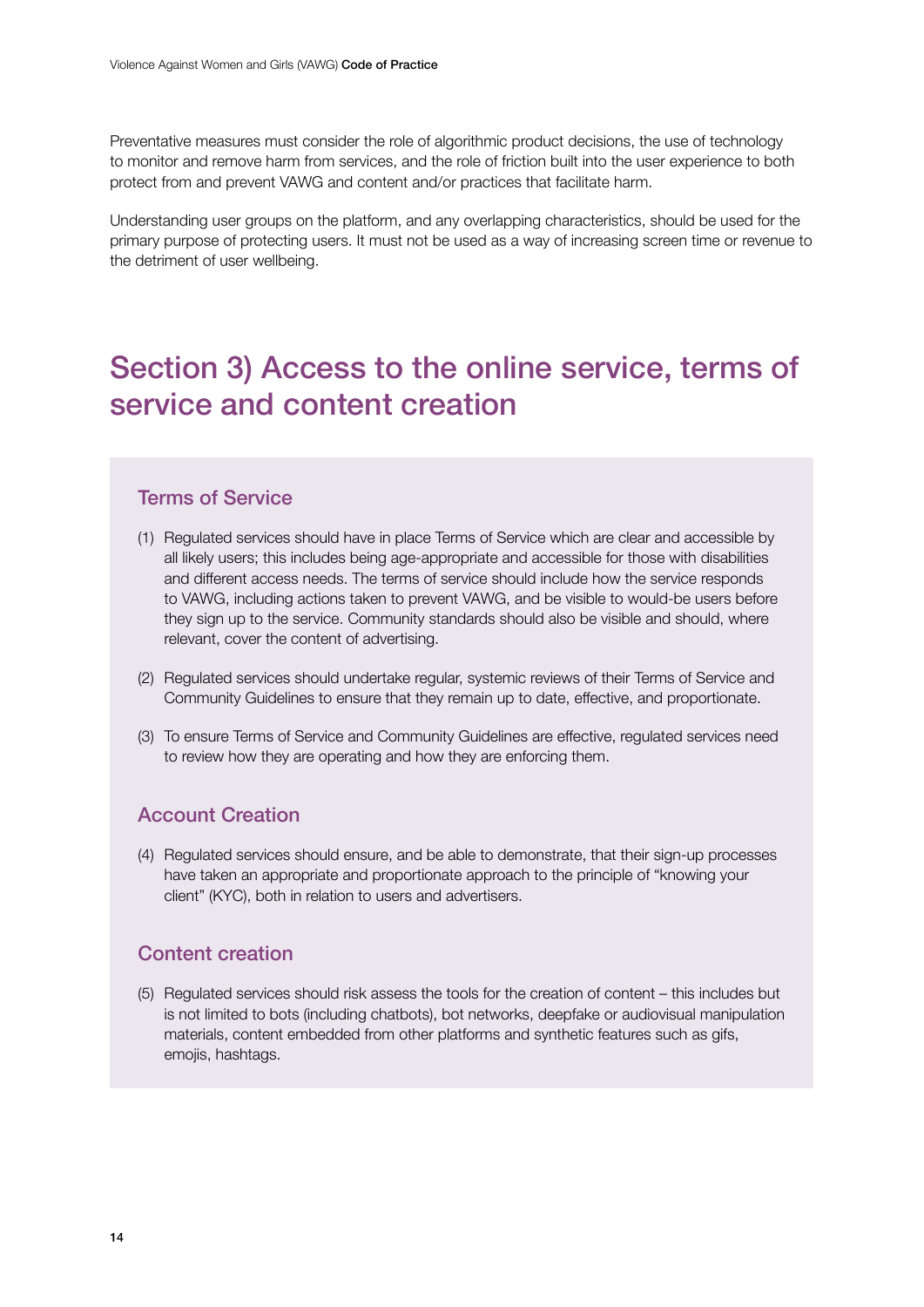### <span id="page-14-0"></span>**Commentary**

Guideline 3 concerns one of the basic building blocks of safety by design: a sign-up process and tools to create content, as well as Terms of Service.

### Terms of Service

Terms of Service constitute the contract between the service provider and the user. They are important in communicating the service provider's values. As such, they may include community standards (though sometimes Terms of Service and Community Standards are used interchangeably) or acceptable use policies, understood as the content and behaviour rules the provider will enforce. The Community Standards should make clear the service provider's position on VAWG.

This is not the same as saying, however, that platforms must actively seek out criminal content, or monitor generally<sup>24</sup>. Such general monitoring has adverse impacts for all users' freedom of expression and privacy and would be very difficult, if not impossible, to justify. There is a need to ensure that the Terms of Service are not rendered meaningless and that there is some mechanism that is proportionate and appropriate to ensure that they provide a realistic expectation for the user of the types of content and behaviour that they will and will not encounter on the service.

Terms of service should be easily visible before a user signs up to the service, be easy to understand (by the age groups using the service) and be available in languages used by the service's users. This is important as part of transparency, but also to hold service providers and users to account.

Terms of Service and Community Guidelines should be kept under review, and revised where appropriate taking into account not just changes in external context but also learning from risk assessments, metrics on effectiveness of mitigation plans and complaints and moderation processes as well as any codes and or guidance from OFCOM.

For regulated services to effectively address the risk of VAWG, their terms of service must explicitly state what activity and material they determine constitutes VAWG and how they will deal with it. Most importantly, services must then enforce these principles and ensure the Terms of Service are effective and operational.

Terms of service must reflect the harms that occur to women and girls, ensuring systems and processes are continually informed by victims' perspectives and safeguarding best practice. This information might, for example, come from the internal expertise within the company or third-sector partners who provide advisory input. The provider must also explain how terms are developed, enforced, and reviewed, and the role of victims' groups and civil society in developing them.

The Terms of Service must explain the steps that regulated services will take if the terms of service are broken by users and be enforced by the online service. Evidence must be kept on individual cases, in line with GDPR requirements, regardless of the final decision. Within the service itself providers must ensure that training and awareness tools are readily available to users on the Terms of Service and Community Guidelines to ensure users are aware of permitted content and behaviours on the platforms, and that these tools are kept updated.

See also requirements in Guideline 5 regarding moderation and Guideline 7 regarding transparency.

<sup>24</sup> Note there is a difference between monitoring (for example, via an upload filter) which looks for specific content (such as on the basis of hashes or watermarks) and that which searches communications generally.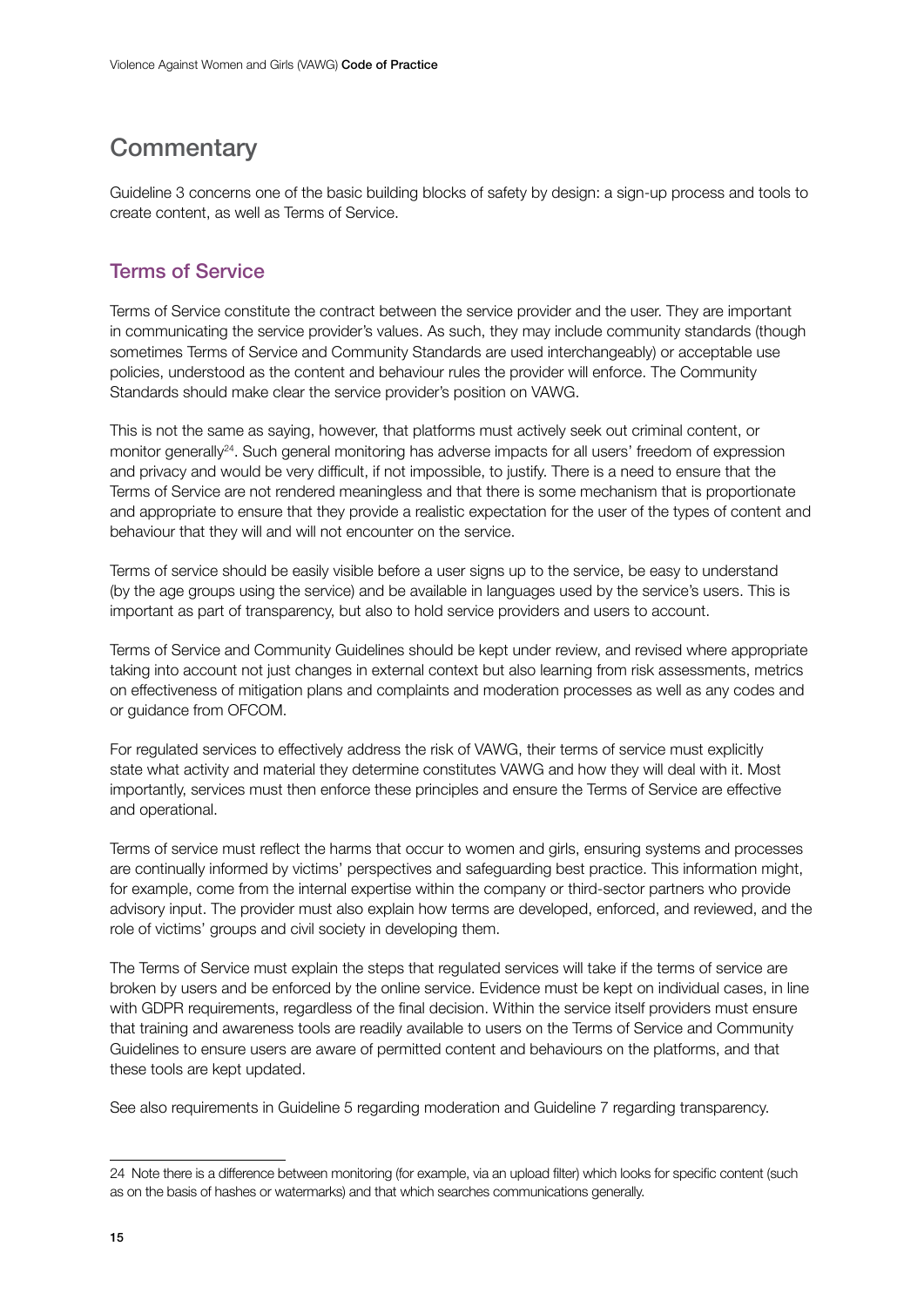### Account creation

There has been much concern about anonymous accounts and their role in online abuse and VAWG.<sup>25</sup> Guideline 3 refers to KYC processes but does not require regulated services to ban anonymous accounts. Indeed, it should be recognised that anonymity is an important and valued tool for the protection of women and girls, particularly those from marginalised communities, and survivors of VAWG such as rape and domestic abuse – as well as for whistleblowers and dissenting voices.

Rather, the Guideline expects the regulated provider to recognise the risk of people abusing anonymity to direct online violence towards women and girls and take steps to mitigate that risk, whether in terms of account verification, or through other interventions, (for example, enhanced user self-protection tools or reporting mechanisms).

This could be particularly relevant for services where there is user generated and user uploaded pornography, and the high risk of image based sexual abuse being perpetrated as part of that. To mitigate this potential harm, services should require user verification before uploads and require users to confirm they have consent from everyone depicted in the content to upload. This should be accompanied with messaging that informs them it is a criminal offence to upload material without the consent of those depicted, including content in violation of copyright and that the platform will take action against users for doing this.

Service providers should assess the risk of harm arising through VAWG from fake identities (for example those used for catfishing<sup>26</sup> or sock puppet accounts<sup>27</sup>), whether multiple accounts per person are permitted (and in what circumstances) and whether bots should have accounts<sup>28</sup> and then take proportionate steps to address these risks. Service providers should consider whether those who have been banned (for a period) from the service should be prevented from circumventing that ban for the purpose of causing harm. This should not interfere with users' right to appeal bans through the appropriate channels.

Service providers should also seek to understand any risks created by networks of accounts (for example coordination and amplification of posts). The concern is the way such networks increase not just the spread but also the speed of dissemination of abuse including across different platforms For example, misogynistic abuse and the "incel" movement. In this context, service providers could seek to understand who are the direct and indirect instigators and beneficiaries of such speech, as well as seeking to understand who is operationalising those messages and how (bots, sock puppets networks and false identities etc). Some individuals or small groups of individuals might be significant nodes in networks of misogynistic or VAWG-related behaviour that are amplified within the service<sup>29</sup>. Companies should have a transparent process for managing such individuals, carrying out the necessary balancing of human rights.

<sup>25</sup> UK Parliament debate: Online Anonymity and Anonymous Abuse Volume 691: debated on Wednesday 24 March 2021 Available a[t https://hansard.parliament.uk/commons/2021-03-24/debates/378D3CBD-E4C6-4138-ABA6-](https://hansard.parliament.uk/commons/2021-03-24/debates/378D3CBD-E4C6-4138-ABA6-2783D130B23C/OnlineAnonymityAndAnonymousAbuse) [2783D130B23C/OnlineAnonymityAndAnonymousAbuse](https://hansard.parliament.uk/commons/2021-03-24/debates/378D3CBD-E4C6-4138-ABA6-2783D130B23C/OnlineAnonymityAndAnonymousAbuse)

<sup>26</sup> Where a person creates a fake identity to take advantage of another user

<sup>27</sup> An online identity used for deception, often for the purpose of talking about or to themselves while pretending to be another person; the term is now used more broadly to include those manipulating public opinion, to circumvent restrictions, such as viewing a social media account that they are blocked from, suspension or an outright ban from a website. They are different from pseudonyms.

<sup>28</sup> Julia Hass, Freedom of the Media and Artificial Intelligence, OSCE 16 November 2020, p. 4, available:[https://www.](https://www.osce.org/files/f/documents/4/5/472488.pdf) [osce.org/files/f/documents/4/5/472488.pdf](https://www.osce.org/files/f/documents/4/5/472488.pdf) [accessed 26 July 2021].

<sup>29</sup> Renee DiResta et al., New Knowledge, The Tactics & Tropes of the Internet Research Agency 42 (2019); Brian Fishman, *Crossroads: Counter-Terrorism and the Internet*, (2019) 2 Tex. Nat'l Sec. Rev. 82, 86–87. [https://www.](https://www.counterhate.com/disinformationdozen) [counterhate.com/disinformationdozen](https://www.counterhate.com/disinformationdozen) [Accessed 22 July 2021]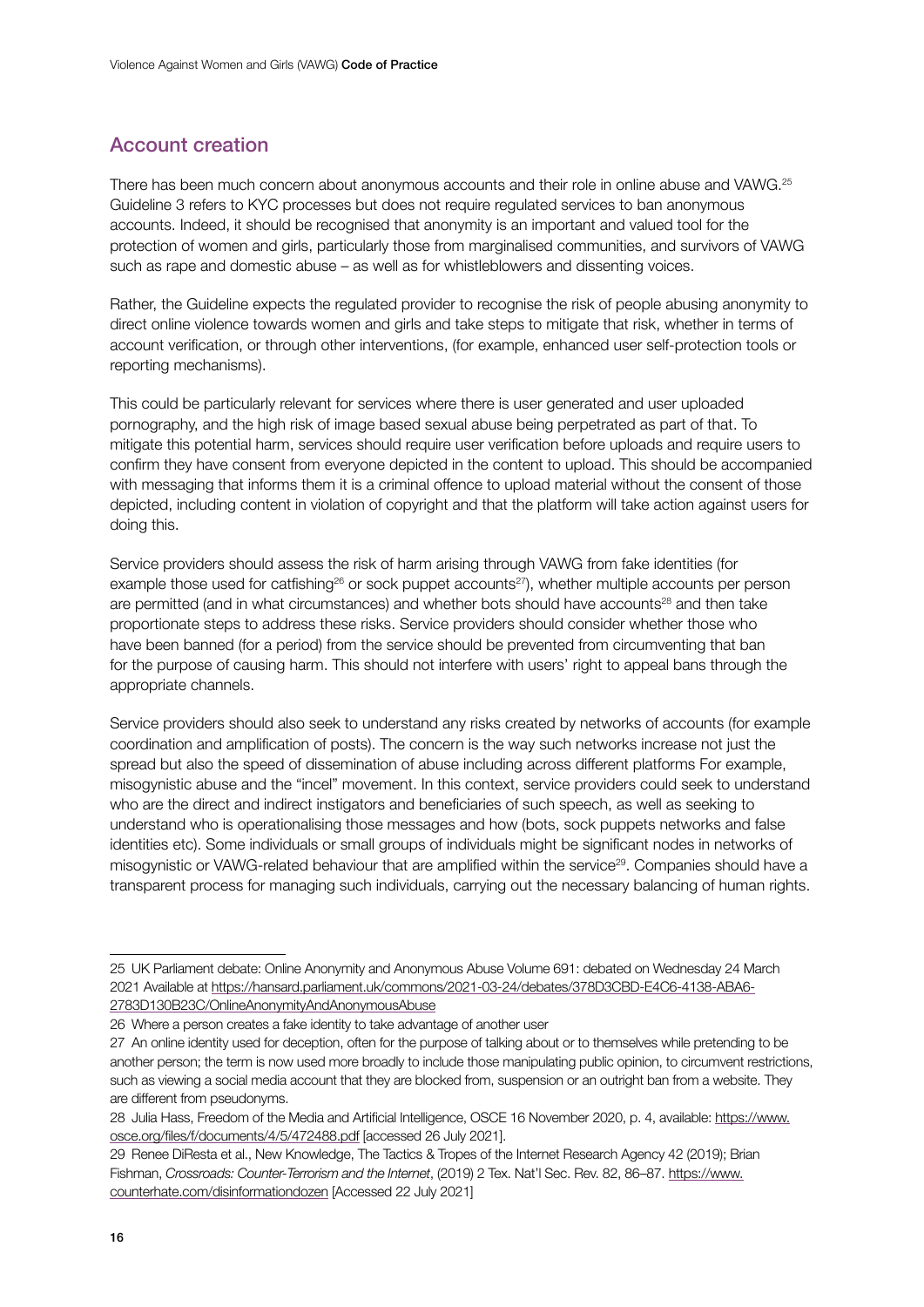In an interconnected world, service providers might factor into their risk assessments whether and how the individuals could spread VAWG on other services.

#### Content creation – service design that might increase VAWG

Each service is designed to allow and incentivise a user to create content in a different way. How content creation is designed can affect the risks of VAWG being created and disseminated. Features such as metrics or financial incentives based on popularity should be considered in relation to the motivation(s) of the creator. Outrage and content that plays on the biases of users (including sexism and misogyny) seemingly drive engagement (as clickbait headlines show), and there is a risk of cycles of ever increasingly outrageous content to drive likes and upvotes,<sup>30</sup> which can cause psychological harm. In some cases, the creation of highly harmful content can produce engagement and profit for the social media platform.<sup>31</sup> As a result of these financial incentives some 'content creators' might choose to create harmful content in pursuit of engagement and profit, but others will for ideological and recruitment purposes such as the incel communities. Addressing some of the concerns around content curation and recommender tools (see Guideline 4) may help, but services providers should seek to understand if there are features of the platform that might be exploited.32

The operation of these social platforms has led to the emergence of highly popular new communications media such as hashtags, emojis, photo-filters, voice notes etc. Service providers have often adopted these and encouraged their use in content creation to the extent that they become a major feature of some services. Platforms should be attentive to the fact that these methods can be abused to target women and girls, for example with misogynistic or abusive content<sup>33</sup>, and can be hard to moderate using methods designed for text-based moderation. Service providers should include such media in their risk assessment and mitigation plans. For example, in relation to Instagram, the Center for Countering Digital Hate research<sup>34</sup> shows that 1 in 7 voice notes within their participants' data is abusive, and yet [it is not possible to] report them.

### Disrupting bad actors

Regulated services must tackle upstream harm by disrupting bad actors who contribute to VAWG by acting in a harmful manner, through the production and distribution of harmful content, contact or conduct on their services. This may include considerations such as: barriers to producing new harmful content; action to prevent the facilitation of harmful contact such as grooming and online exploitation; mechanisms to prevent bad actors directing material at certain users, with the intention to cause harm.

32 DRFLab, "#InfluenceForSale: Venezuela's Twitter Propaganda Mill", *Medium* 4 February 2019, available: [https://](https://medium.com/dfrlab/influenceforsale-venezuelas-twitter-propaganda-mill-cd20ee4b33d8) [medium.com/dfrlab/influenceforsale-venezuelas-twitter-propaganda-mill-cd20ee4b33d8](https://medium.com/dfrlab/influenceforsale-venezuelas-twitter-propaganda-mill-cd20ee4b33d8) [accessed 21 July 2021].

<sup>30</sup> W. J. Brady et al 'How Social Learnings Amplifies Moral Outrage Expression in Online Social Networks' (2021) (paper under review, available[: https://psyarxiv.com/gf7t5/\)](https://psyarxiv.com/gf7t5/); Soroush Vosoughi, Deb Roy and Sinan Aral, "The Spread of true and false news online" (2018) 6380 Science 1146-51, DOI: 10.1126/science.aap9559

<sup>31</sup> "Despite promises to keep users safe, we show how Big Tech itself makes up to \$1 billion a year in advertising and other revenues from this industry, which threatens the effectiveness of a future Coronavirus vaccine.": Centre for Countering Digital Hate, https://www.counterhate.com/anti-vaxx-industry

<sup>33</sup> 'AI's coming home: How Artificial Intelligence Can Help Tackle Racist Emoji in Football' Hannah Kirk Oxford Internet Institute Blog 16 July 2021 [https://www.oii.ox.ac.uk/blog/ais-coming-home-how-artificial-intelligence-can-help-tackle](https://www.oii.ox.ac.uk/blog/ais-coming-home-how-artificial-intelligence-can-help-tackle-racist-emoji-in-football/)[racist-emoji-in-football/](https://www.oii.ox.ac.uk/blog/ais-coming-home-how-artificial-intelligence-can-help-tackle-racist-emoji-in-football/) [Accessed 22 July 2021]

<sup>34</sup> Center for Countering Digital Hate, Hidden Hate: How Instagram fails to act on 9 in 10 reports of misogyny in DMs, 6 April 2022 [https://www.counterhate.com/\\_files/ugd/f4d9b9\\_6309420782df4942aad0ba240e190e4f.pdf](https://www.counterhate.com/_files/ugd/f4d9b9_6309420782df4942aad0ba240e190e4f.pdf)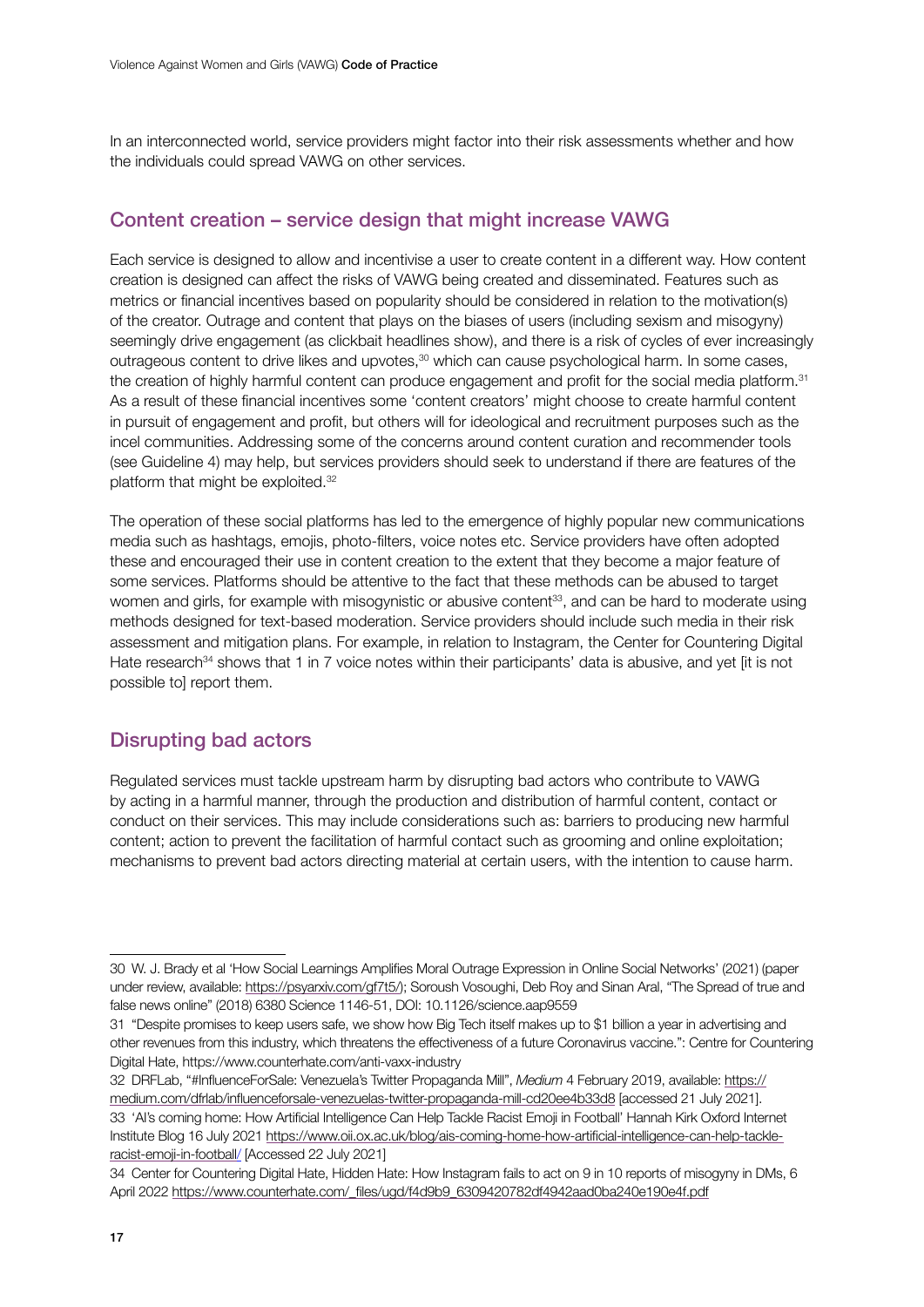As part of their risk assessment, providers must assess how new content is produced on the platform (either created or modified). This includes but is not limited to:

- deepfake or audio-visual manipulation materials;
- nudification technology;
- use of bots (including chatbots and bot networks); and
- content embedded from other platforms and synthetic features such as gifs, emojis, hashtags that contribute to cross platform risks.

Age-appropriate barriers must be introduced to stop harmful contact with minors. Accessible and transparent user mechanisms must be in place for adult users to also implement such features that protect them from exposure to harm. This could include:

- features to prevent the direct messaging of accounts that do not follow a user;
- messages from unknown contacts reviewed by moderators; and
- control features around who can search for a profile, what content is visible for example features which filter harmful content and words appearing, and how personal content can be shared or re-distributed online.

Regulated services must consider how to stop harmful content that may originate on other websites and is moved to different platforms. For example, this could include consideration of how to prevent imagebased sexual abuse, such as all forms of taking, making and sharing nude or sexual images without consent, including threats to share and altered images. Also how this abuse may be facilitated and hosted on platforms as well as the extent to which closed groups with large numbers of members are facilitating or enabling this type of abuse.35

A service may decide to introduce barriers to stop people sending unsolicited nude pictures without consent. This could include blurring the picture or stopping the message from being sent and warning the intended recipient.

These issues are a starting point, as are the points under sections 4 and 5. It is recommended that more work is undertaken to understand how features can cause problems with a view to potentially expanding this list.36

<sup>35</sup> [https://amp.theguardian.com/world/2022/jan/06/i-have-moments-of-shame-i-cant-control-the-lives-ruined-by-explicit](https://amp.theguardian.com/world/2022/jan/06/i-have-moments-of-shame-i-cant-control-the-lives-ruined-by-explicit-collector-culture)[collector-culture](https://amp.theguardian.com/world/2022/jan/06/i-have-moments-of-shame-i-cant-control-the-lives-ruined-by-explicit-collector-culture)

<sup>36</sup> A model could perhaps be the survey work undertaken by the OECD on the approach to terrorist and violent extremist content: Current approaches to terrorist and violent extremist content among the global top 50 online content-sharing services OECD August 2020 No.296, available [https://www.oecd-ilibrary.org/science-and-technology/current-approaches](https://www.oecd-ilibrary.org/science-and-technology/current-approaches-to-terrorist-and-violent-extremist-content-among-the-global-top-50-online-content-sharing-services_68058b95-e)[to-terrorist-and-violent-extremist-content-among-the-global-top-50-online-content-sharing-services\\_68058b95-e](https://www.oecd-ilibrary.org/science-and-technology/current-approaches-to-terrorist-and-violent-extremist-content-among-the-global-top-50-online-content-sharing-services_68058b95-e)n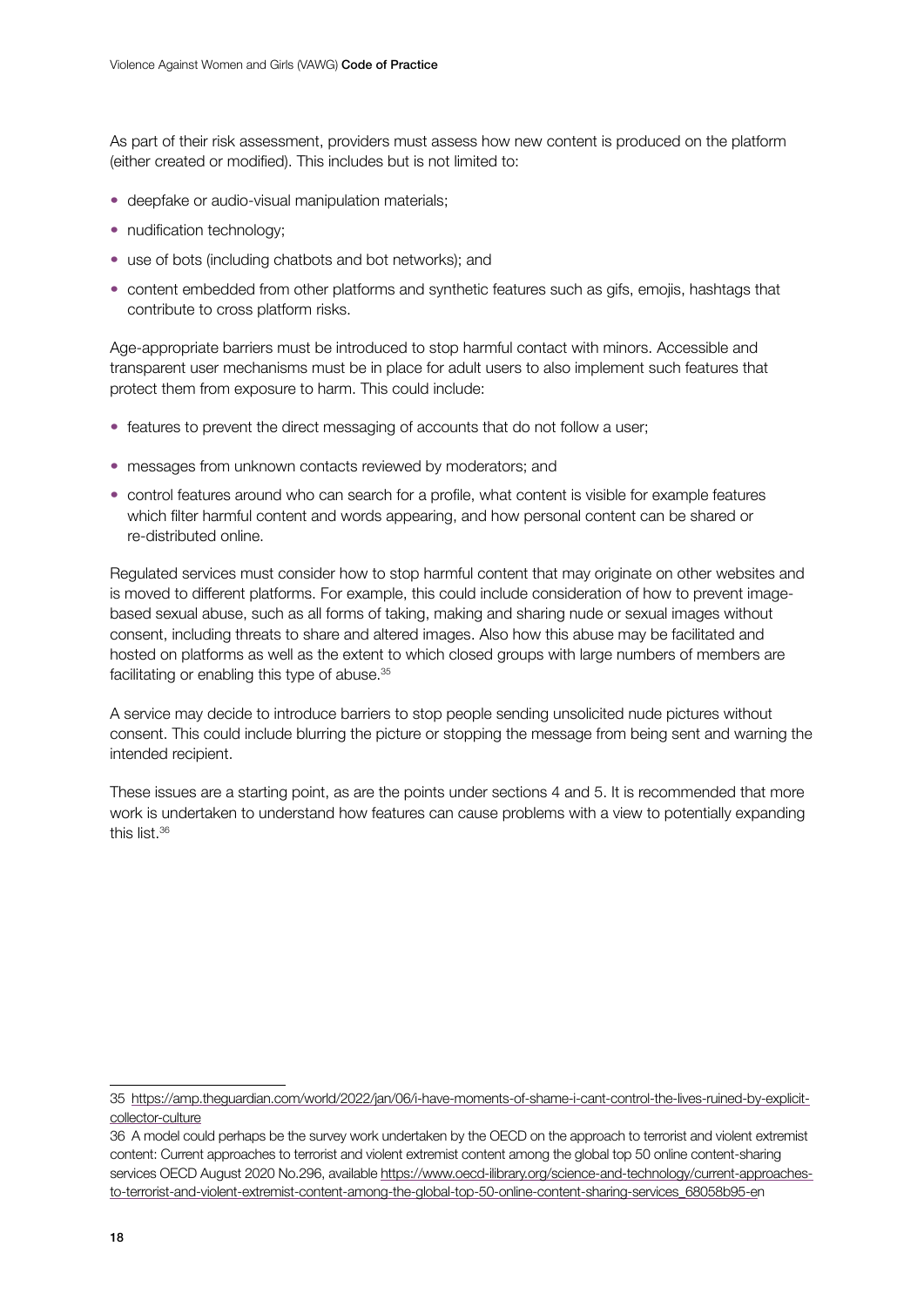# <span id="page-18-0"></span>Section 4) Discovery and navigation

- (1) Regulated services should review their recommender systems, especially their automated systems, so that they do not cause foreseeable harm, including VAWG, through –
	- (a) promoting VAWG content;
	- (b) suggesting groups or other users to follow that endorse or positively view VAWG or misogyny; and
	- (c) rewarding controversy with greater reach, causing harm both by increasing reach and engagement with a content item.
- (2) Consideration must be given, in line with child-related duties, as to how to protect children to a greater degree.
- (3) Platforms must consider how easily, quickly, and widely VAWG content may be disseminated by means of the service and respond appropriately.
- (4) Regulated services should consider the impact of autoplay functions, especially in the context of content curated or recommended by the provider. Where the service provider seeks to take control of content input away from the person through autocomplete or autoplay (see below). The provider should consider how this might affect a person's right to receive or impart ideas.
- (5) Regulated services should consider the need for explainability or interpretability, accountability and auditability in designing AI and machine learning systems, particularly with regard to the representation of women and girls, especially those from minority groups, in their data sets.
- (6) A platform provider should consider the speed and ease of transmission, for example methods to reduce the velocity of forwarding and therefore cross-platform contamination.
- (7) A platform provider should consider the way in which AI, machine learning systems and/ or human moderators will distinguish between hateful and harmful content, reclaimed terms used by particular groups, and that of 'counter speech', minimising the risk of blocking or limiting legitimate use of terms within certain online communities and counter speech.
- (8) A platform provider should be responsible for ensuring that algorithms not suggest material that is in contravention of the site's own Terms and Conditions.

### **Commentary**

Design choices of online services, particularly recommender algorithms, determine the content which is being pushed onto users. Content that can cause serious harm, such as pornography, is often stumbled upon by children, rather than sought out. A contributor to this can be algorithm-based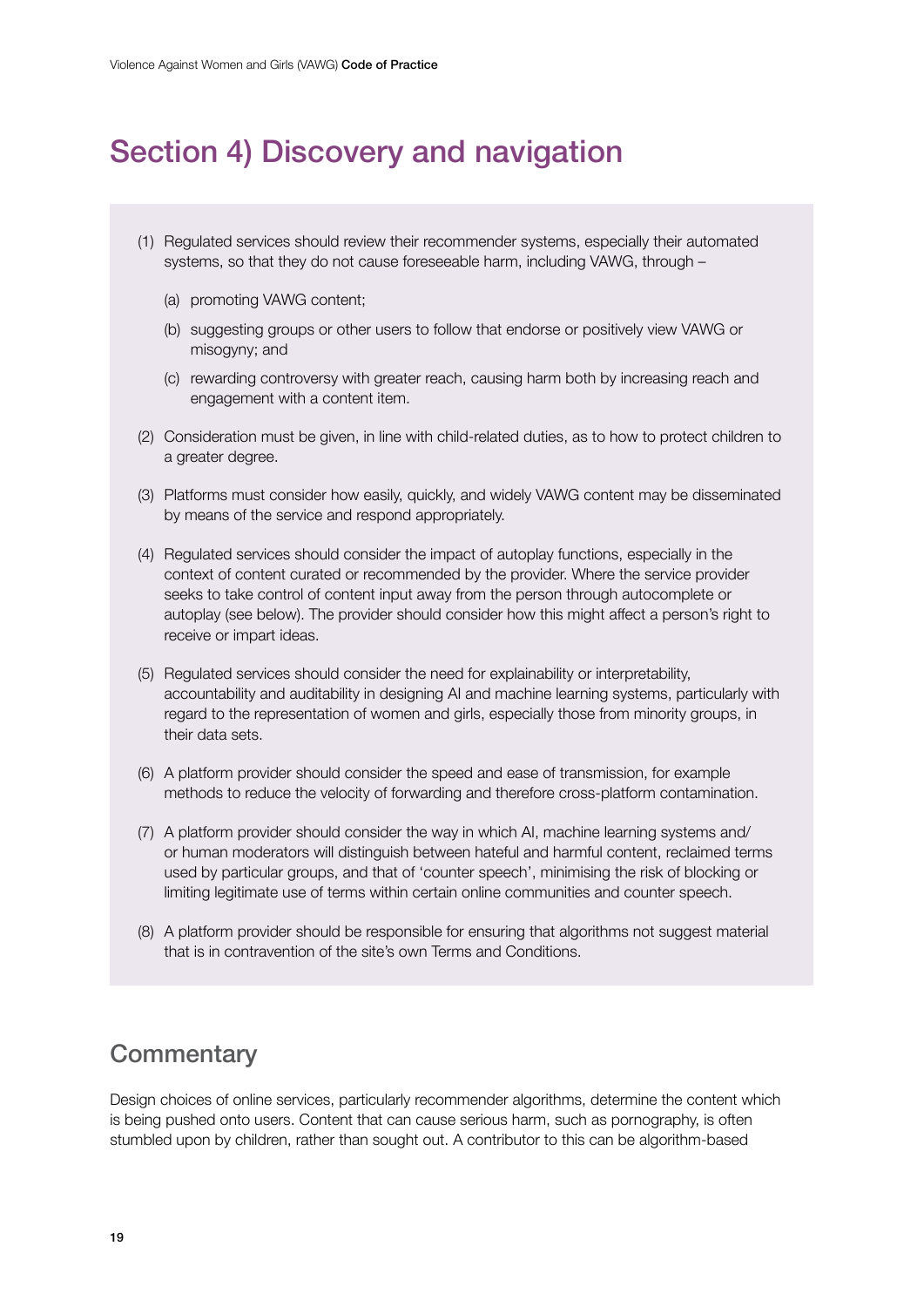recommendations.37 There have been concerns that the effect of the recommender algorithms, especially in conjunction with auto play can prioritise extreme content, and therefore has a role in spreading online VAWG.38 When considering the weighting of factors to promote content, care should be taken to ensure that there are no side-effects for example from heavily weighting user engagement (which says nothing about whether content is good or bad, just that it elicits a strong response). Regulated services must consider whether harm can be averted by designing their systems, including algorithmically driven newsfeeds, in ways which protect user groups from gender-specific harm. For instance, age assurance technology can be used to prevent children being exposed to harmful and age-inappropriate content online, and an investigation by BBC's Panorama found evidence of algorithm-driven misogyny.39

It is common in social networks to use software to select, rank and present or recommend items of content to users and to suggest text while typing.40 Often this software contains machine learning or 'artificial intelligence'. Machine learning derives its capability from processing large data sets to inform its actions. In addition to problems around the representativeness of data sets, the people who write the machine learning software may be unaware of or unfamiliar with discrimination against women and girls, particularly those from minoritised groups, which compounds the risk of intersectional harm. For example, how AI has been programmed to be racist against dark-skinned Black women.<sup>41</sup>

Despite the necessary focus on Terms of Service and importance of their efficacy and enforceability, it is also must be recognised that, as stated by the UN rapporteur report:

*"The setting of rules by social media platforms through community guidelines and moderation by algorithms is not objective. It reflects the biases and worldviews of the rule-setters, who tend to be typically from the specific sociocultural context of Silicon Valley: racially monochromatic and economically elite. The gender bias evident in content moderation reinforces the argument for companies to base their content moderation on international human rights standards."*<sup>42</sup>

Tools built on AI and machine learning may well run into problems common to such systems with regard to bias and lack of transparency and may contribute to the reinforcing of negative stereotypes. These tools may also have the side-effect of suppressing counter-speech.

Many such systems are often described as 'black box' in that their internal workings are not readily visible. The problems that arise from the use of AI and machine learning are not inevitable (or at least not all); the decision-making processes around their development and deployment must be scrutinised.<sup>43</sup> However, even 'black box' systems have outputs, which can be tested. At the statistical scale at which many social networks operate issues of bias should be discernible. Testing (see Guideline 7) should take into account how the tool is likely to be used.

39 <https://www.bbc.co.uk/news/uk-58924168>

<sup>37</sup> In 2020 the BBFC found that 62% of 11–13-year-olds who reported having seen pornography described their viewing as mostly unintentional[. https://www.revealingreality.co.uk/wp-content/uploads/2020/01/BBFC-Young-people-and](https://www.revealingreality.co.uk/wp-content/uploads/2020/01/BBFC-Young-people-and-pornography-Final-report-2401.pdf)[pornography-Final-report-2401.pdf](https://www.revealingreality.co.uk/wp-content/uploads/2020/01/BBFC-Young-people-and-pornography-Final-report-2401.pdf)

<sup>38</sup> E. Hussein et al, 'Measuring misinformation in video search platforms: An audit study on YouTube' (2020) Proceedings of the ACM on Human-Computer Interaction, 4(CSCW1), Article 48. doi 10.1145/3392854; S. Noble, *Algorithms of Oppression: How Search Engines Reinforce Racism* (New York: NYU Press, 2018).

<sup>40</sup> T. Gillespie *Custodians of the Internet* (New Haven/London: Yale University Press, 2018), p. 7

<sup>41</sup> <https://news.mit.edu/2018/study-finds-gender-skin-type-bias-artificial-intelligence-systems-0212>

<sup>42</sup> United Nations General Assembly, Report of the Special Rapporteur on the promotion and protection of the right to freedom of opinion and expression, Irene Khan, 30 July 2021, A/76/258

<sup>43</sup> Committee of Experts on Internet Intermediaries, *Algorithms and Human Rights: Study on the human rights dimensions of automated data processing techniques and possible regulatory implications*, (MSI-NET) Council of Europe study DGI(2017)12, p.8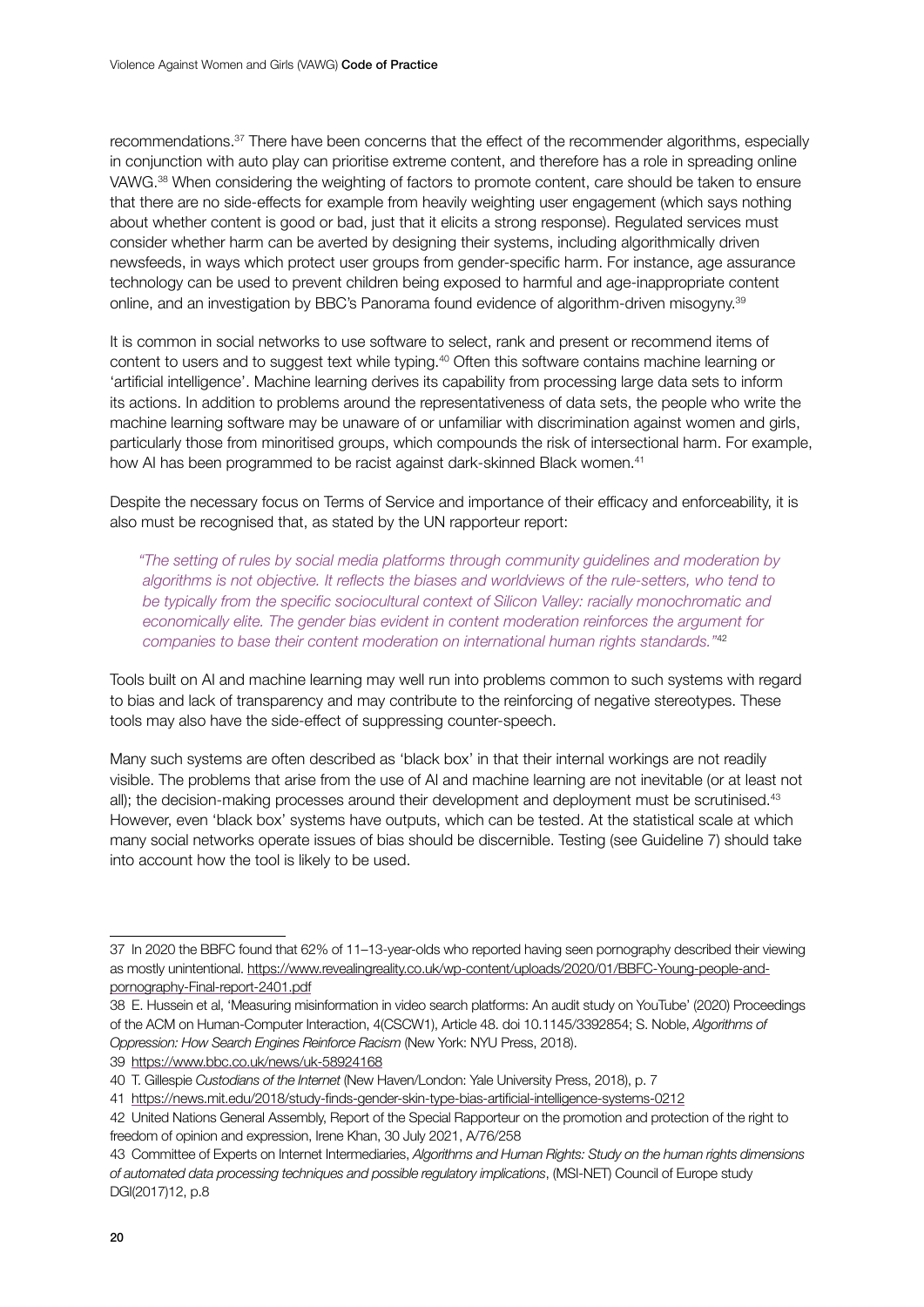Service providers should consider how to ensure that their recommender features are auditable<sup>44</sup> including considering and documenting the questions of what was considered when setting up the features and what the operation of the features show.45 In this, providers should pay particular regard to special guidance on algorithmic accountability and auditing.

Autoplay and pop ups operate to push content at users without those users having chosen to engage with content, affecting a person's freedom to choose the content with which to engage. There has been concern that this, combined with the operation of the recommender machine selecting the content to be pushed, has resulted in the prioritisation of abusive and hateful content, including VAWG, (amongst other types of illegal and/or unwanted content). If autoplays are to be included, providers should consider whether other options have fewer adverse impacts; for example, autoplay only operating with userselected playlists.

Autocompletes are a particular subset of the use of automated discovery tools and they operate to define a user's text entry or search term and thus the material that comes to that user's attention. Some autocomplete functions suggest misogynistic, racist or abusive searches<sup>46</sup>, potentially contributing to the promotion of that message as well as being harmful to those in the relevant group. Providers should consider the adverse impacts of the use of such tools, as well as the nature and extent of any compensatory moderation or removal policies in this context. Reporting features for problematic autocompletes should be clearly visible and easy to use. Where problems arise, providers should verify that the issue is solved. See further Guideline 5 on complaints.

Some of these problems can be avoided if service providers are clear about their values as suggested in Guideline 1 and ensure that their recommendation and curation features embody those values.

### Speed of transmission

Many providers aim to ensure communication is as frictionless as possible, which means that people can share content even without opening it and therefore not considering the content (and similar points may be made about 'like' buttons and similar features). These features support the virality of certain sorts of content. This is potentially problematic given the bias towards content expressing discriminatory or abusive content. Regulated services should therefore consider the constitutive role of these features in the spread of VAWG-related content.

Design choices and product functions of online services can facilitate the escalation and amplification of content that may be seen by millions of other users in a short space of time. This could be through user-to-user reshares or via algorithmic amplification. Platforms have a duty of care to stop content being amplified to users, where the escalation of such content shared online may cause victim retraumatisation, or where the amplification of such content causes specific harm to vulnerable users, either because content was directed to them in a manner which may cause harm, or because their own content was amplified, which increased or generated harm to the user.

46 'Hidden hate: What Google searches tell us about antisemitism today' Stephens-Davidowitz, Seth Published by Antisemitism Policy Trust and Community Security Trust 2019 available at https://archive.jpr.org.uk/objectuk508 [Accessed 26 July 2021]

<sup>44</sup> The issues of explainability have been discussed following the GDPR's inclusion of a right to an explanation; See eg Margot E Kaminski 'The Right to Explanation, Explained' (2019) 34 *Berkeley Technology Law Journal* 189, DOI: [https://doi.](https://doi.org/10.15779/Z38TD9N83H) [org/10.15779/Z38TD9N83H](https://doi.org/10.15779/Z38TD9N83H). Some consider interpretability a better approach: Cynthia Rudin, Stop explaining black box machine learning models for high stakes decisions and use interpretable models instead (2019) *Nature Machine Intelligence* 206-15.

<sup>45</sup> See eg Joschua A. Kroll, Joanna Huey, Solon Barocas, Edward W. Felten, Joel R. Reidenberg, David G. Robinson and Harlan Yu, 'Accountable Algorithms' (2017) 165 *University of Pennsylvania Law Review* 633, available: [https://scholarship.](https://scholarship.law.upenn.edu/cgi/viewcontent.cgi?article=9570&context=penn_law_review) [law.upenn.edu/cgi/viewcontent.cgi?article=9570&context=penn\\_law\\_review](https://scholarship.law.upenn.edu/cgi/viewcontent.cgi?article=9570&context=penn_law_review) [accessed 26 July 2021].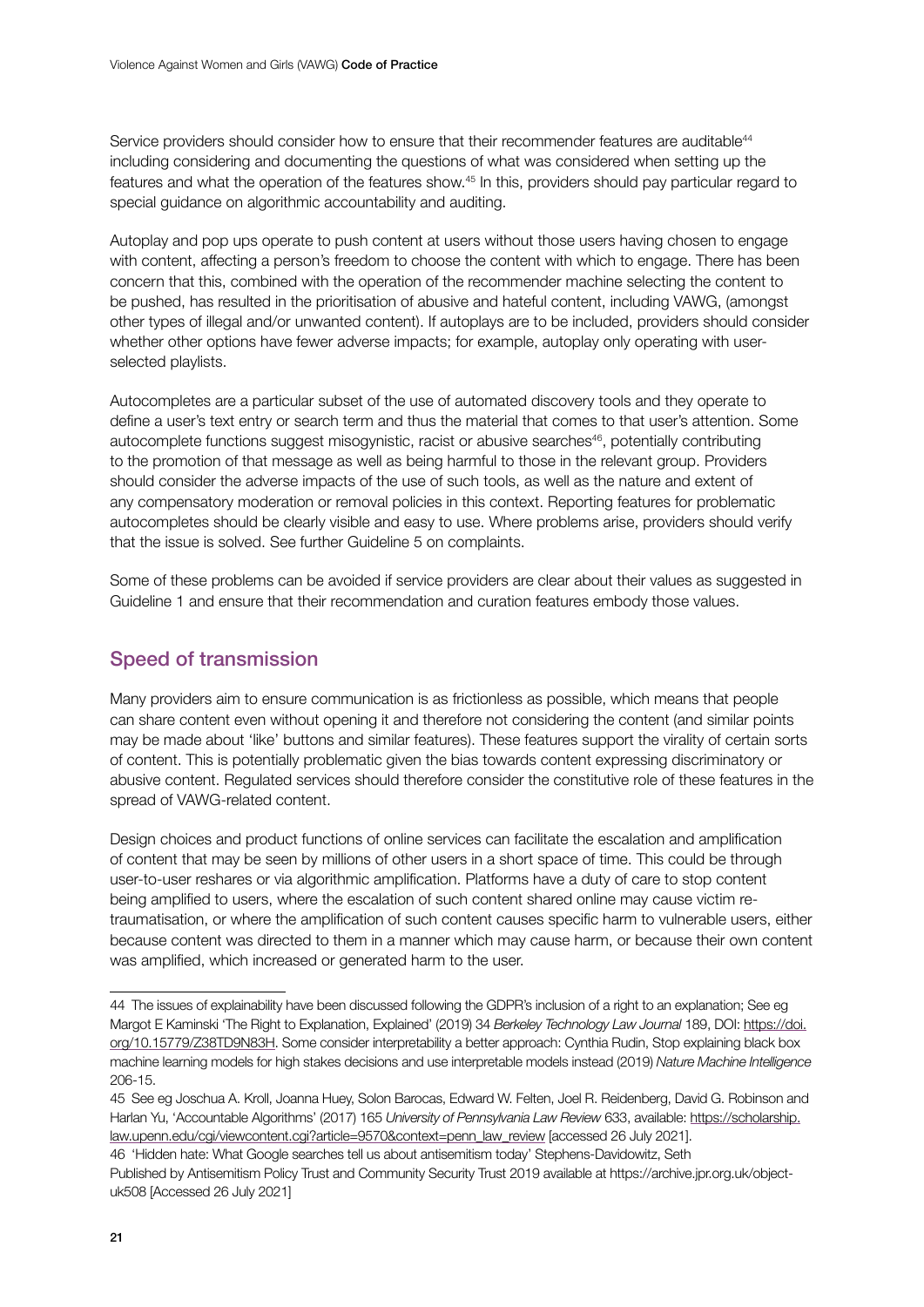<span id="page-21-0"></span>Regulated services must put systems and processes in place to prioritise action to combat VAWG that has the potential to spread, for instance, intimate self-generated images of a child which have been shared online. They should also monitor for harmful content that is amplified. For instance, they must consider reviewing:

- content that becomes exponentially prevalent;
- content that is being reshared by multiple users; and
- content that is being reshared on mass by a particular user segment as identified by know your user.

# Section 5) User Response, User Tools

#### Settings and Tools

- (1) Regulated services must empower users by providing tools which, in addition to content and behaviour reporting tools, allow users to improve control of their online interactions and to improve their safety. These could include –
	- (a) controls over recommendation tools, so a user can choose for example to reject personalisation. Examples include –
		- user-set filters (over words or topics)
		- tools to limit who can get in touch/follow a user, or to see a user's posts.
		- tools to allow users to block or mute users, or categories of user (for example anonymous accounts);
	- (b) tools for adapting privacy settings and setting privacy options as default for young and vulnerable users;
	- (c) controls for the user over who can and cannot redistribute their content or username/ identity in real time;
	- (d) the ease of use of these tools and their prominence such that users are aware they exist;
		- including ease of use for children and those with accessibility issues
	- (e) specific tools in place for users under 18. This could include
		- Tools to stop children from receiving unsolicited messages from adults
		- Measures which are targeted at the adults doing this
		- Notifications to make an adult messaging a child aware of the policies of the service in relation to communication with children
		- Notifications to ask a child if they know who is messaging them and to explain what children can do if they are confused or made to feel uncomfortable by it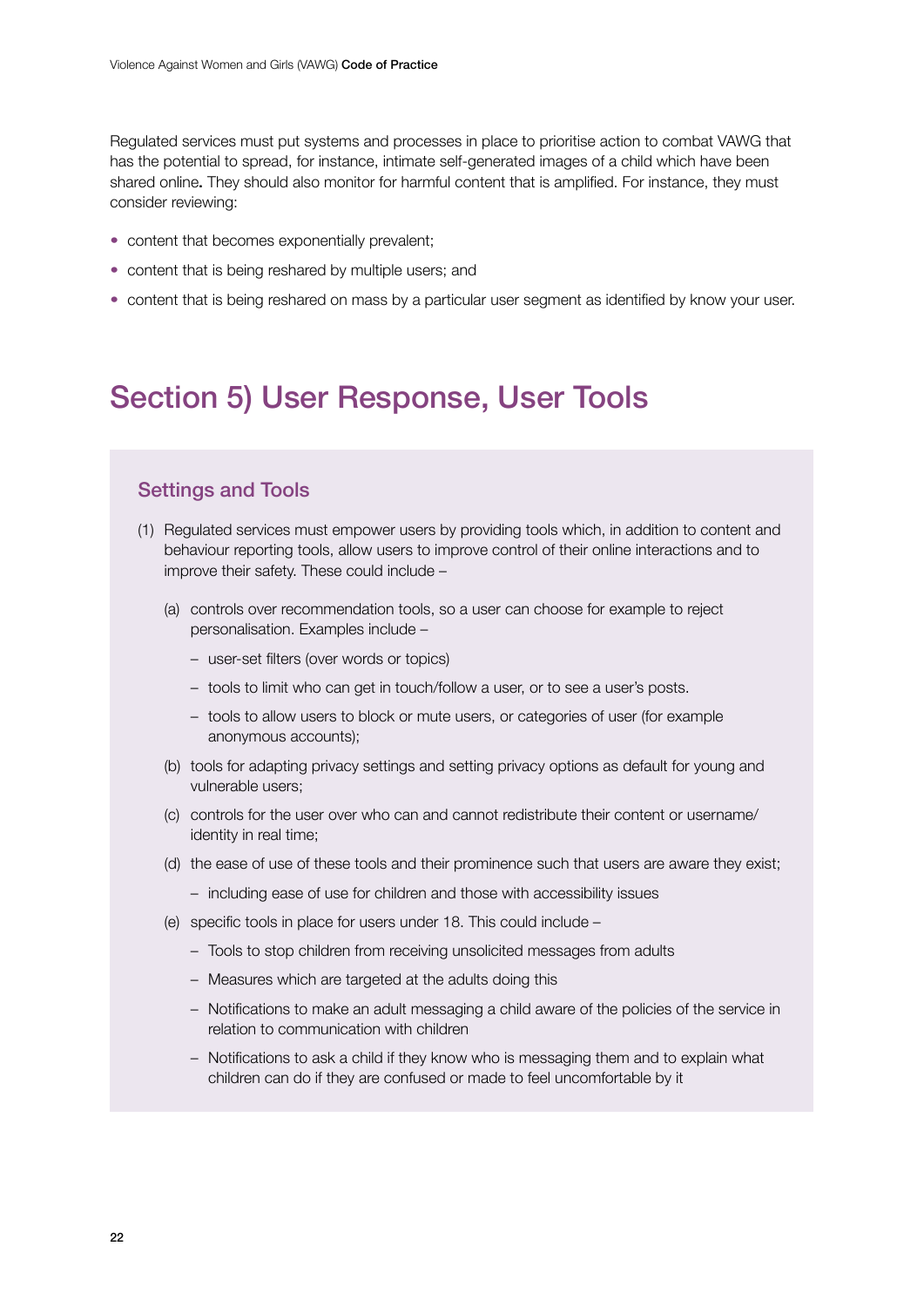### <span id="page-22-0"></span>Reporting Mechanisms

- (2) Users must be able to effectively report content that is illegal or harmful to regulated services through clear and transparent flagging mechanisms. Regulated services are obligated to have effective and easy to use reporting functions and must use them to triage content for both human and automated moderation.
- (3) Service providers should have reporting processes that are fit for purpose for reporting VAWG content and wider harms, that are clear, visible and accessible and age-appropriate in design. Thought should be given to reporting avenues for non-users such as teachers or family friends and support services, who are able to report without the victim needing to engage further with the harm.
- (4) Service providers should have in place clear, transparent, fair, consistent and effective processes to review and respond to content reported as VAWG content. Users must be given the ability to submit third-party content to the companies' intelligence systems in relation to specific cases of content violation.
- (5) Reporting processes should set out clear time frames and should inform the user directly of any decision made. Reporting processes should include a specific point of contact that is provided to users so users are able to follow up on decisions made.

### **Commentary**

Online violence against women and girls restricts women and girls' access to online spaces, whereby consistent failures by companies to act on and respond to reports of harm and abusive content online has left users, who have found that tools and mechanisms meant to address harm are largely inadequate, disempowered.

User tools and controls designed to address risks faced by women and girls online, as well as specialist moderator training and victim support for gendered experiences of online harm (see below), are necessary for a holistic approach to online harms. This will allow users to have agency over their experience of online platforms and services.

Empowering users to engage with online services must form part of a cyclical process, whereby reviewing harms reported by users feeds into ongoing work to review emerging harm patterns and shape moderation, risk assessment and mitigation processes.

Transparency around the journey of a report and the actions taken by service providers will empower women and girls to report harms. This empowerment must not be seen as a substitute for adequate action and effective harm prevention measures. It is not the responsibility of users to avoid harm and service providers must not see this as such.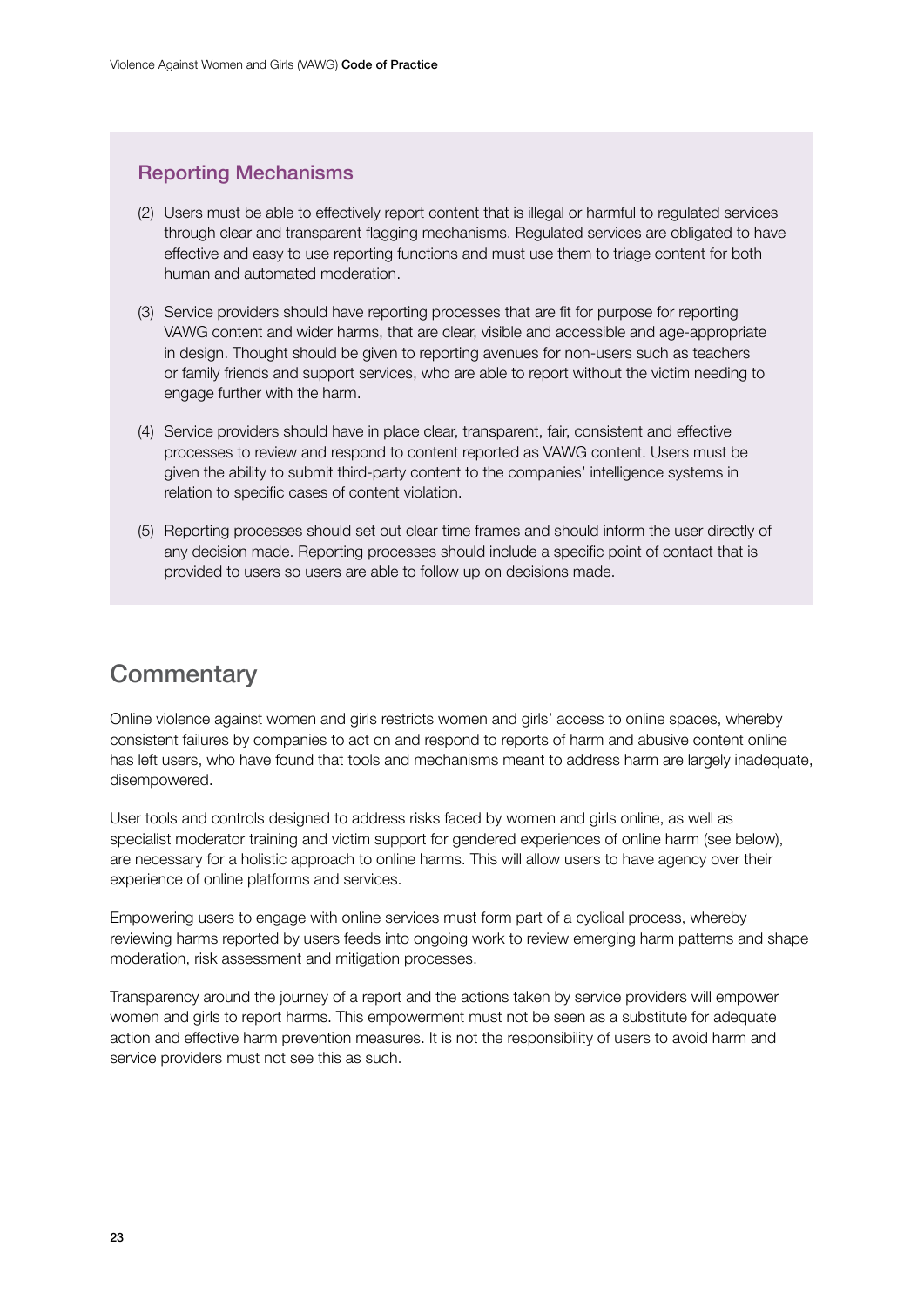Women and girls need access to reporting systems that are designed for ease of use and are tailored to reflect the needs of gender based online harm. Options for user response and reporting must reflect the current landscape as well as the future development of harms against women and girls, providing remediation and reporting functions that can easily capture user experience and context. Additionally, consideration must be given to how the harms that impact women and girls are intersectional, and where there is overlap with other protected characteristics.

#### User tools

As part of their risk management, social media companies should provide tools for users that can be used if systemic risk mitigation fails.

Controls give users, or parents/carers of users, control over the type of content which they are exposed to. This helps users protect themselves and can provide users with agency over decisions about the shape of their online experience. Regulated services must empower users by having a suite of controls which can easily be accessed, with clear and transparent information about the impact of different design features and why they may or may not choose to implement them. However, this must not be a substitute for effective harm mitigation.

The platform makes design choices about whether to provide these tools and how easy they are to find and use (including providing instructions and examples in multiple languages). Given the tendency of users not to change the original settings, providers should have maximum safety settings within the platform as default (even if users can then change these settings.

Muting and blocking tools might give rise to concerns about the rights of the speaker and 'filter bubbles' The right to freedom of expression limits the ability of states to intervene in communication between willing speaker and willing listener but does not give a speaker the right to force someone to listen to that speaker. Nonetheless, the right to receive presumably also implies the right not to receive, though like the expressive right, it is not unlimited.

### Complaints processes

Complaints processes provide vital early warning of VAWG problems on a service, as well as a mechanism to deal with a problem in an individual case.

The adequacy of complaints processes should be part of the risk assessment. The provider should also ensure that the design of complaints mechanisms is user-centric: that is, visible, easy to use and age and language appropriate. Complaints processes should not just be limited to complaints about individual items of content. They should allow for complaints about a series or pattern of communications as well as to features of the services itself (for example, the way the recommender algorithm works, or other 'dark patterns'47 and nudges, or tools for creation). The regulator must regularly assess whether such processes are fit for purpose. Regulated services must work to identify trends and developments in user reporting and incorporate this in any transparency reporting obligations to the regulator.

<sup>47</sup> A term to describe an interface to trick a user into making purchases online, signing into fake accounts etc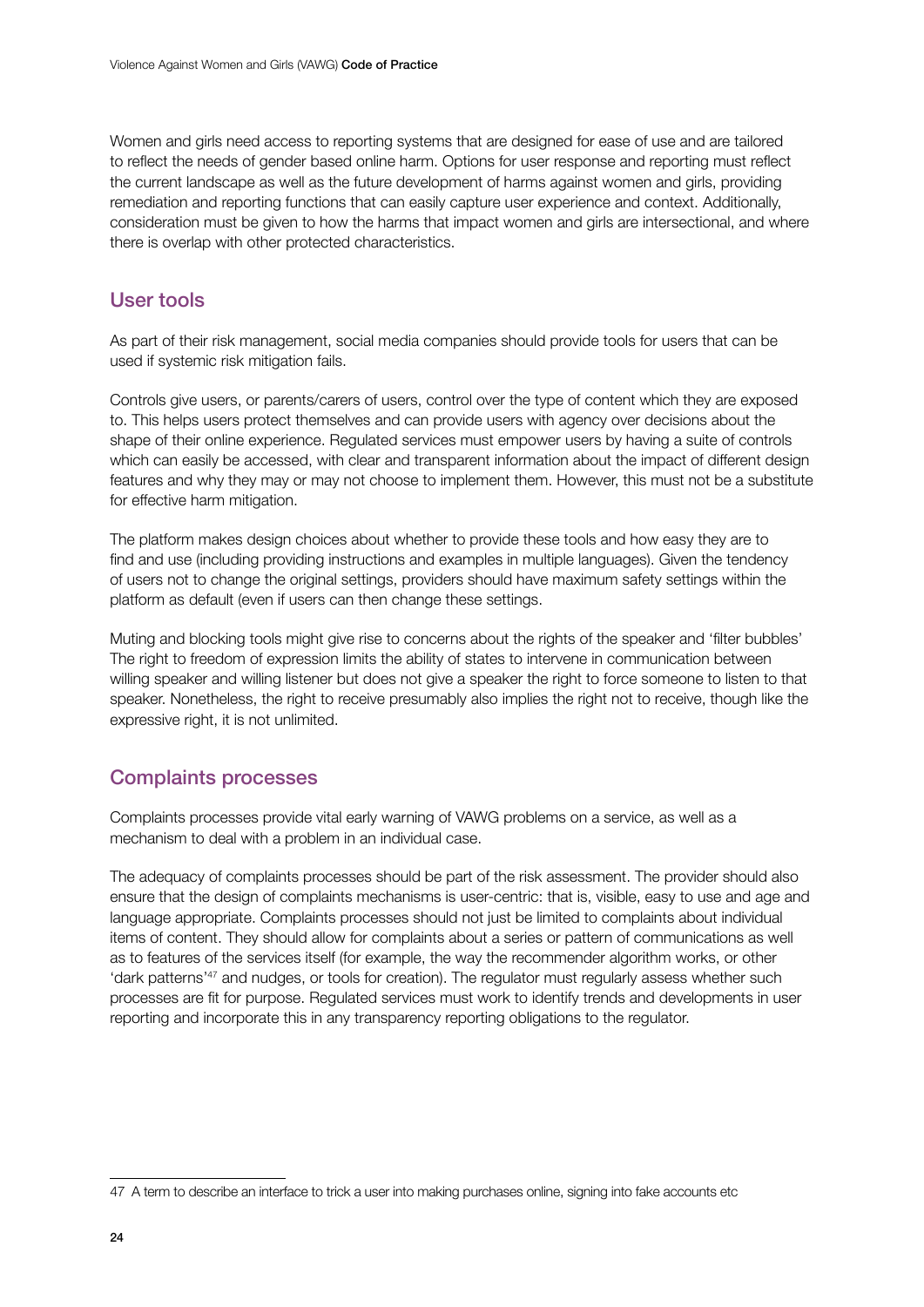Good practice in responding to VAWG content that is flagged to an online service might include the following:

- all platforms must acknowledge reports within 24 hours. Reports must be actioned within a specific time frame set and published by the provider in their Terms of Service and in response to a report made (this may vary dependent on harm reported);
- data should be gathered on response times to ensure these commitments are met;
- companies should track where multiple reports are made by an individual as this may indicate increased risk of harm;
- victims must be able to provide the username of the perpetrator, rather than reporting individual pieces of content;
- reporting avenues should be provided for non-users to flag harmful content;
- users should have access to clear flagging processes that identify whether their issues are VAWG related as well intersecting with other types of abuse such as racist, homophobic abuse. This is in addition to more specific flagging categories to triage and escalate risk;
- consideration must be given to the accessibility of flagging and reporting for younger users who may not be conscious of VAWG dynamics impacting their case;
- regulated services must use the intelligence from the report or flag to prioritise its human and automated content moderation;
- in the case where content, which has had a determination by automated technology, is continuing to be flagged or reported, it must be assessed by a human moderator;
- there must be an appropriate number of VAWG-trained human moderators, taking into account the scale of any VAWG problem on the service;
- human moderators must be supported in a holistic manner which recognises the psychological impact of the work;
- harmful content or actions which have been flagged as having gendered nature must be expedited and considered by moderators with VAWG and child protection expertise;
- regulated services must explain the outcome of a report or flag in clear and simple language, outline a user's right to appeal and explain the steps a user must take if they do not agree with the determination; and
- recommender algorithms must consider content that has been recently flagged or reported and limit its spread until the content has been reviewed.

This Guideline should be considered in line with Guideline 6 on Moderation.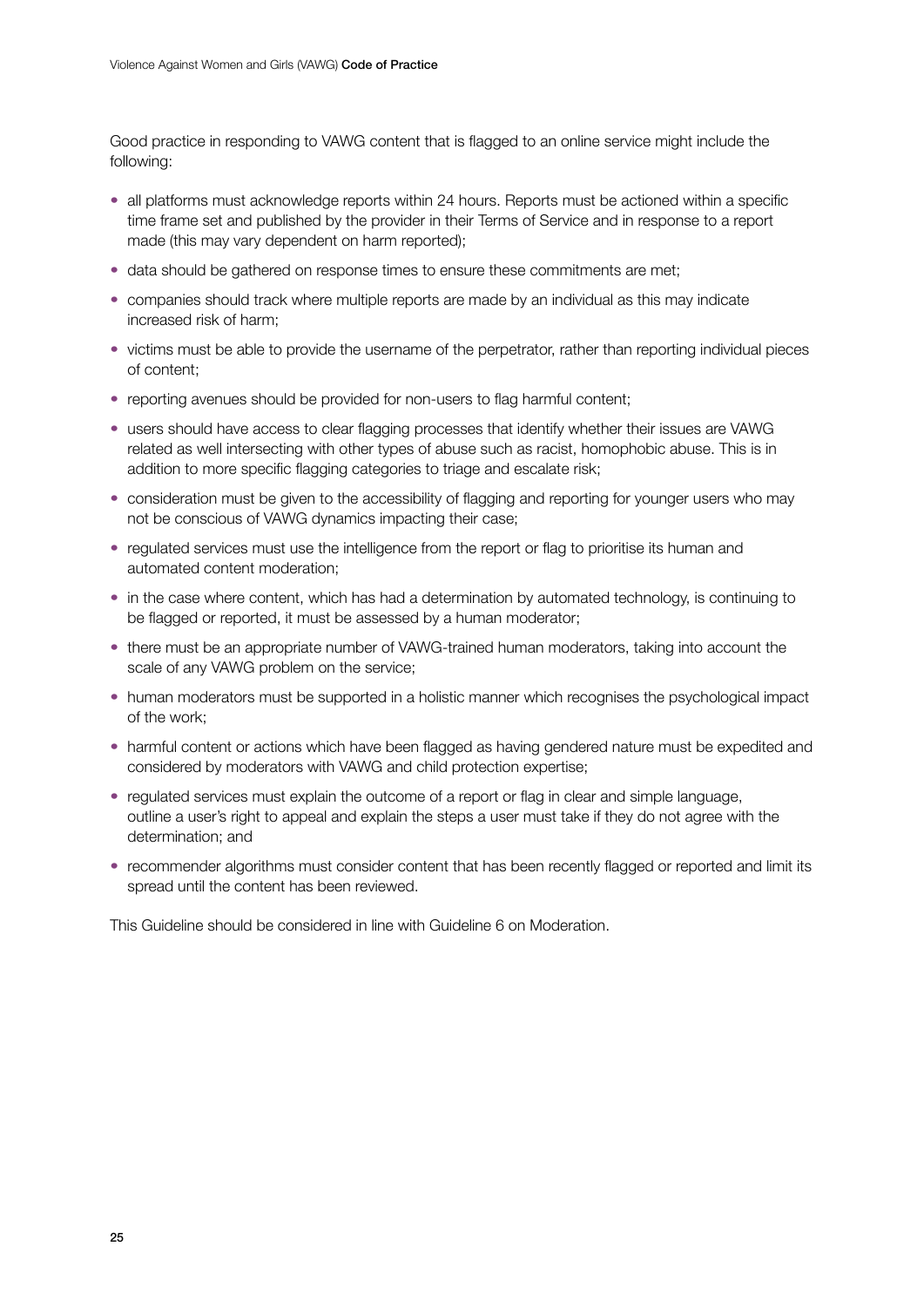# <span id="page-25-0"></span>Section 6) Moderation

- (1) Regulated services must have in place sufficient numbers of moderators, proportionate to the online service size and growth, and to the risk of harm, who are able to review VAWG content. This may include moderators who work exclusively on VAWG issues.
- (2) Regulated services must put in place appropriate, updated education and training on VAWG for all staff and subcontractors involved in the content production and distribution chain. This includes senior executives, designers, developers, engineers, customer support and moderators, designed in consultation with independent VAWG experts. The moderators must be appropriately trained, supported and safeguarded.
- (3) Regulated services must consider assigning moderators to specific types of VAWG content to ensure the correct moderators, trained in their specialist subjects and on related language and cultural context considerations are able to review the content in a consistent fashion.
- (4) Regulated services must have in place processes to ensure that where machine learning and artificial intelligence tools are used, they operate in a non-discriminatory manner and that they are designed in such a way that their decisions are explainable and auditable. For instance, technology to remove sexualised pictures must not remove photos of breast feeding. A platform provider should consider the way in which AI and machine learning systems and/ or human moderators will distinguish between hateful and harmful content, reclaimed terms used by particular groups, and that of 'counter speech', minimising the risk of blocking or limiting legitimate use of terms within certain online communities and counter speech.
- (5) Users must be informed of the use of such automated tools. Machine learning and artificial intelligence tools cannot wholly replace human review and oversight.
- (6) If the VAWG content involves a person protected by UK law, regulated services must review the content taking into account the terms of service and UK law.
- (7) Regulated services must have clear timeframes for action against flagged content, in line with the good practice outlined in the previous section. Awareness begins at the time flagged content, by means of email, in-platform notification, or any other method of communication, is received.
- (8) Regulated services must act, proportionate to risk, on content which is not deemed to be illegal but is considered to break their Terms of Service, Community Guidelines, or is considered a new form of VAWG, as soon as it is identified. Acceptable actions on a piece of content which violates a provider's Terms of Service can include –
	- (a) removal of content;
	- (b) labeling as inaccurate/misleading/contrary to the rules;
	- (c) demonetise content;
	- (d) suppress content in recommender tools;
	- (e) termination of account;
	- (f) suspension of account;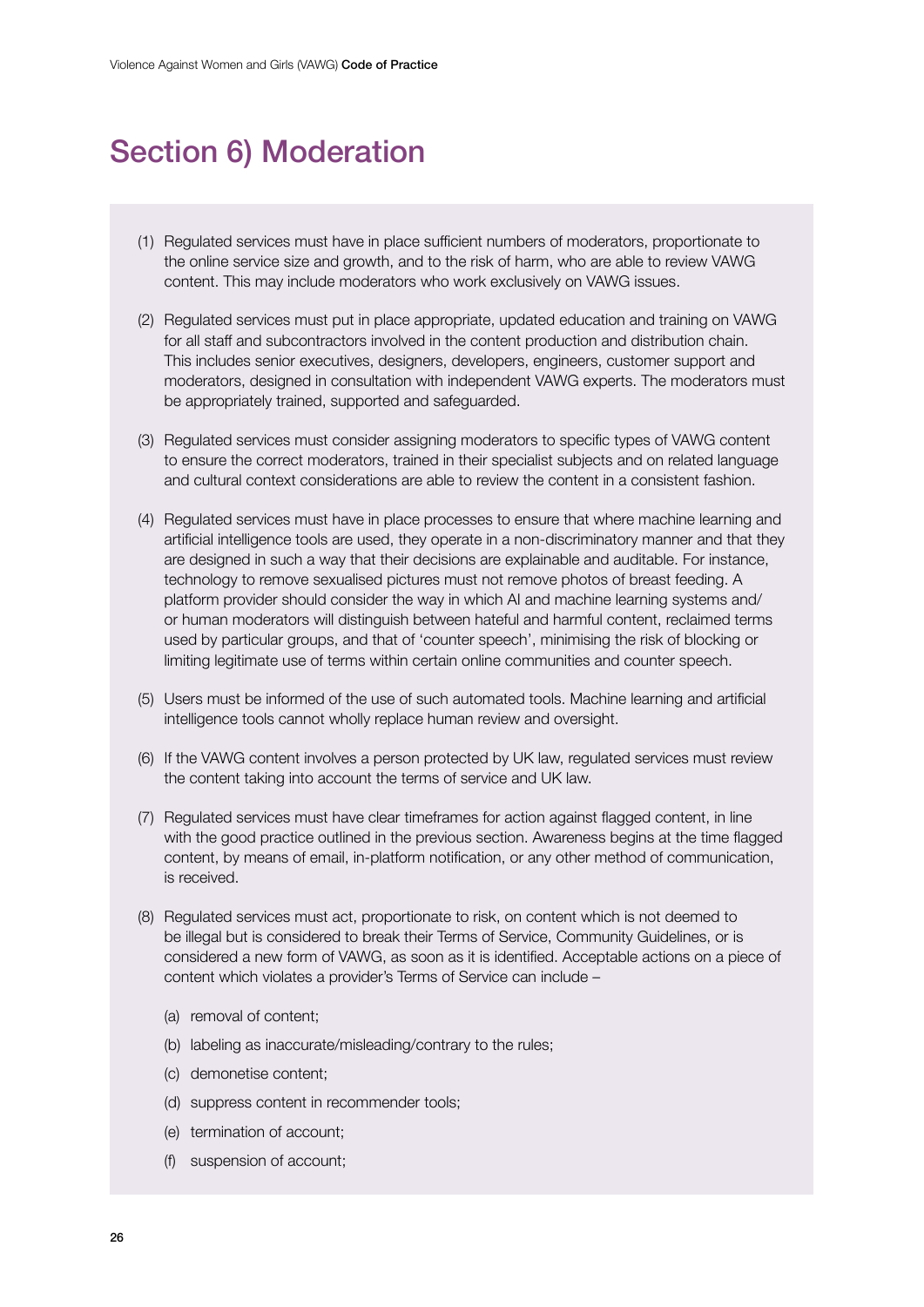- (g) geo-blocking of content;
- (h) geo-blocking of account;
- (i) issuing a strike, if a strike system is in place;
- (j) instituting delay in posting content or otherwise adding friction to the communication process;
- (k) limiting number of posts over a given time period; and
- (l) adding friction to mechanisms by which content may be shared.
- (9) Regulated services must have systems of assessment and feedback to the initial reporter and the owner of content that has been flagged and actioned to ensure transparency of decision making. Users must be kept up to date with the progress of their reports and receive clear explanations of decisions taken.
- (10) Provide holistic support for moderators who are exposed to harmful content in recognition of psychological impacts of what they are exposed to (examples may include mental health support or clinical supervision).
- (11) Online services must consider putting in place an appropriate trusted flagger programme that maintains independence from the online service and from governments. The programme must include UK based non–government organisations and other experts, including the specialist VAWG sector, who will be vetted, to inform on policy development and report on new trends in harmful and illegal content. It is recommended service providers have a Trusted Flagger Policy that includes –
	- (a) trusted flaggers are not used as a sole provider of flagging content;
	- (b) trusted flaggers are appropriately compensated and incentivised for work provided to companies to ensure their compliance while not compromising their independence and impartiality;
	- (c) regular meetings held (with members of the trusted flagger programmes) to review content decisions and discuss any concerns;
	- (d) provision of support for trusted flaggers who are exposed to harmful content, as per the support provided to the companies' own moderators, whether directly employed or working for out-sourced companies;
	- (e) a specific Trusted Flagger reporting email address;
	- (f) a specific trusted flagger escalation route if no / unsatisfactory response received;
	- (g) clear criteria for what can be reported and what cannot;
	- (h) clear limited and reasonable expectation for additional information on escalation;
	- (i) commitment to an expectation on response times of 24 hours. Responses should include details of action taken or reasons for rejections and should include links to policies or Community Standards as relevant;
	- (j) willingness to reopen a case and review if additional information comes to light; and
	- (k) adoption of automatic suspension of content reported via Trusted Flagger route pending review.
- (12) Where online services use civil society organisations for significant undertakings, they must consider remunerating them for their time and expertise.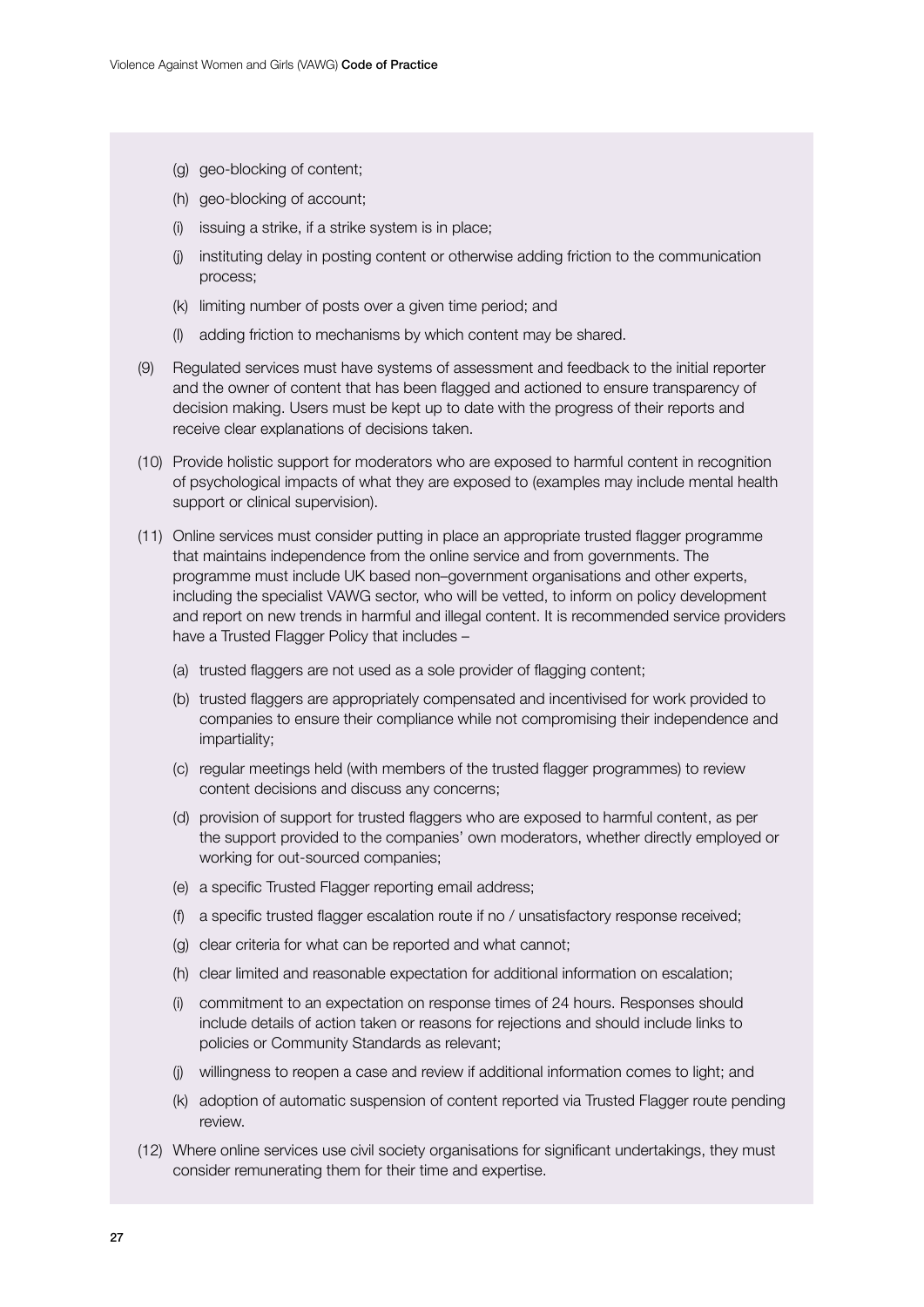### <span id="page-27-0"></span>Dispute resolution

- (13) Regulated services have an obligation to instigate dispute resolution functions which allows users to raise a complaint against decisions made by the platform.
- (14) Regulated services are obligated to put in place a right of appeal on all decisions made concerning illegal or harmful content, or content that has been flagged as illegal or harmful content. All users must be given a right to appeal any measures taken against them. Users must be able to present information to advocate their position.
- (15) Regulated services must acknowledge an appeal request within 24 hours of receipt. If more time is needed to assess the content the user must be informed.
- (16) Regulated services must have appeals systems which must take no longer than seven days to assess appeals, except in exceptional circumstances. Exceptional circumstances could include a major disaster, or an event or incident of the same magnitude.
- (17) Regulated services must explain the outcome of a dispute in clear and simple language.
- (18) Complaints related to VAWG must be reviewed by a professional trained in VAWG issues for example by a VAWG specialist service.
- (19) Dispute resolution procedures must be fair, transparent, and easy to use. They must not discriminate between users, introduce bias, or be applied inconsistently Regulated services must remain conscious that children may not be able to access dispute resolution procedures and offer alternative mechanisms for children to raise issues.

### **Commentary**

It is the service provider's duty to moderate content consistently in line with its terms of services. Moderators must be appropriately trained in understanding and tackling VAWG and providing support and signposting to victims. It may be appropriate for specialist VAWG teams of moderators to be established for larger companies or companies with gender specific problems. Staff tackling VAWG must be appropriately safeguarded and supported.

In many social networks, moderation takes place against the community standards/terms of services. Many VAWG incidents on social networks reveal deliberately or accidentally deficient community standards<sup>48</sup>. In risk management, service providers should look hard at the adequacy of their terms to prevent VAWG and update them in consultation with the specialist VAWG sector and other organisations that support victims of gender-based violence experienced online.

<sup>48</sup> Ref to emoji issues w Instagram and footballers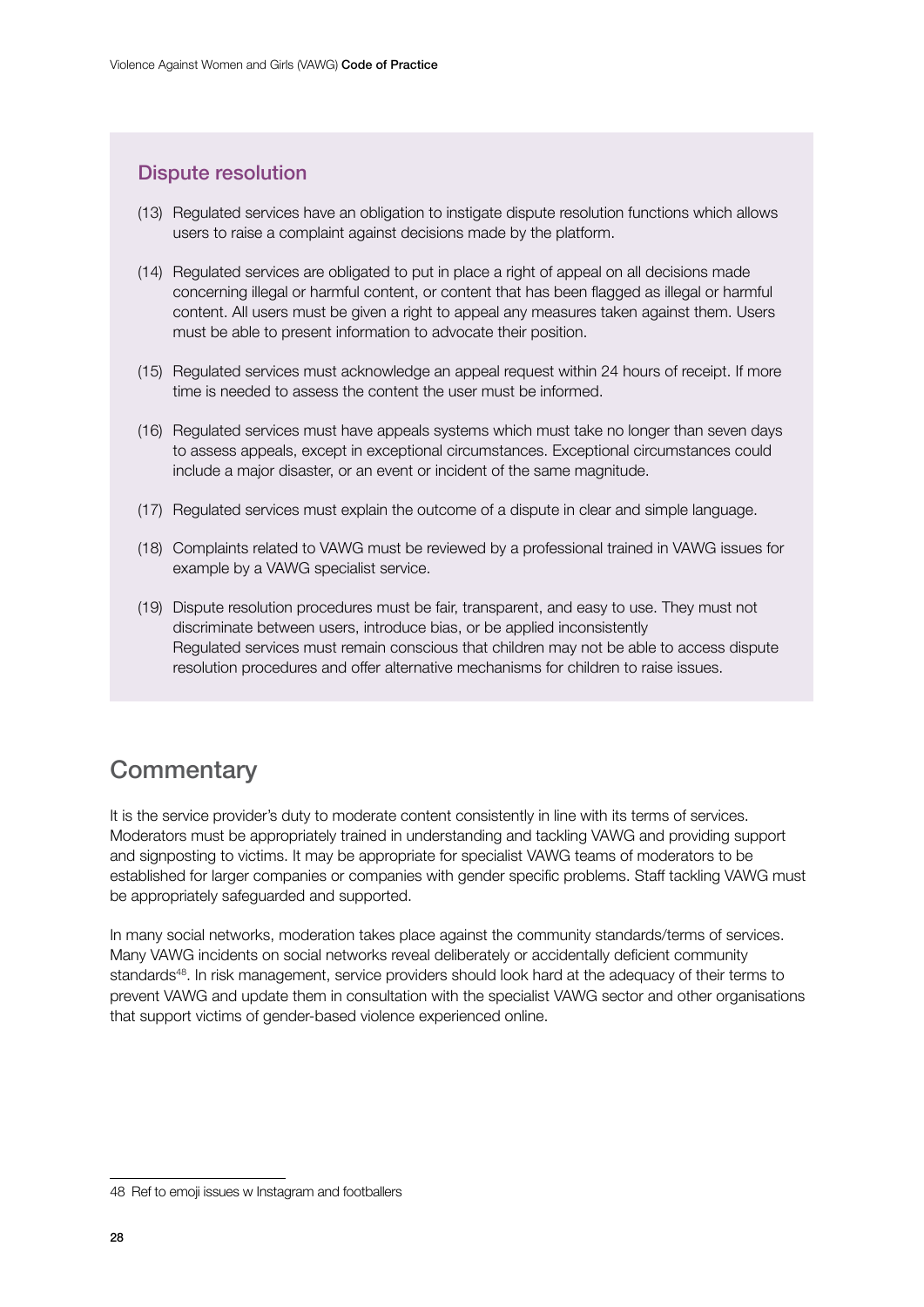#### Risk assessment of moderation

As part of their risk assessment (Guideline 1), companies should assess what form of moderation is appropriate, whether it is in-house, whether it relies on external volunteers (including trusted flaggers), or whether some form of automation should be used.<sup>49</sup>

Use of AI must be carefully assessed, bearing in mind established challenges regarding AI systems generally relating to accuracy and racial and gendered bias, but also those specific to content moderation. Particular attention should be paid to the question of whether such systems can adequately incorporate an intersectional and contextual analysis of content. As with the role of AI in content amplification, platforms should consider the possibility of allowing users not to be subject to AI moderation. In any event, they should inform users if and how AI is used in easy-to-understand terms, with in-built human oversight and review.

#### Impact of moderation

The service provider should ensure that the moderation response adopted is proportionate to the harm/ intensity of the VAWG-related content and that they provide a clear, reasoned decision that explains this linkage. The decision should bear in mind the importance of freedom of expression to democracy, but also the potentially silencing effect of VAWG and the impact that has on democracy. Refuge cites that 38% of survivors said they felt unsafe or less confident online as a result of the abuse from a partner/ former partner on social media. In their workshops Glitch have found that despite the vast majority of participants (96%) of Glitch's workshops stating that post-workshop, they feel that they now have the skills to be safer and more resilient online, 69% of participants have told Glitch that they will continue to censor themselves online due to anxiety or fear of how others will respond.

#### Take down considerations

Regulated services' approach to take down should also be part of the risk assessment. Search providers should consider whether take down (or account suspension/removal) is a proportionate response: this will depend on a range of factors including the severity of the harm caused and the track record of the user posting content. Where content has been posted by bots, this is a factor that should be taken into account.

In terms of take down times, a provider should consider what is appropriate, and even what is the right measure of responsive take down times. For example, whether it depends on the time elapsed, or the number of impressions, or a combination. This might depend on the nature of the content and the types of person harmed.

Note also that it is possible that providers may choose to remove content without waiting for a complaint within the Terms of Service.

There is consideration to be made regarding take downs and the potential for restrictions on free speech to fall disproportionately on marginalised communities whose expression may already be targeted and policed online, and for whom being able to engage in and participate in online spaces is particularly important.

<sup>49</sup> Robyn Caplan has categorised types of moderation: R Caplan, "Content or Context Moderation? Artisanal, Community-Reliant, and Industrial Approaches", 14 November 2018, Data and Society Report, available: [https://](https://datasociety.net/library/content-or-context-moderation/) [datasociety.net/library/content-or-context-moderation/.](https://datasociety.net/library/content-or-context-moderation/)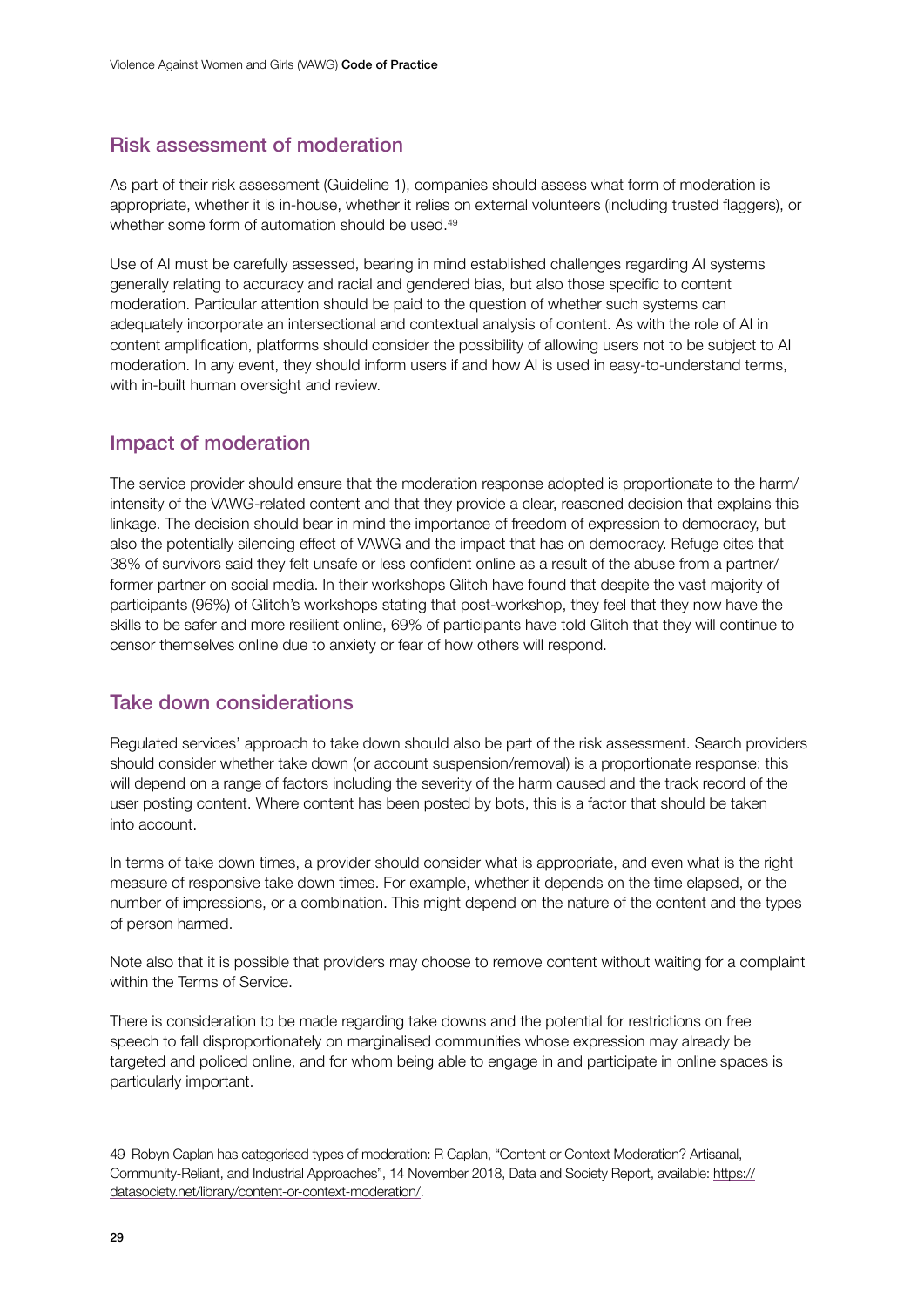#### <span id="page-29-0"></span>Action on serial offenders

For egregious breaks of the Terms of Service, regulated services must consider investigating their other activities to determine whether that person is a serial offender. This could include assessing whether they are part of problematic groups which may exacerbate VAWG (ie "collector" groups or coordinated efforts to abuse women online). Some issues may need to be prioritised and it will be appropriate for the online service to consider harmful VAWG issues which may arise, for instance, image-based sexual abuse of a girl.

#### Developing Trends

Regulated services must have processes in place for moderators to raise new trends in VAWG as an issue. The service must consider whether new processes or tools are required to tackle the new type of VAWG. This information should feed back into risk assessments and harm mitigation plans.

The Online Safety Bill introduces an obligation on services to report emerging harms to the regulator. There must also be lines of reporting for specialist sector experts to be able to raise concerns around new and emerging types of VAWG.

### Section 7) Transparency

- (1) Online services must publish transparency reports in line with Ofcom's guidelines. These must be easy to access and understand. Online services must be prepared to answer questions on the findings.
- (2) On request, online service must provide individuals with easy to digest data that the online services hold on them.
- (3) Online services must uphold individuals' right to be forgotten and rights under GDPR.
- (4) Online services must respond to requests for information by any Government or Ofcom appointed user advocate in the required time.
- (5) Online services must proactively share information with third sector organisations where it is relevant for the organisation to safeguard the citizens that they represent on a regular basis such as quarterly meetings. For instance, this could include sharing intelligence on –
	- (a) Themes and categories relating to VAWG moderation and user reporting.
	- (b) Scale and dimensions of online risk experienced by women and girls.
	- (c) Data relating to emerging risks and new trends in online harm perpetration.
	- (d) Effectiveness of risk mitigation tools and protective measures in place relating to VAWG online.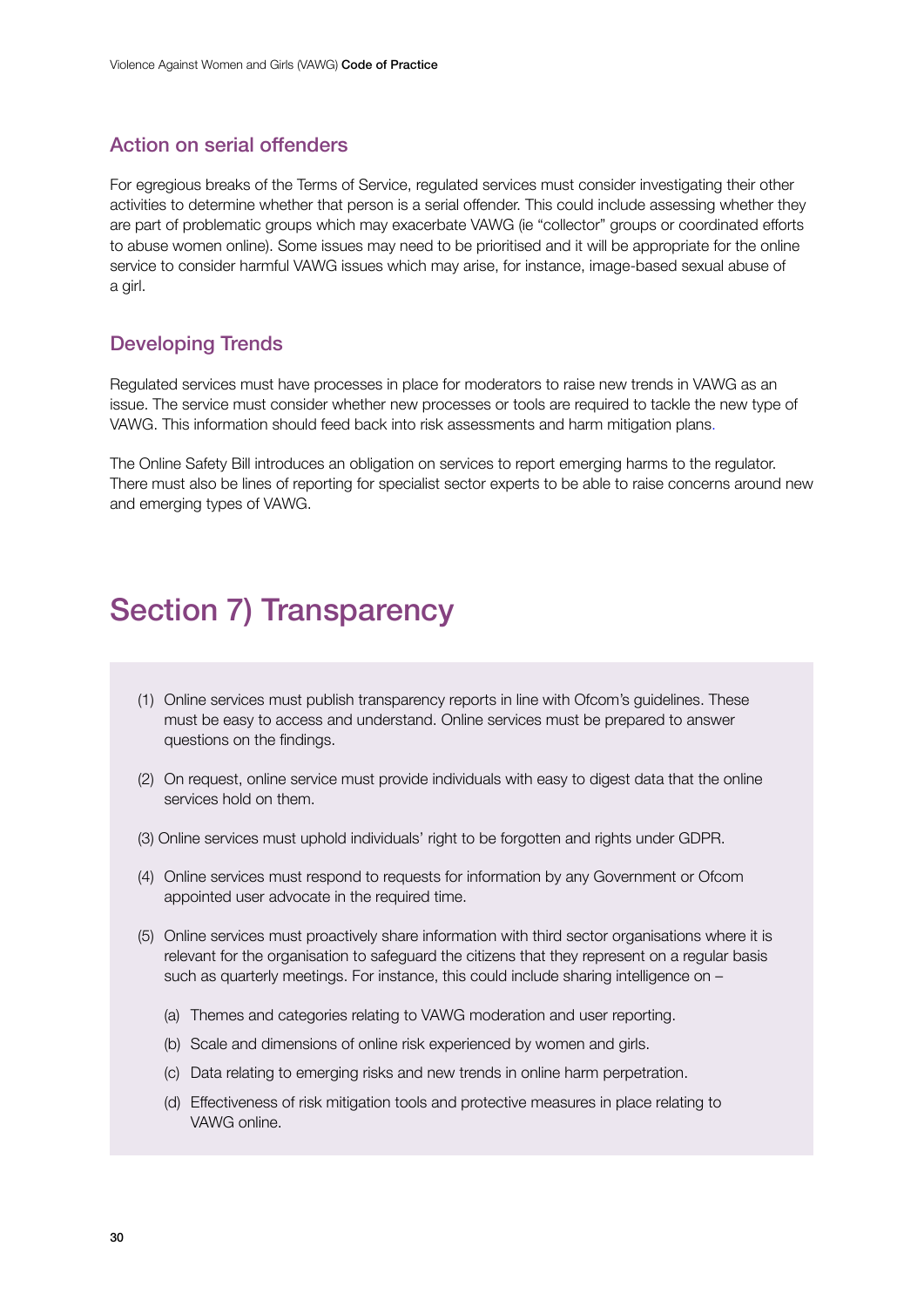- <span id="page-30-0"></span>(6) Online services must maintain effective channels of collaboration and communication with civil society organisations with expertise in these areas.
- (7) Online services must consider whether decisions on gender-based harms would benefit from consultation with civil society including VAWG specialist services. For instance, when risk assessing new technology.

### **Commentary**

Transparency reporting and information release must contain three main elements:

- collaboration and information sharing with relevant regulators;
- collaboration and information sharing with relevant civil society bodies that support the prevention and mitigation of VAWG; and
- public data sharing in line with transparency guidelines that is accessible and easily digestible for all service users.

Clear transparency allows civil society and the public to monitor online services progress in tackling gender-based harms and hold online services to account.

There is a public benefit to transparency concerning online safety. Transparency enables society to monitor the progress of the sector. It also builds confidence in the industry.

Online services are strongly encouraged to collaborate with experts on VAWG topics and achieve better outcomes for their users.

Online services that effectively collaborate with other platforms will be able to consider gender-based harms in the round and tackle issues before they appear on a platform.

It is recommended that a UKCIS working group on VAWG is established which could bring regulated services, the regulator, VAWG sector and government together and be used as a means of sharing reports and data.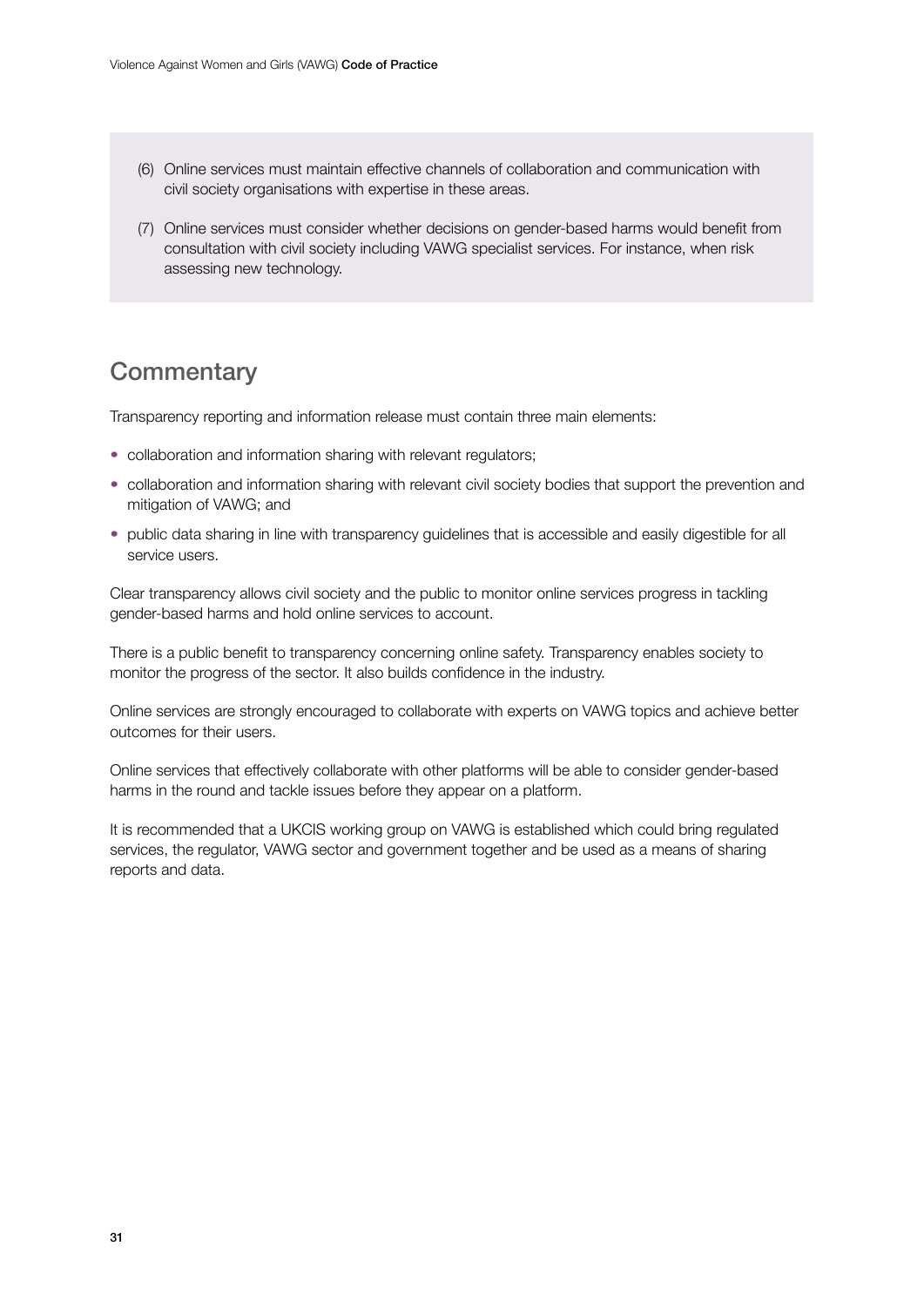# <span id="page-31-0"></span>Section 8) Victim support and remediation

- (1) Regulated services must take steps to ensure that users who have been victims of VAWG, or are exposed to harmful content, are directed to, and are able to access, adequate support. Support can include –
	- (a) information from the online service about actions that can be taken to report, protect from and prevent harm, as well as guidance on the regulated services broader actions to address VAWG, such as outlined in this code of practice;
	- (b) signposting and access to websites or helplines dealing with the type of online harm experienced by the user or witnessed by others who may be affected by the content, even if not the designated target; For instance, the National Domestic Abuse Helpline, in England run by Refuge, Tech Safety website, $51$  Childline, The Revenge Porn Helpline $52$ and Report Harmful Content service<sup>53</sup> and StopNCII.<sup>54</sup> Best practice would follow a "polluter pays" model where financial contributions are made to specialist VAWG organisations providing support;
	- (c) reports from children or related to child safety be expedited; and
	- (d) information from, and contact details for, services providing victim support or mental health support after being exposed to hateful, violent, and harmful materials.
- (2) Regulated services should conduct reviews of the signposting and support material they are providing, and maintain their own lines of communication with support services, to share information and ensure there is capacity for referrals.
- 3) Providers must have transparent processes that highlight the journey of a user report, and opportunities for regular updates and communication about action taken. If action is not taken to remove content, there must be a clear explanation as to why, together with signposting to relevant services who can help and support and potentially appeal a decision (such as the Revenge Porn Helpline or Report Harmful Content Service).

### **Commentary**

Regulated services have a duty of care to protect their users from harm. Where they have failed in that duty, they must provide support to the victims that is trauma-informed, and victim centred.

Platforms should help protect victims by proactively suggesting and advertising tools, such as NSPCC's Report Remove and SWGfL's 'stop NCII (non-consensual intimate imagery)' helpline.54

<sup>50</sup> <https://www.nationaldahelpline.org.uk/> and<https://refugetechsafety.org/>

<sup>51</sup> <https://revengepornhelpline.org.uk/>

<sup>52</sup> <https://reportharmfulcontent.com/>

<sup>53</sup> <https://stopncii.org/>

<sup>54</sup> <https://stopncii.org/>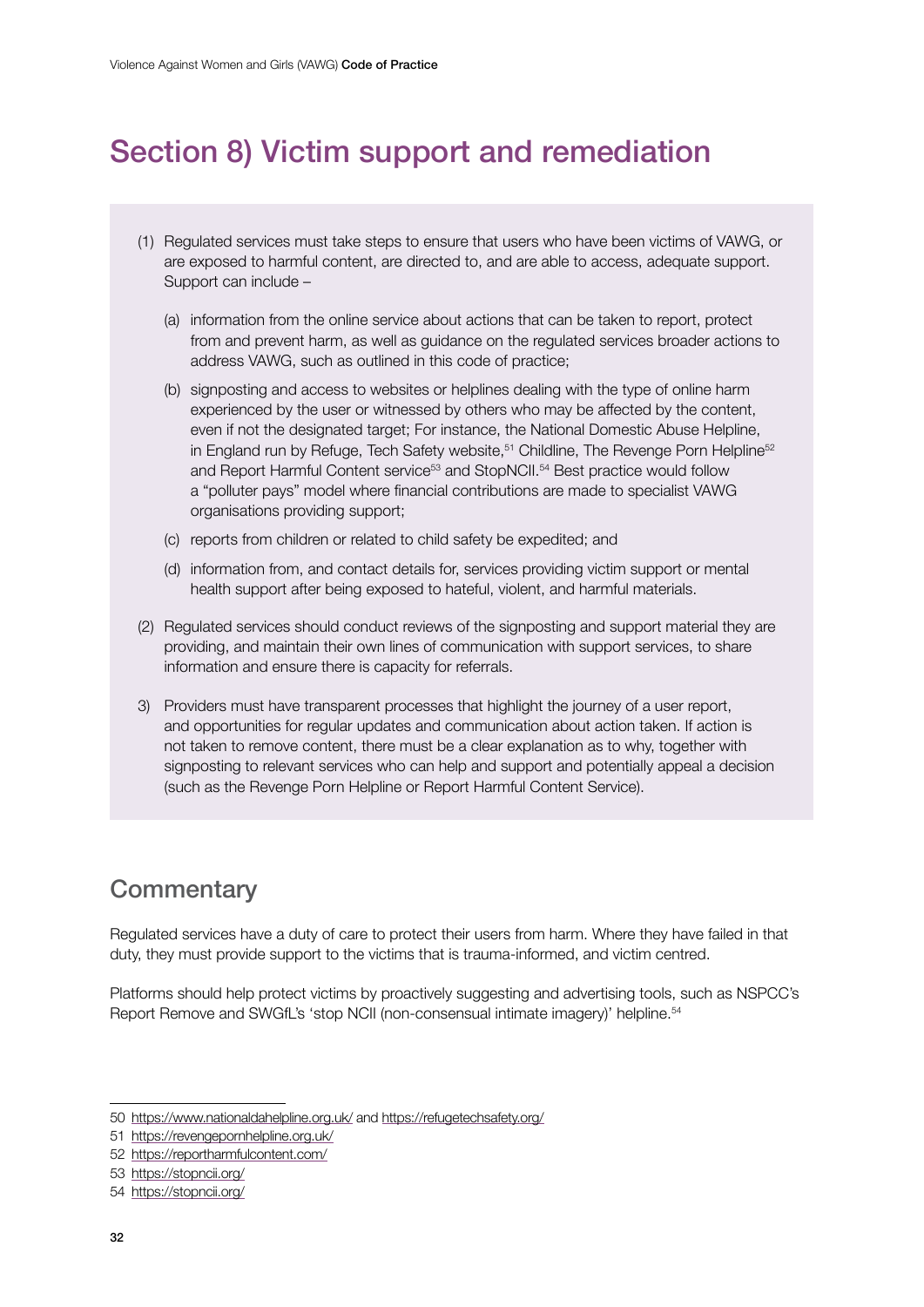<span id="page-32-0"></span>Remediation and support provided to users must be victim centred and all appropriate efforts must be made to avoid re-traumatisation or prolonged harm during the reporting process. Regulated services should consult victims and victim-representative groups in a respectful and sensitive manner to design remedies for people who have been harmed by VAWG. Victim support can be of help in mitigating the harm suffered by victims of VAWG, as part of the "remedy ecosystem," and go some way towards providing rehabilitation<sup>55 56</sup>. The provider can facilitate users finding this support, as not all such organisations are known about or visible. Victim support is not a substitute for nor an alternate to stopping VAWG at source (as set out in Guideline 1).

The 'polluter pays' principle, endorsed by the OECD for almost 50 years suggests that the companies enabling these harms to society should pay to help rectify the damage. By ring-fencing at least 10% of the Digital Services Tax annually for ending online abuse against women and girls, this would help fund civil society organisations to carry out their vital work to support those affected by VAWG.

# Section 9) Safety Testing

- (1) As part of their risk assessment, mitigation processes and safety by design, regulated services should carry out or arrange for the operation of such testing and examination of their systems as may be necessary to carry out due diligence in reducing or removing content that facilitates VAWG. This approach should account for respect for the human dignity of people involved or affected by those tests, as well as ethical considerations relating to experiments involving human participants.
- (2) Testing should specifically include (but is not limited to) recommendation and curation functions and automated curation and moderation systems.

### **Commentary**

Safety testing should be at the heart of due diligence and risk assessment.

Testing is particularly relevant in an approach that focuses on very complex software systems. For over 150 years, scientific testing<sup>57</sup> of company processes has been intrinsic to protecting people from harm. For workers, customers and people who might be harmed by, but are not involved in the company or its products. External testing standards work best when they are transparent and, for the most hazardous services, are carried out by independent people. In some industries there are multinational agreements on

<sup>55</sup> BTech, Access to remedy and the technology sector: basic concepts and principles, available: [https://www.ohchr.org/](https://www.ohchr.org/Documents/Issues/Business/B-Tech/access-to-remedy-concepts-and-principles.pdf) [Documents/Issues/Business/B-Tech/access-to-remedy-concepts-and-principles.pdf](https://www.ohchr.org/Documents/Issues/Business/B-Tech/access-to-remedy-concepts-and-principles.pdf)

<sup>56</sup> Access to remedy and the technology sector: 'a remedy ecosystem approach' OHCHR 2020 [https://www.ohchr.org/](https://www.ohchr.org/Documents/Issues/Business/B-Tech/access-to-remedy-ecosystem-approach.pdf) [Documents/Issues/Business/B-Tech/access-to-remedy-ecosystem-approach.pdf](https://www.ohchr.org/Documents/Issues/Business/B-Tech/access-to-remedy-ecosystem-approach.pdf)

<sup>57</sup> Peter W.I. Bartrip, "The State and the Steam-Boiler in Nineteenth Century Britain"*,* International Review of Social History, Volume 25, Issue 1, April 1980, pp. 77-105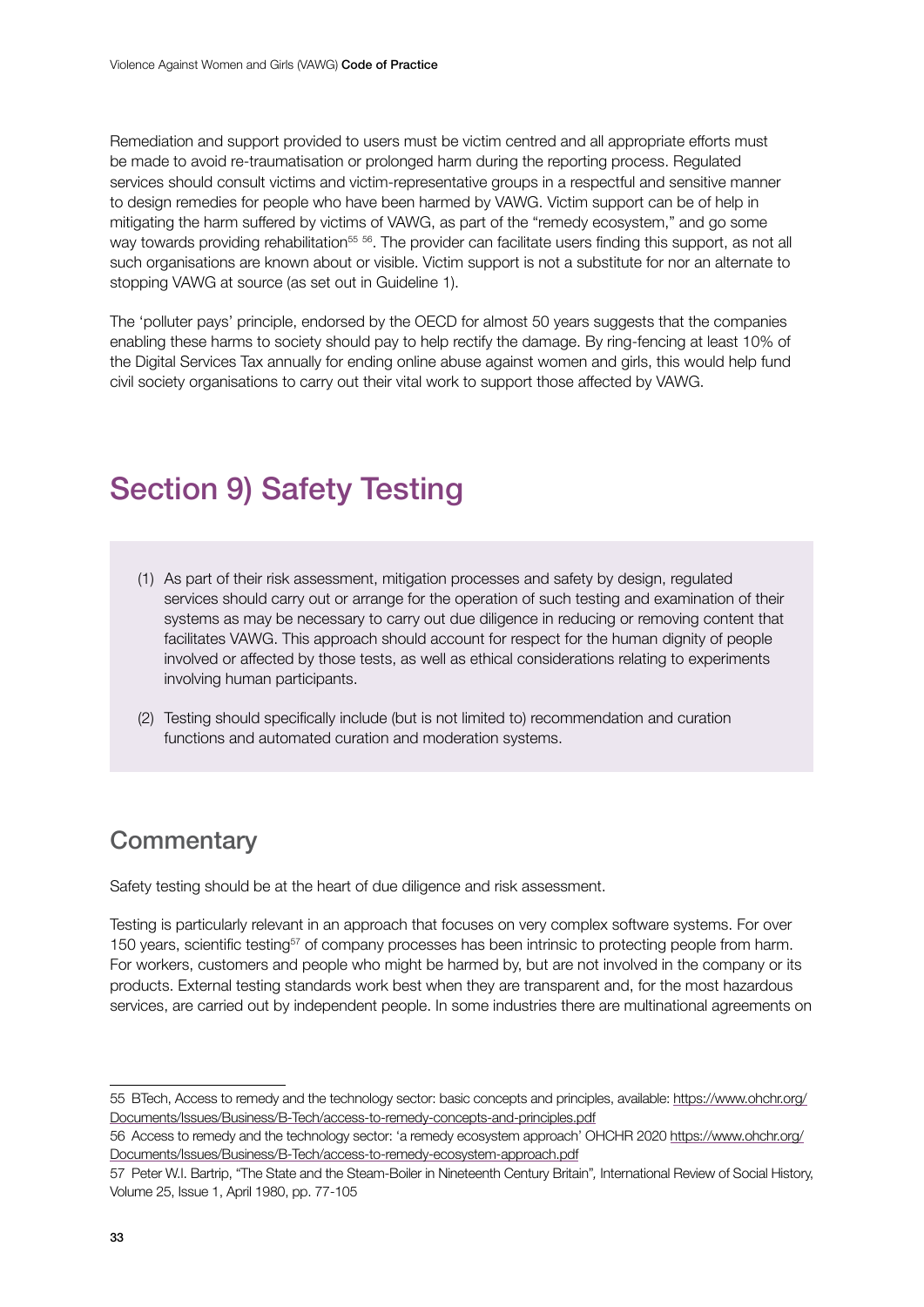testing procedures and standards to protect the public. Regulated services carry out extensive testing of product features to meet their commercial goals<sup>58</sup> but testing for safety seems less exhaustive.

Providers should carry out testing and examination of their new services, and new features on that service or any new service of feature is made available (see Guideline 2 on Safety by Design), that enables them at a minimum to –

- understand whether the measures they have put in place are working to prevent, or appropriately mitigate, VAWG; and
- detect whether new forms VAWG have appeared.

The service provider should also test for/measure whether the measures in place to protect against VAWG, taking how users experience multiple and overlapping forms of discrimination into account, have unduly restricted other rights.

Confidence in the service provider would be enhanced if it published the results of such testing in a timely manner as well as allowing external review.

Testing should not be carried out solely against a standard, but also involve exploratory, qualitative investigation to assess exactly how a new feature could be used to facilitate VAWG at each stage of the four stage model set out in Guideline One. Such testing will work best if it involves people who have lived experience of VAWG, using an ethical and informed framework.

It is appropriate for VAWG experts to be involved in the testing of new systems and for users to be aware that they are being tested on.

<sup>58</sup> 'Facebook engineers and data scientists posted the results of a series of experiments called "P(Bad for the World)." The company had surveyed users about whether certain posts they had seen were "good for the world" or "bad for the world." They found that high-reach posts — posts seen by many users — were more likely to be considered "bad for the world," a finding that some employees said alarmed them.' Kevin Roose, Mike Isaac and Sheera Frenkel, 'Facebook Struggles to Balance Civility and Growth', New York Times, 24 November 2020. Available here: [https://www.nytimes.](https://www.nytimes.com/2020/11/24/technology/facebook-election-misinformation.html) [com/2020/11/24/technology/facebook-election-misinformation.html](https://www.nytimes.com/2020/11/24/technology/facebook-election-misinformation.html)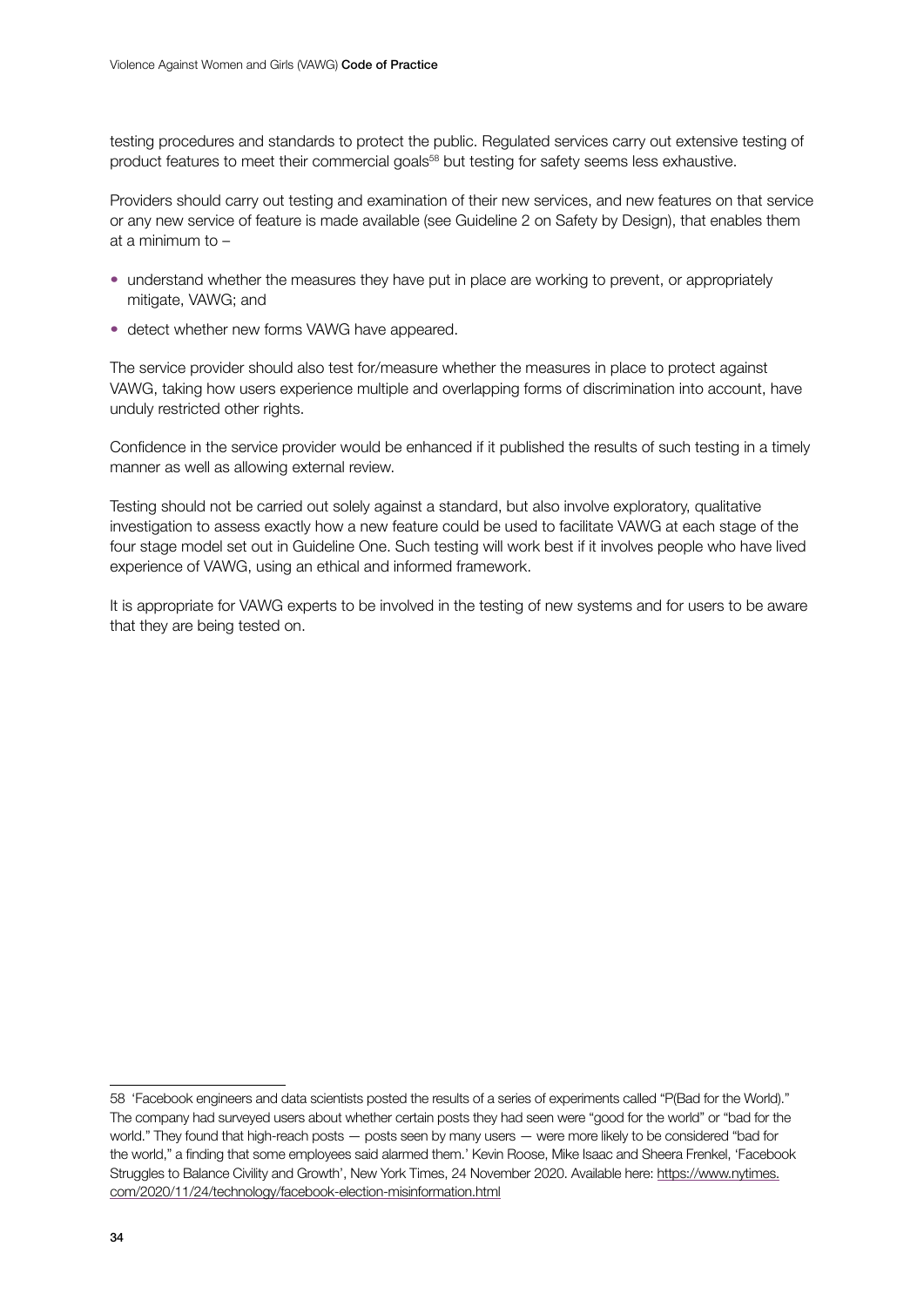# <span id="page-34-0"></span>Section 10) Supply Chain Issues

- (1) Regulated services which outsource any part of their business, including moderation of content, applications, GIFs, images, or any other content or tools, including safety tech, should ensure the vendor adheres to the social media provider's Terms of Service and Community Standards, and where necessary take action to enforce those standards, and that they have employee and mental health protection policies in place that adhere at least to the same standard.
- (2) Processes should be in place for users to report content or tools provided by a vendor which is illegal or violates the service provider's Terms of Service or Community Standards and Guidelines.
- (3) Regulated services should ensure adequate information is available to the vendors on their Terms of Service and Community Guidelines to pre-empt any violations.

### **Commentary**

This guideline is important in ensuring that regulated services do not seek to avoid responsibility for VAWG through outsourcing or ignoring the human rights and harms risks arising from it. Risk assessments therefore should include an assessment arising from business relationships. It is not enough for service providers to just draw supplier's attention to the Terms of Service and Community Standards, but should also include provision in any contractual documents, and ensure that those provisions are enforced where necessary.

It is increasingly common for regulated services to contract out parts of their business function and the impact could be felt by people who are customers or people who work for the supplier such as moderators with poor working conditions. Concerns are that providers discharging duties in removing what may 'amount to' priority offences in the Online Safety Bill, as is the current wording, this will likely require a combination of more sophisticated AI (with all existing issues of bias and unfair outcomes) and human content moderators including through outsourcing to avoid heavy penalties where there will be expansion of hidden and exploitative working conditions. 59

This trend could continue as application programming interfaces allow componentization of a software service, sometimes in response to regulatory pressure.<sup>60</sup> Large social networks will be able to apply leverage to ensure that subcontractors or suppliers follow best practice, as well as international human rights norms. Smaller social networks might have to consider whether contracting out some components is worth the human rights risk for their customers.

<sup>59</sup> <https://www.foxglove.org.uk/2022/02/16/foxglove-supports-facebook-content-moderator-sacked-kenya/>

<sup>60</sup> "Evidence suggests that large data holdings are at the heart of the potential for some platform markets to be dominated by single players and for that dominance to be entrenched in a way that lessens the potential for competition for the market. In these circumstances, if other solutions would not work, data openness, could be the necessary tool to create the potential for new companies to enter the market and challenge an otherwise entrenched business.' HM Treasury UK Government, 'Unlocking digital competition: Report of the Digital Competition Expert Panel' 13 March 2019, 2.89 Page 75, available here: [https://www.gov.uk/government/publications/unlocking-digital-competition-report-of-the-digital](https://www.gov.uk/government/publications/unlocking-digital-competition-report-of-the-digital-competition-expert-panel)[competition-expert-panel](https://www.gov.uk/government/publications/unlocking-digital-competition-report-of-the-digital-competition-expert-panel)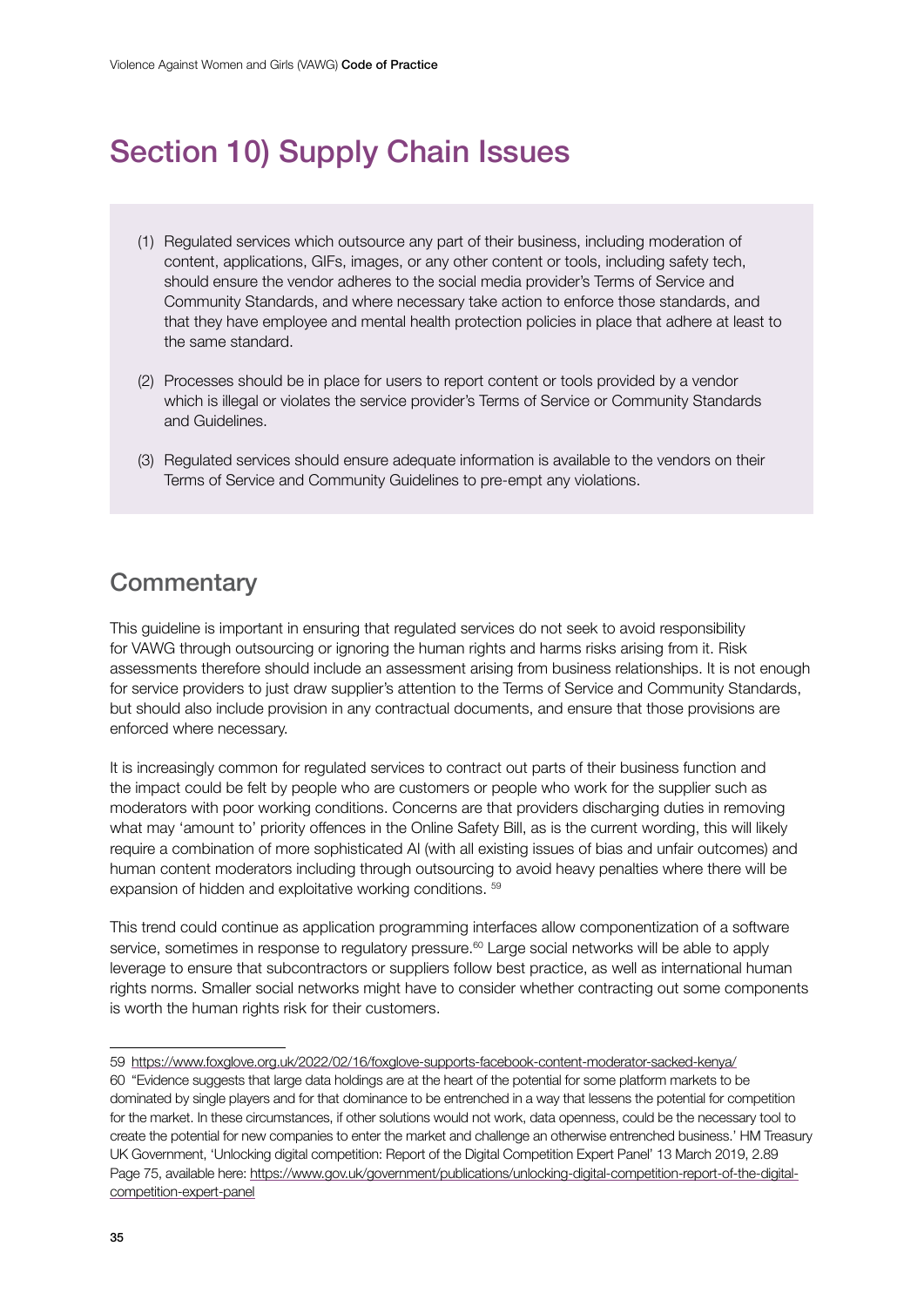<span id="page-35-0"></span>Note also that some features may not be derived from a formal business relationship but be through third party independent software such as services that allow a user to post to multiple social networks. Social media providers should also consider the risks of harms arising from VAWG arising from such software.

It is also recommended that Ofcom consider taking action against companies who have outsourced functions found to be in contravention of the Bill and the Guidelines, similar to enforcement taken by ICO.<sup>61</sup>

# Section 11) Enforcement of criminal law

- (1) Service providers must have in place a point of contact for law enforcement authorities in the UK. The contact is responsible for giving information about potentially criminal content to law enforcement authorities under para 2. This includes –
	- (a) information about the content;
	- (b) the details of the user, including location;
	- (c) details of enforcement action on the content undertaken by the provider; and
	- (d) other materials relevant to criminal investigations.
- (2) Information requested by government and law enforcement authority in accordance with UK law should be delivered within the time frame specified by national rules or no later than one month of receiving the request. In exceptional circumstances this can be extended, with written approval from the relevant authorities placing the request, with a full expected time frame set out.
- (3) Effective protections should be put in place by service providers to ensure flagging and court orders are not used for malign purposes by Government agencies or law enforcement of any kind to remove content they find objectionable, which is neither illegal nor harmful.

### **Commentary**

Groups representing victims of VAWG have raised concerns that even in established markets such as the UK, social platforms were not complying swiftly with legitimate requests from law enforcement authorities.62 Providers make decisions about the quantity and quality of resources they employ in services such as in investigation and remediation of potential human rights adverse, or even illegal, impacts. Providers should therefore ensure the adequate frameworks are in place to process law enforcement requests expeditiously, and resource them adequately.

<sup>61</sup> Facebook fined £500,000 for Cambridge Analytica Scandal, October 2018 [https://www.bbc.co.uk/news/](https://www.bbc.co.uk/news/technology-45976300) [technology-45976300](https://www.bbc.co.uk/news/technology-45976300)

<sup>62</sup> <https://www.theguardian.com/uk-news/2022/mar/16/molly-russell-inquest-family-frustrated-by-wait-for-instagram-data>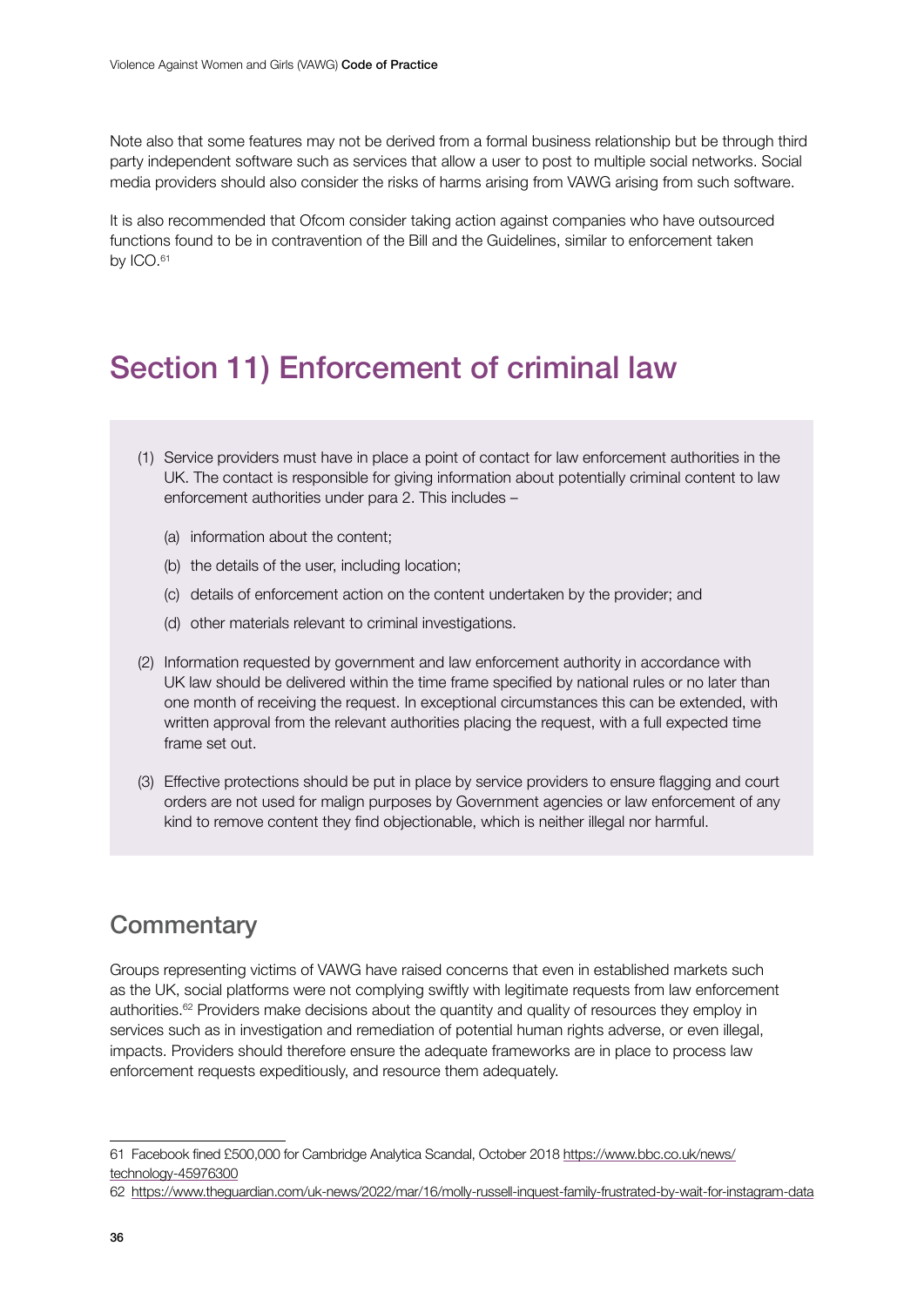<span id="page-36-0"></span>This does not mean automatically handing over information without consideration of the legitimacy of the request, or considering the privacy of the users involved, but that the question is given appropriate and timely attention by appropriately qualified staff, bearing in mind the general principle that applicable laws (which themselves respect international human rights laws) should be respected.

# Section 12) Education and Training

- (1) Regulated services should consider implementing appropriate education and training on VAWG for all staff and subcontractors involved in the content production and distribution chain. This includes senior executives, designers, developers, engineers, customer support and moderators, designed in consultation with VAWG experts.
- (2) Materials used for such training must be made available to any Regulator, law enforcement authorities and Government agencies upon lawful request.
- (3) The training of moderators and employees, including executives, must be driven by expertise from the specialist VAWG sector. Training on cultural competency and intersectionality to ensure a holistic understanding of VAWG and the way it impacts different minoritised groups must be included. Any expertise must be adequately remunerated.
- (4) Within the service itself providers should ensure that training and awareness tools are readily available to users on the Terms of Service and Community Guidelines to ensure users are aware of permitted content and behaviours on the platforms.

### **Commentary**

Groups representing victims of VAWG have stated that a simple lack of staff training at tech companies can be a factor in further embedding harm. For example, a lack of understanding and training around domestic abuse and coercive behaviour, where many companies seem unable to account for the context and subjectivity of domestic abuse such as perpetrators posting images of survivors road signs etc.<sup>63</sup> The Interpretative Guide to the UNGPs stress repeatedly<sup>64</sup> the need for adequate staff skills in corporations to fulfil their duty to respect human rights.

<sup>63</sup> Unsocial Spaces Refuge Report October 2021 [https://www.refuge.org.uk/wp-content/uploads/2021/10/Unsocial-](https://www.refuge.org.uk/wp-content/uploads/2021/10/Unsocial-Spaces-for-web.pdf)[Spaces-for-web.pdf](https://www.refuge.org.uk/wp-content/uploads/2021/10/Unsocial-Spaces-for-web.pdf)

<sup>64</sup> See Q31 in response to UNGP 17: "It is important for all enterprises to ensure that the personnel responsible for human rights due diligence have the necessary skills and training opportunities.' Or in response to UNGP 19: "Can we build scenarios or decision trees for action across the company so that we are prepared to respond to the most likely or severe potential impact? Do staff need training and guidance on these issues?" Or in response to dealing with conflicting requirements Q83 "the more an enterprise has embedded respect for human rights into its values and the more it has prepared its personnel for ethical dilemmas, through training, scenarios, lessons learned, decision trees and similar processes, the more likely it will be able to identify appropriate and timely responses" The Corporate Responsibility to Respect Human Rights – an Interpretive Guide UNHCR HR/PUB/12/02; ibid.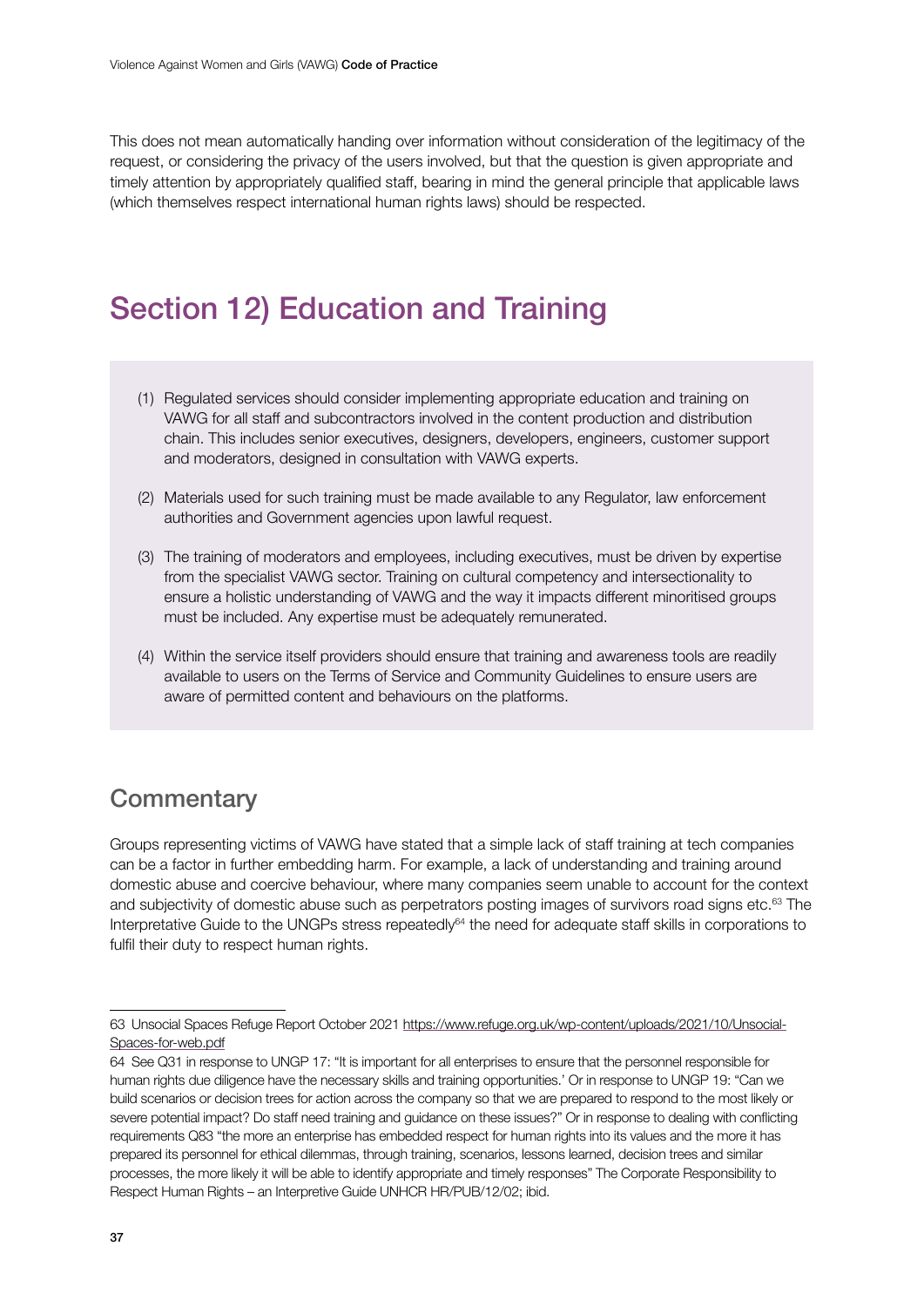<span id="page-37-0"></span>Regulated services that have chosen to offer their service globally can neglect to ensure that moderators have been trained in the multitude of local issues of persecution of minoritised women and girls that might arise in markets far away from the corporate headquarters. Providers should also ensure that training and resources are kept up-to-date. An example of this could relate to how image-based sexual abuse can be understood as an attempt to control, subjugate and threaten victims by using, for example, (fear of) the shame associated with breaking perceived religious, cultural and faith boundaries, or by using faith and religion as a justification to pose for, send and share such images. Within a pattern of abuse offline, such intimate image abuse can be viewed as a tool of spiritual abuse.<sup>65</sup>

# Section 13) Vigilance over Time

(1) Regulated services must have plans for ongoing review of their efforts in tackling VAWG and supporting review of risk assessments and mitigation plans. This might include engagement with relevant experts or organisations to advance policy development. The providers shall adapt internal processes accordingly, to drive continuous improvement and in particular shall regularly review and update when appropriate technical and organisational measures implemented under this code.

### **Commentary**

The responsibility of companies is a continuous one. Where companies choose to offer services that develop rapidly, they put upon themselves an obligation of equally adaptable risk assessment processes. Cultural attitudes, social norms and behaviours are also in constant flux, reiterating the need for companies to consider their responsibilities within a universal human rights framework.

Risk management and mitigation should proceed in lock step with software and societal changes. This does not just include VAWG risk-assessments of new features, but involves continuing to risk assess for VAWG in the use or abuse of speech the use of older features.

<sup>65</sup> Dr Lisa Oakley, 2018